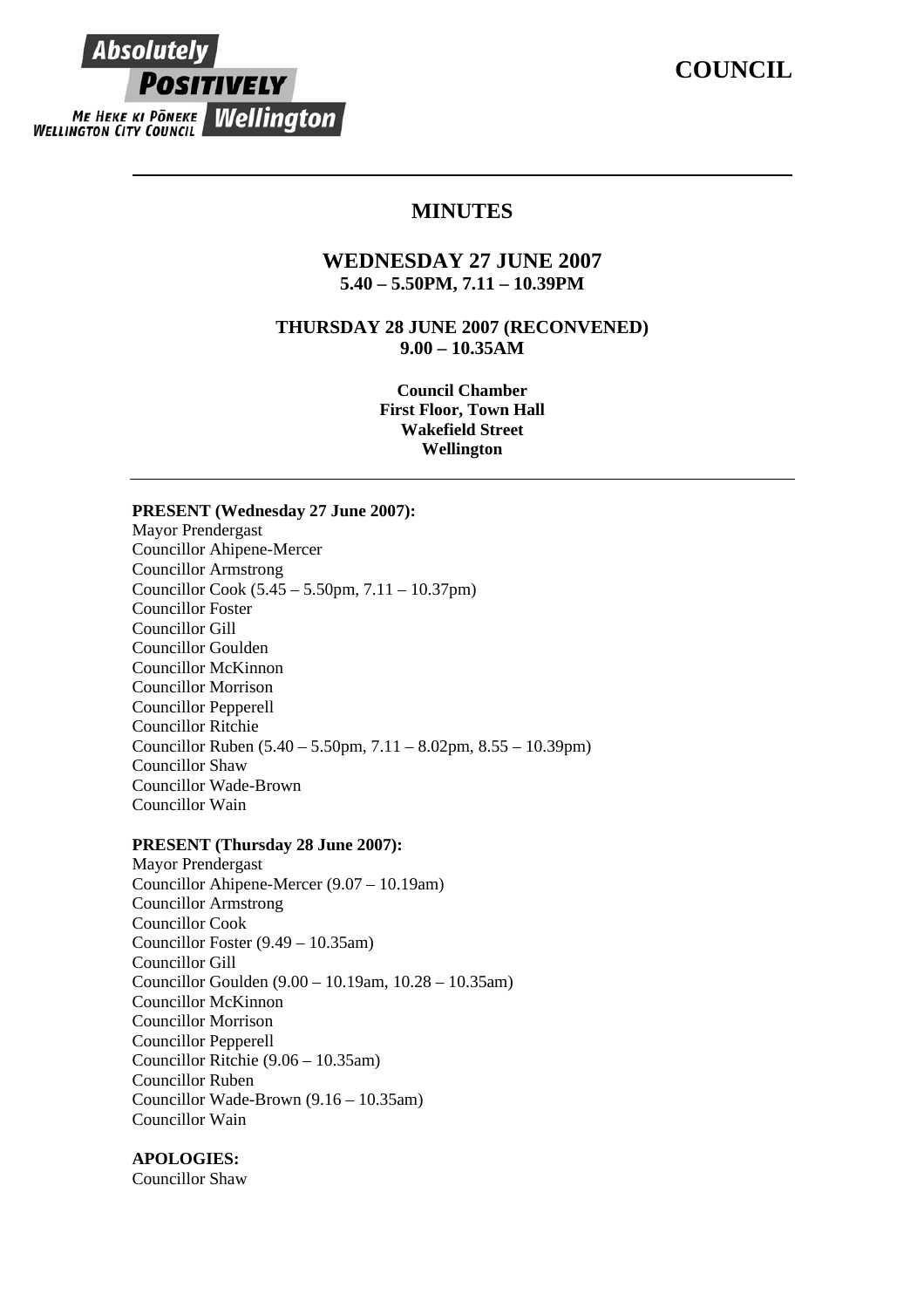#### 086/07C **APOLOGIES** (1215/11/IM)

#### **NOTED:**

There were no apologies.

# 087/07C **CONFIRMATION OF MINUTES** (1215/11/IM)

**Moved Mayor Prendergast, seconded Councillor Goulden the motion that Council approve the minutes of the meetings held on Wednesday 23 May 2007 having been circulated, be taken as read and confirmed as an accurate record of that meeting.**

**The motion was put and declared CARRIED.** 

#### **RESOLVED:**

*THAT Council* 

*1. Approve the minutes of the meeting held on Wednesday 23 May 2007 having been circulated, be taken as read and confirmed as an accurate record of those meetings.* 

### 088/07C **DEPUTATION** (1215/11/IM)

(Councillor Cook joined the meeting at 5.45pm.)

#### **NOTED:**

Jeff Owen representing Builders of Suitable Shelters (B.U.S) addressed the meeting regarding Report 1 "Decision on Objections Under Section 339 of the Local Government Act 1974 in Relation to Application to Erect Bus Shelters Under SR 153592".

At the end of Mr Owens deputation, Mayor Prendergast advised the meeting that she had withdrawn the item from the agenda.

#### 089/07C **ADJOURNMENT OF MEETING** (1215/11/IM)

**Moved Mayor Prendergast, seconded Councillor Shaw the motion to adjourn the meeting until the conclusion of the Strategy and Policy Committee meeting.**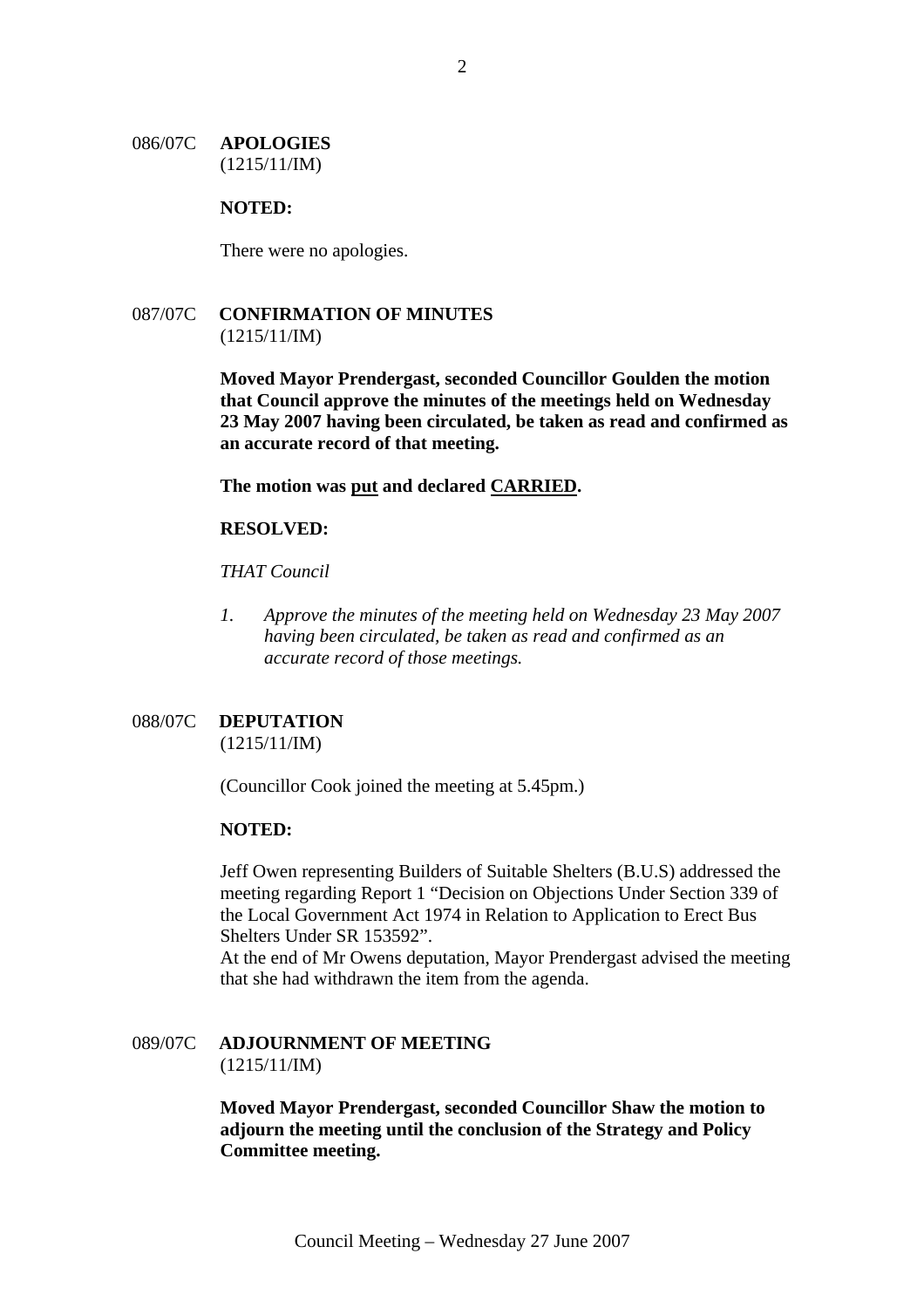#### **The motion was put and declared CARRIED.**

#### **RESOLVED:**

*THAT Council:* 

*1. Adjourns until the conclusion of the Strategy and Policy Committee meeting.*

(The meeting adjourned at 5.55pm.)

(The meeting reconvened at 7.11pm.)

(Mayor Prendergast and all Councillors were present when the meeting reconvened.)

# 090/07C **ANNOUNCEMENTS BY THE MAYOR** (1215/11/IM)

#### **NOTED:**

There were no announcements from the Mayor.

091/07C **PETITIONS** (1215/11/IM)

# **NOTED:**

There were no petitions presented.

#### 092/07C **CONFLICT OF INTEREST DECLARATIONS** (1215/11/IM)

#### **NOTED:**

1. Mayor Prendergast that she had a conflict of interesting in relation to Report 5A "Adoption of the amendment to the 2006/2007 – 2015/2016 Long Term Council Community Plan", recommendation 7, CAPEX schedule: Activity 1.5.2 Public Space and Centre Developments (CX409- Central City and Parks). She advised that she would not take part in debate or voting on the matter.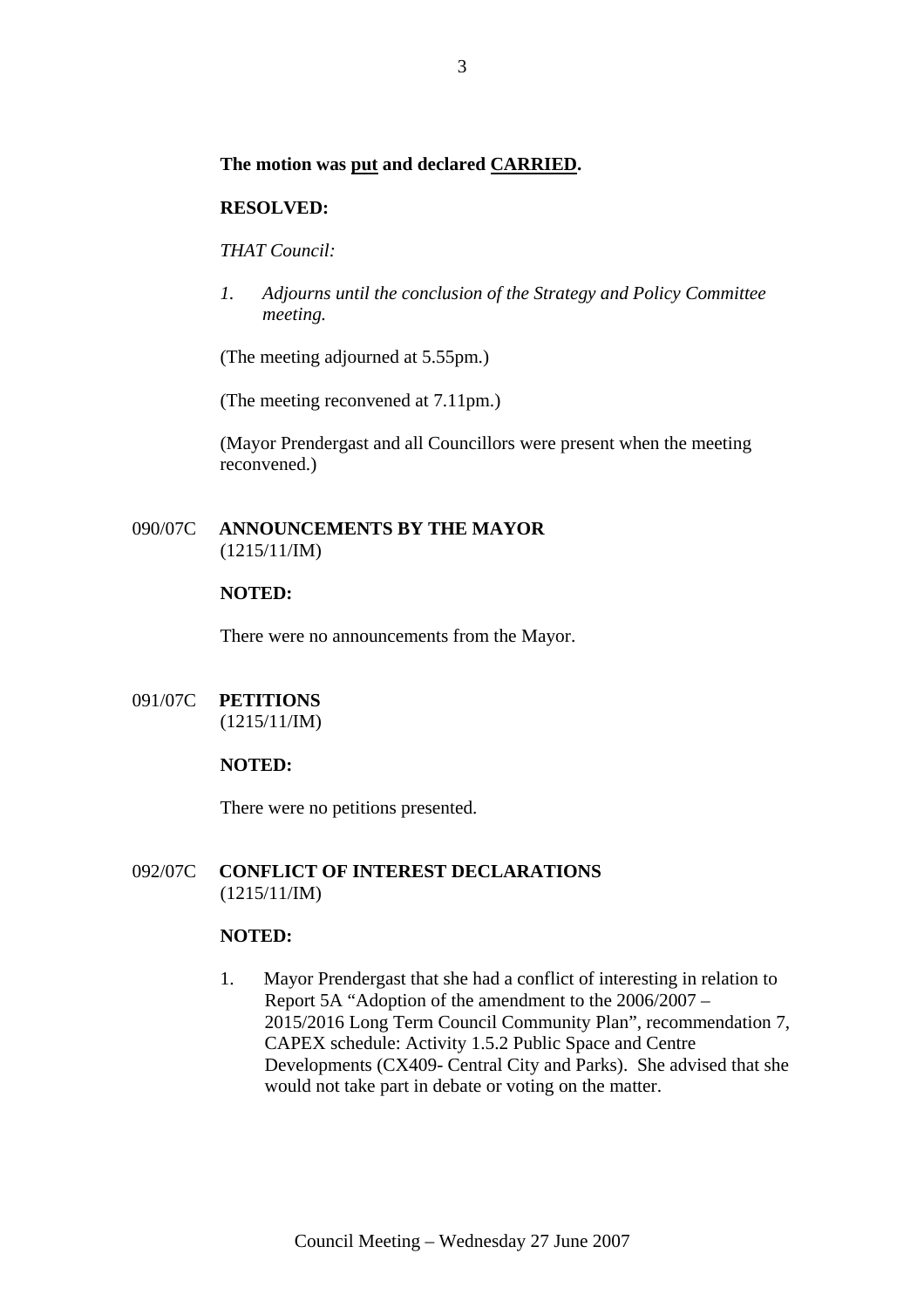- 2. Councillor Shaw advised that he had a conflict of interest in relation to Report 5A "Adoption of the amendment to the 2006/2007 – 2015/2016 Long Term Council Community Plan", recommendation 7, OPEX schedule: Activity 3.1.2 Visitor attractions (C659 - Carter Observatory). He advised that he would not take part in debate or voting on the matter.
- 3. Councillor McKinnon advised that he had a conflict of interest in relation to Report 5A "Adoption of the amendment to the 2006/2007 – 2015/2016 Long Term Council Community Plan", recommendation 7, OPEX schedule: Activity 5.4.1 City Galleries and Museums (C666 - NZ Portrait Gallery) and that he also had a conflict of interest in relation to Report 3 "Decision on Proposed District Plan Change 50 - Aro Valley Boundary Adjustments and Pre-1930's Demolition Rule". He advised that he would not take part in debate or voting on the matters.
- 4. Councillor Morrison in relation advised that he had a conflict of interest in relation to Report 9 Strategy and Policy Committee - Meeting of Wednesday 27 June 2007 clause 1 and Report 19 Strategy and Policy Committee - Meeting of Wednesday 27 June 2007, clause 2. He advised that he would not take part in debate or voting on the matter.
- 5. Councillor Ritchie advised that she had a conflict of interest in relation to Report 3 "Decision on Proposed District Plan Change 50 - Aro Valley Boundary Adjustments and Pre-1930's Demolition Rule". She advised that she would not take part in debate or voting on the matter.

# 093/07C **ORDER OF BUSINESS** (1215/11/IM)

# **Moved Mayor Prendergast, seconded Councillor Shaw the motion that the following items be taken next.**

"THAT Council:

1. Consider the agenda as follows: Report 9 - Strategy and Policy Committee, Meeting of Wednesday 27 June 2007 Report 19 - Strategy and Policy Committee, Meeting of Wednesday 27 June 2007 (Public Excluded) Report 5 – Strategy and Policy Committee, Meeting of Wednesday 20 June 2007. Report 7 – Strategy and Policy Committee, Meeting of Thursday 7 June 2007 – Clause 2, Moa Point Wastewater Treatment Plant – Resource Consent Application".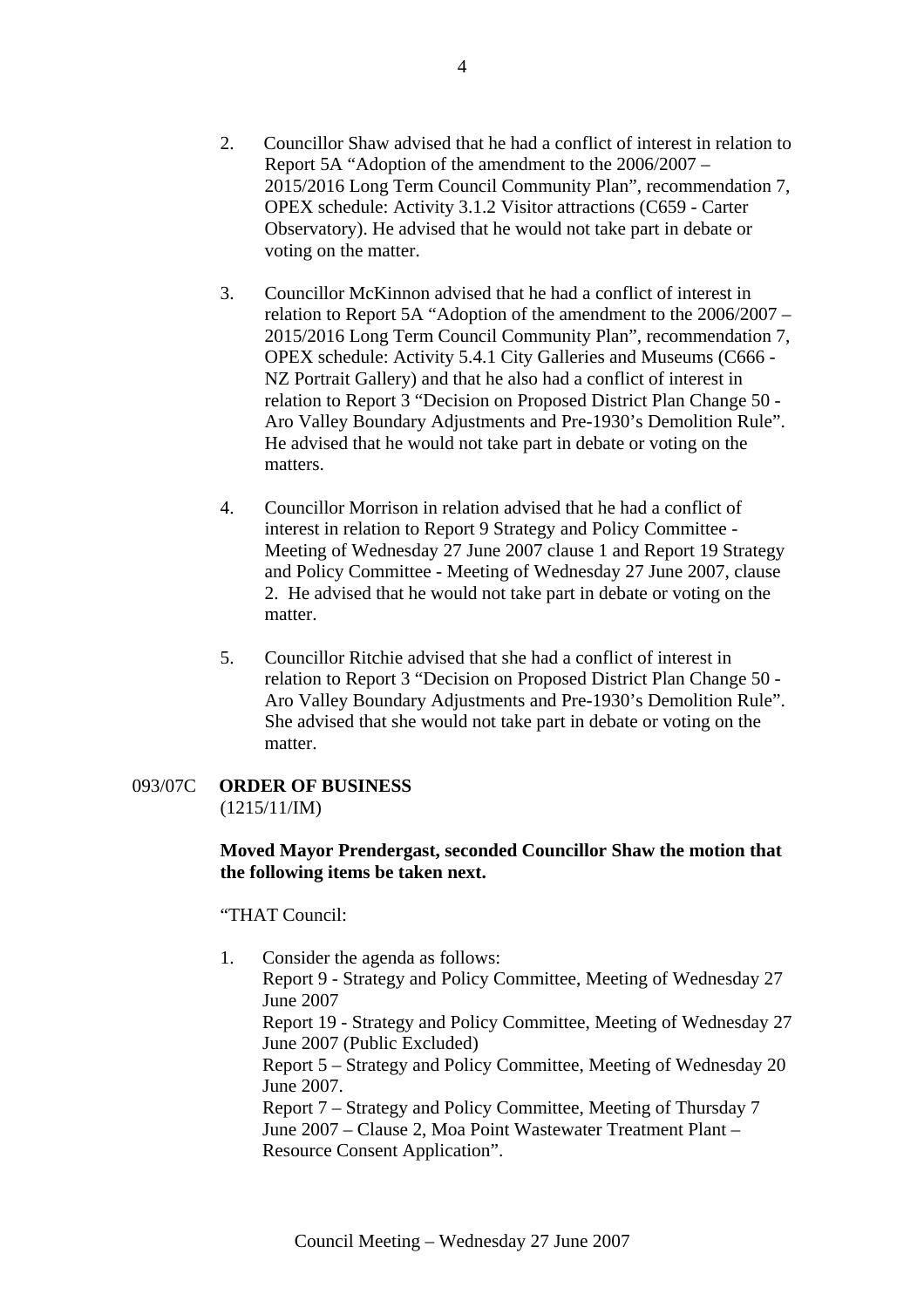#### **The motion was put and declared CARRIED on voices.**

#### **RESOLVED:**

*THAT Council:* 

*1. Consider the agenda as follows: Report 9 - Strategy and Policy Committee, Meeting of Wednesday 27 June 2007 Report 19 - Strategy and Policy Committee, Meeting of Wednesday 27 June 2007 (Public Excluded) Report 5 – Strategy and Policy Committee, Meeting of Wednesday 20 June 2007 Report 7 – Strategy and Policy Committee, Meeting of Thursday 7 June 2007 – Clause 2, Moa Point Wastewater Treatment Plant – Resource Consent Application.*

# **Reports from Committees Part A – Committee Decisions requiring Council approval.**

094/06C **STRATEGY AND POLICY COMMITTEE Meeting of Wednesday 27 June 2007**  (1215/11/IM) (REPORT 9)

(Councillor Morrison withdrew from the table due to a conflict of interest.)

1. **ITEM 164/07P OVERSEAS PASSENGER TERMINAL PROPOSAL (REPORT 1) – AUTHORISATION OF 125 YEAR GROUND LEASE** (1215/52/IM) (REPORT 1)

> **Moved Councillor Foster, seconded Councillor McKinnon, the substantive motion.**

**The substantive motion was put:** 

| Voting for:     | Mayor Prendergast, Councillor Ahipene-Mercer,<br>Armstrong, Cook, Foster, Gill, McKinnon, Shaw,<br>Wade-Brown and Wain. |
|-----------------|-------------------------------------------------------------------------------------------------------------------------|
| Voting against: | Councillors Goulden, Pepperell, Ritchie and Ruben.                                                                      |
| Majority Vote:  | 10:4                                                                                                                    |

#### **The substantive motion was declared CARRIED.**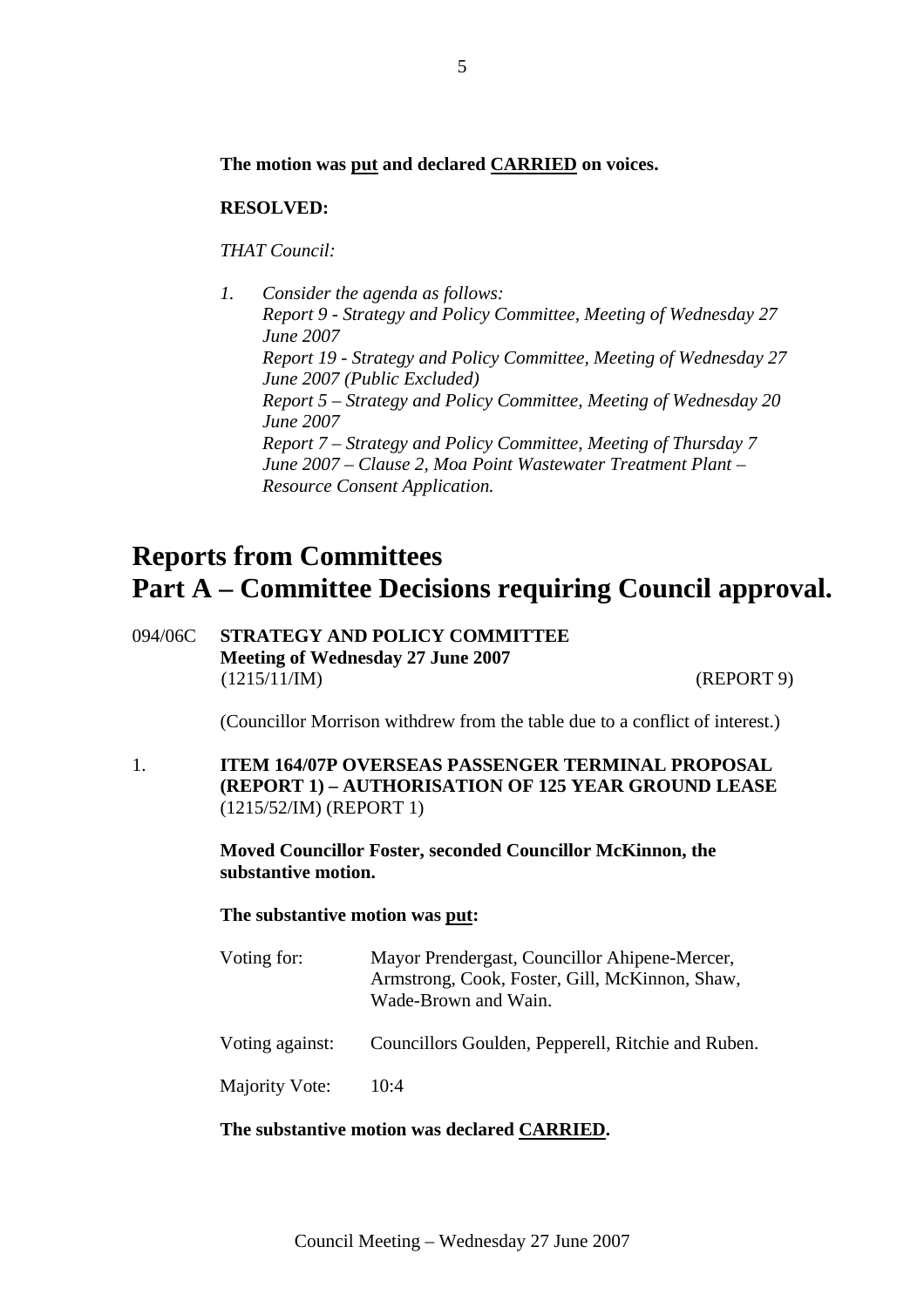#### **RESOLVED:**

#### *THAT Council:*

- *1. Receive the information.*
- *2. Note that Waterfront Development Subcommittee has agreed that the Overseas Passenger Terminal concept design proposal meets the requirements of the design brief and the Waterfront Framework.*
- *3. Note that Waterfront Development Subcommittee has undertaken a programme of public feedback on the proposal.*
- *4. Note that Wellington Waterfront Limited intends to enter into a conditional development agreement and lease for the Overseas Passenger Terminal proposal with Capital Wharf Ltd, a subsidiary of Willis Bond.*
- *5. Note that Waterfront Development Subcommittee has supported the proposal, while noting that the 125 year lease and commercial terms are outside its delegations.*
- *6. Note that due to the commercially sensitive nature of the terms of the agreement, these are discussed in a separate public excluded report (Report 2).*
- *7. Note that Wellington Waterfront Limited has provided an update on the negotiations with marina berth-holders in the publicly excluded report (Report 2).*
- *8. Having considered the Significance Policy, it agrees that the decisions are not significant and that the Overseas Passenger Terminal is not a strategic asset.*
- *9. Agree to enter into a 125 year ground lease with Capital Wharf Ltd, subject to agreeing the commercial terms outlined in Report 2 (public excluded).*
- *10. Note that total consideration for the 125 year lease will be in the order of \$32.2 million, including around \$16.7 million in wharf strengthening and a further \$15.5 million in cash and other public development benefits.*

#### 095/07C **RESOLUTION TO EXCLUDE THE PUBLIC**  (1215/11/IM)

(Councillor Ruben left the meeting at 8.02pm.)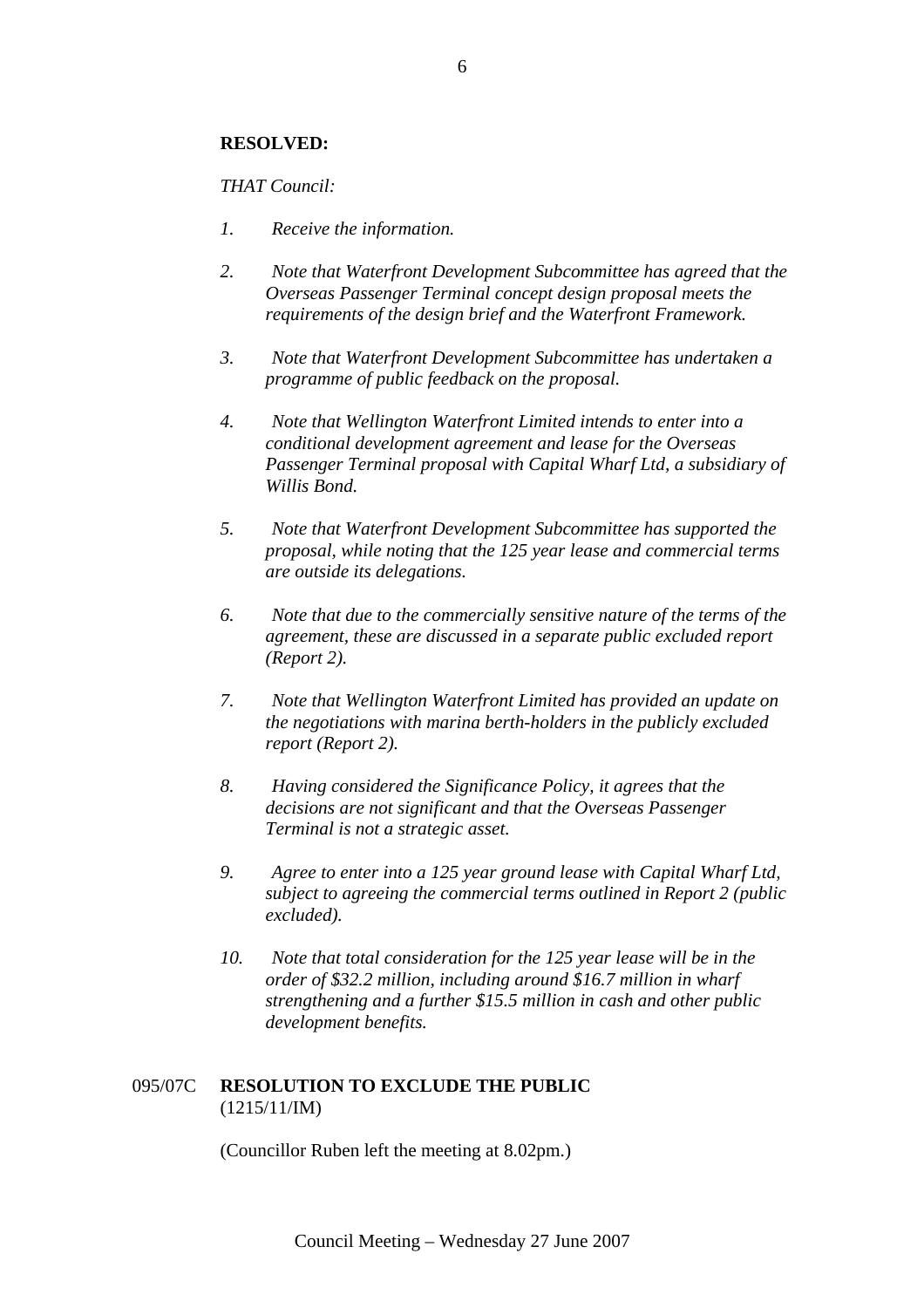# **Moved Mayor Prendergast, seconded Councillor Armstrong the motion that the public be excluded.**

#### **The motion was put:**

| Mayor Prendergast, Councillors Ahipene-Mercer,<br>Armstrong, Cook, Foster, Gill, Goulden, McKinnon,<br>Shaw, Wade-Brown and Wain. |
|-----------------------------------------------------------------------------------------------------------------------------------|
| Voting against: Councillors Pepperell and Ritchie.                                                                                |
| 11:2                                                                                                                              |
|                                                                                                                                   |

#### **The motion was declared CARRIED.**

#### **RESOLVED:**

#### *THAT Council:*

*1. Pursuant to the provisions of the Local Government Official Information and Meetings Act 1987, resolve that the public be excluded from the following part of the proceedings of this meeting namely:* 

*Report 19 - Strategy and Policy Committee, Meeting of Wednesday 27 June 2007* 

|         | Grounds : Section $48(1)(a)$ | That public conduct of this item<br>would be likely to result in the<br>disclosure of information for which<br>good reasons for withholding would<br>exist under Section 7.        |
|---------|------------------------------|------------------------------------------------------------------------------------------------------------------------------------------------------------------------------------|
| Reasons | Section $7(2)(i)$            | to enable any local authority holding<br>the information to carry on, without<br>prejudice or disadvantage,<br>negotiations (including commercial<br>and industrial negotiations). |

*2. Permit Sally Dossor and Craig Stevens of DLA Phillips Fox and the following personnel of Wellington Waterfront Limited being Ian Pike, Fran Wilde, Andrew Howell, Byron Roff, Chris Fox and Mark Burgess to remain at this meeting, after the public has been excluded, because of her knowledge of Report 7 – Property for Disposal. This knowledge, which will be of assistance in relation to the matter being discussed.*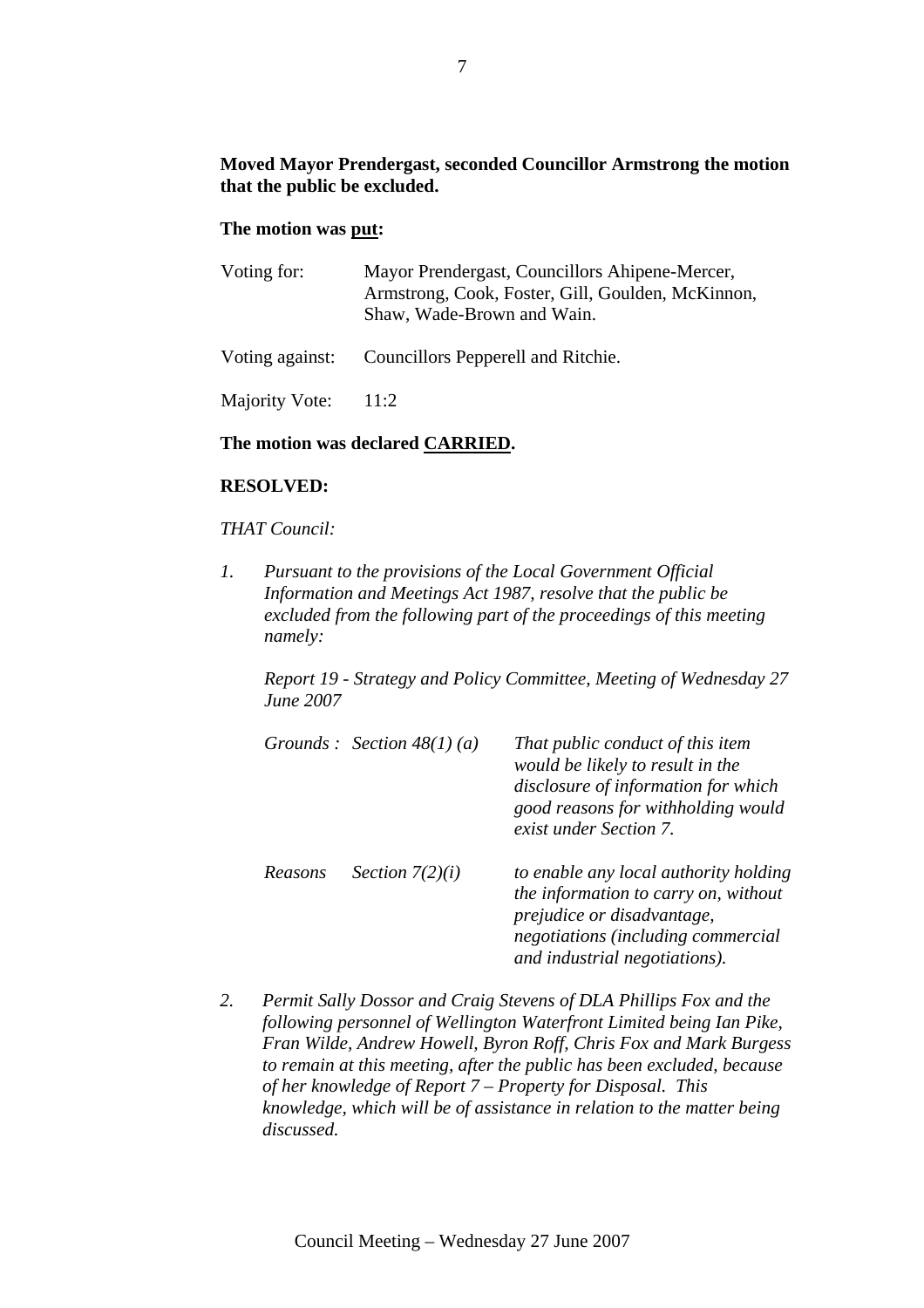The meeting went into public excluded session at 8.03pm.

For item 096/07C, please see the public excluded minutes.

(The meeting returned to open session at 8.18pm.)

# 097/06C **STRATEGY AND POLICY COMMITTEE (CONTINUED) Meeting of Wednesday 27 June 2007**  (1215/11/IM) (REPORT 9)

#### 1. **ITEM 167/07P FUNDING REQUIREMENTS FOR THE WELLINGTON WATERFRONT PROJECT** (1215/52IM) (REPORT 3)

(Councillor Morrison returned to the table.)

# **Moved Councillor Foster, seconded Councillor Shaw the substantive motion.**

#### **The substantive motion was put.**

| Voting for:     | Mayor Prendergast, Councillors, Ahipene-Mercer,<br>Armstrong, Cook, Foster, Gill, McKinnon, Morrison,<br>Ritchie, Shaw, Wade-Brown and Wain. |
|-----------------|----------------------------------------------------------------------------------------------------------------------------------------------|
| Voting against: | Councillors Goulden, Pepperell and Ruben.                                                                                                    |
| Majority Vote:  | 12:3                                                                                                                                         |

#### **The substantive motion was declared CARRIED.**

#### **RESOLVED:**

*THAT Council:*

- *1. Receive the information.*
- *2. a. Agree that the redevelopment of Frank Kitts Park should be moved from 2008/09 to 2009/10.* 
	- *b. Approve temporary additional funding for the waterfront project (CX131) of \$14.95 million during the period from 2007/08 to 2009/10 to fund public space development on the Wellington waterfront, comprised as follows: 2007/08 \$6.60m 2008/09 \$7.95m 2009/10 \$0.40m.*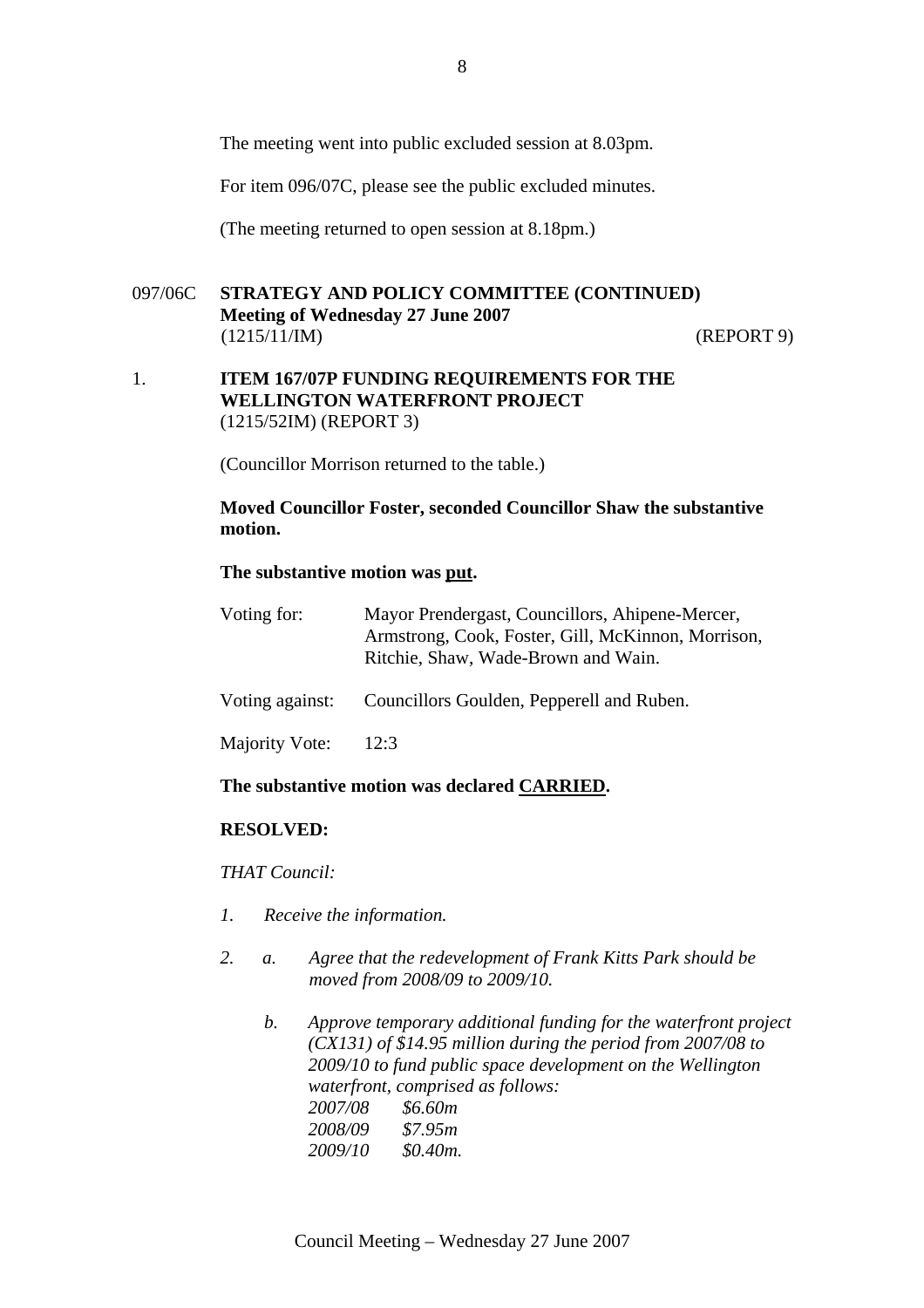- *c. Agree that the total additional funding of \$14.95 million from 2007/08 – 2009/10 is to be repaid by the waterfront project from its commercial proceeds by 2009/10, as follows: 2007/08 \$2.00m 2008/09 \$3.90m 2009/10 \$9.05m.*
- *d. Agree that the additional funding is to be drawn down by Wellington Waterfront Limited on a needs basis only, supported by the provision of a cash flow forecast for each drawdown as is currently the practice in respect of drawing down against Council's \$15 million allocation.*
- *e. Agree that the Overview Agreement between Wellington City Council and Wellington Waterfront Limited be amended to reflect the above recommendations.*
- *f. Delegate to the Chief Executive and the Mayor the authority to approve the wording of the revised Overview Agreement as outlined in recommendation (e).*
- *g. Agree that the interest impact of the temporary additional funding is included within project C378.*

(The meeting adjourned at 8.49pm and reconvened at 8.55pm.) (Councillor Ruben returned to the meeting at 8.55pm.)

# 098/07C **STRATEGY AND POLICY COMMITTEE Meeting of Wednesday 20 June 2007**  (1215/52/IM) (REPORT 5)

**A. ADOPTION OF THE AMENDMENT TO THE 2006/2007 – 2015/2016 LONG TERM COUNCIL COMMUNITY PLAN**  (1215/52/IM)

# **Moved Councillor Shaw, seconded Councillor Foster, the substantive motion with the following amendment to recommendation 6.**

Note that as a consequence of decisions made in Report 9 and 19 at this meeting (Overseas Passenger Terminal Proposal – Authorisation of a 125 year lease and Funding Requirements for the Wellington Waterfront Project) the Funding Impact and Forecast Financial Statements have been amended (as tabled at this meeting) to reflect these decisions.

#### **Moved Councillor Pepperell, seconded Councillor Ruben, the following amendment.**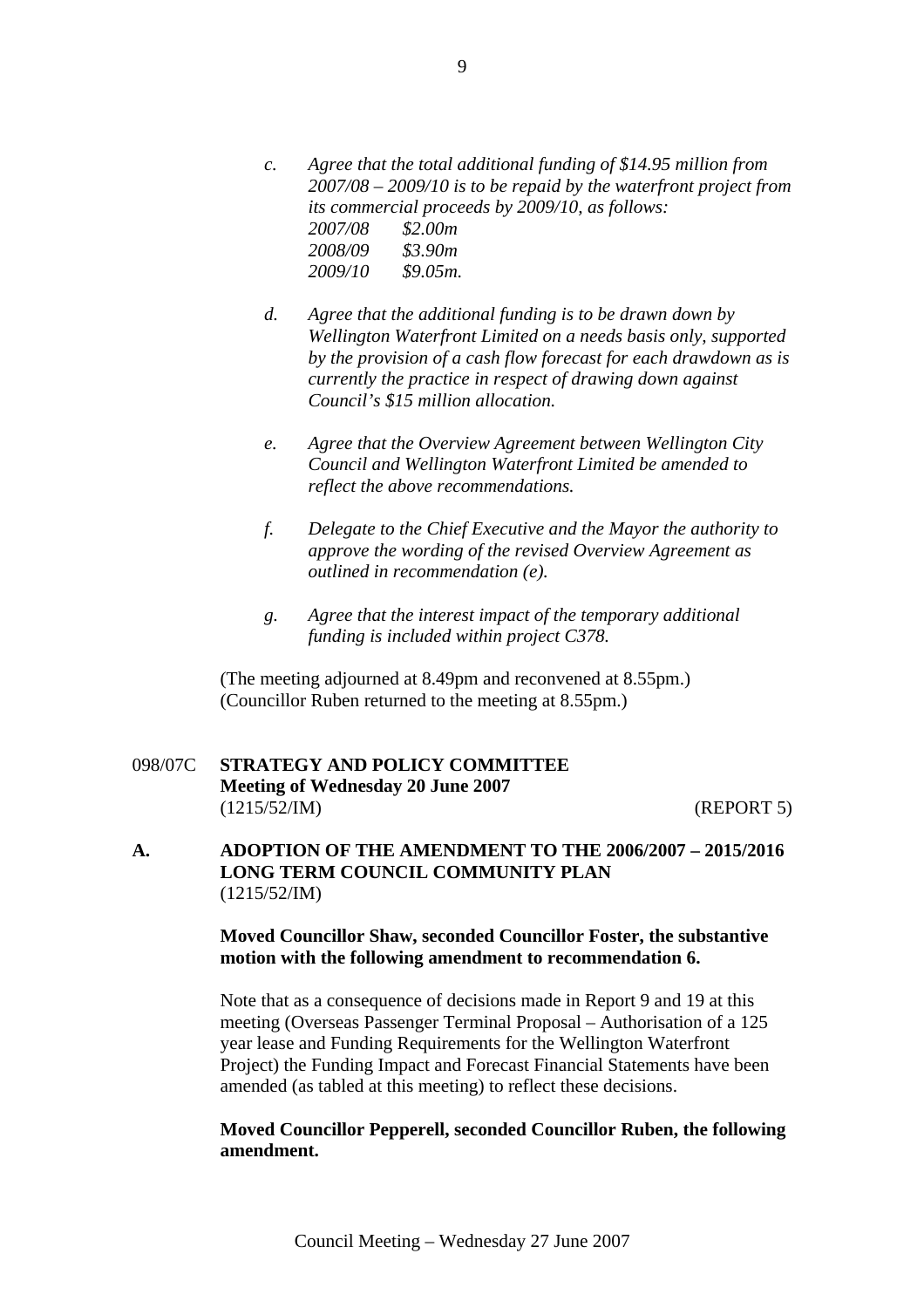New recommendation

"Agree that the review of rent setting as set out in the terms and conditions of the Crown offer to invest in Council housing shall include consideration of income related rents."

# **The amendment was put:**

| Voting for:     | Councillors Ahipene-Mercer, Cook, Gill, Goulden,<br>McKinnon, Pepperell, Ritchie, Ruben, Shaw and Wade-<br>Brown. |
|-----------------|-------------------------------------------------------------------------------------------------------------------|
| Voting against: | Mayor Prendergast, Councillors Armstrong, Foster,<br>Morrison and Wain.                                           |
| Majority Vote:  | 10:5                                                                                                              |

# **The amendment was declared CARRIED.**

# **Moved Mayor Prendergast, seconded Councillor Morrison, the following amendment.**

New recommendations:

"THAT Council

- 10. Agree that while Council acknowledges that the preferred site of the Indoor Community Sports Centre is Harbour Quays, for reasons relating to greater accessibility, value, future growth potential and timely delivery the Council confirm the decision made at its meeting on Wednesday 28 June 2006 to proceed with the proposal to develop the ICSC as a 12 court facility at Cobham Drive Park.
- 11. Agree that the Council continue discussions with Greater Wellington Regional Council and Centreport regarding the potential for a regional multi-use facility on the Harbour Quays site, and request that Centreport consider a ten year development moratorium on that part of the Harbour Quays site identified for the Indoor Community Sports Centre, to facilitate the development of such a facility."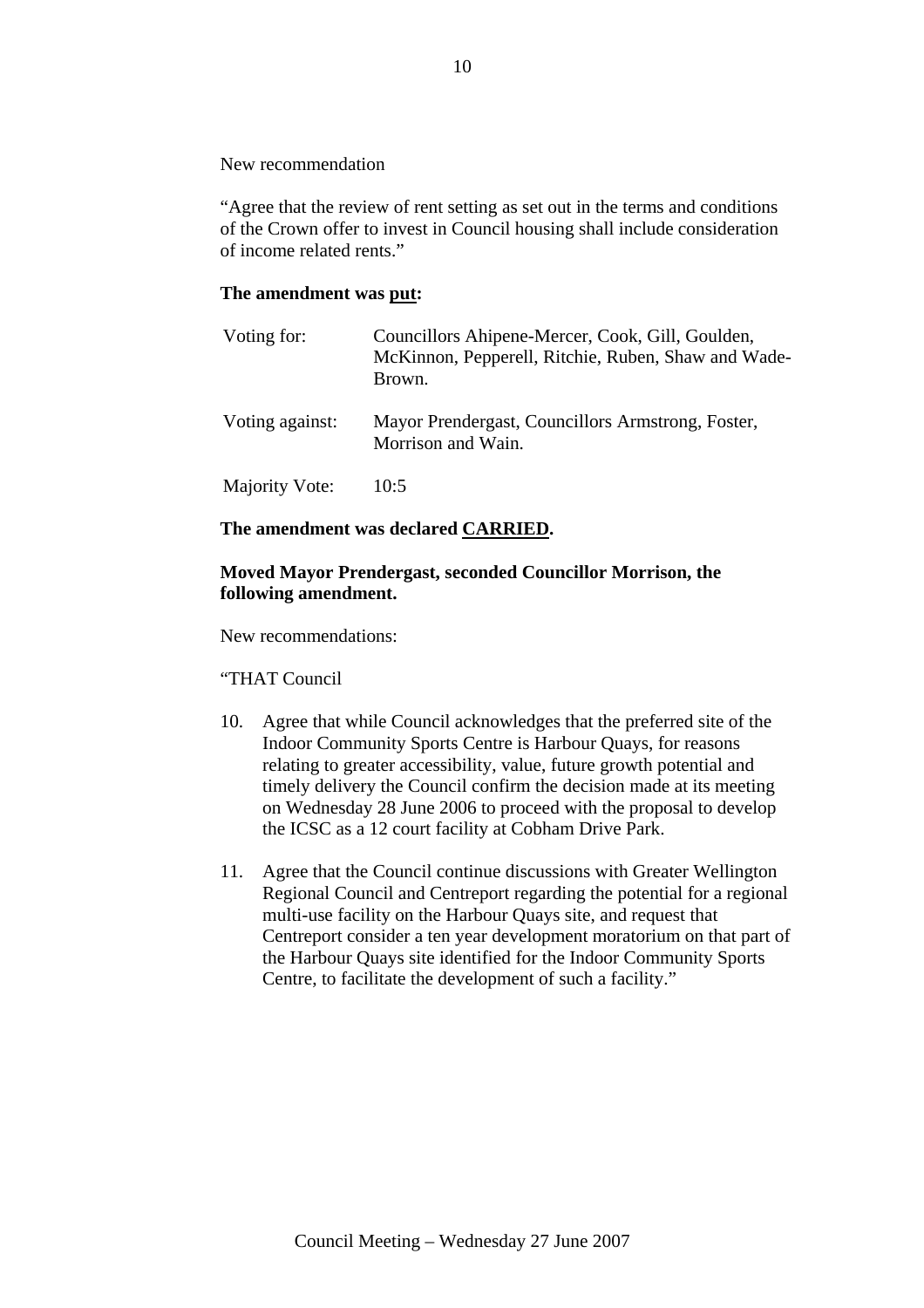# **The amendment new recommendation 10 was put:**

| Voting for:     | Mayor Prendergast, Councillors Ahipene-Mercer,<br>Cook, Gill, Goulden, McKinnon, Morrison, Ritchie,<br>Ruben, Shaw, Wade-Brown and Wain. |
|-----------------|------------------------------------------------------------------------------------------------------------------------------------------|
| Voting against: | Councillors Armstrong, Foster and Pepperell.                                                                                             |
| Majority Vote:  | 12:3                                                                                                                                     |

# **The amendment new recommendation 10 was declared CARRIED.**

# **The amendment new recommendation 11 was put:**

| Voting for:     | Mayor Prendergast, Councillors Cook, Gill,<br>McKinnon, Morrison, Ruben, Shaw, Wade-Brown and<br>Wain. |
|-----------------|--------------------------------------------------------------------------------------------------------|
| Voting against: | Councillors Ahipene-Mercer, Armstrong, Foster,<br>Goulden, Pepperell and Ritchie.                      |
| Majority Vote:  | 9:6                                                                                                    |

# **The amendment new recommendation 11 was declared CARRIED.**

# **The substantive motion recommendation 2 was put.**

| Voting for:     | Mayor Prendergast, Councillors, Ahipene-Mercer,<br>Armstrong, Cook, Foster, Gill, McKinnon,<br>Morrison, Pepperell, Ritchie, Ruben, Shaw, Wade-<br>Brown and Wain. |
|-----------------|--------------------------------------------------------------------------------------------------------------------------------------------------------------------|
| Voting against: | Councillor Goulden.                                                                                                                                                |
| Majority Vote:  | 14:1                                                                                                                                                               |

# **The substantive motion recommendation 2 was declared CARRIED.**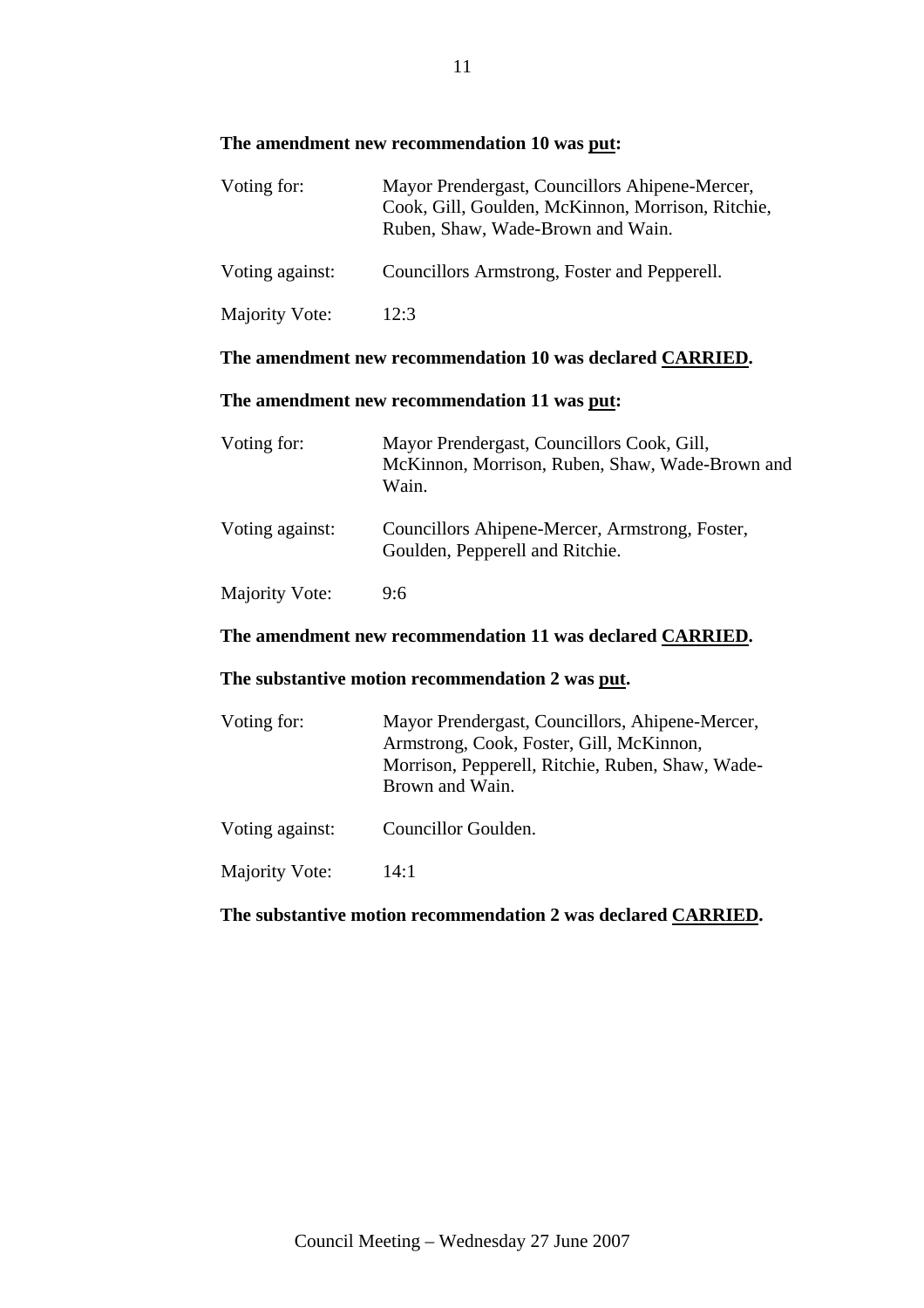# **The substantive motion recommendations 1, 3, 4 and 5 were put.**

| Voting for:     | Mayor Prendergast, Councillors, Ahipene-Mercer,<br>Armstrong, Cook, Foster, Gill, Goulden, McKinnon,<br>Morrison, Pepperell, Ritchie, Ruben, Shaw, Wade-<br>Brown and Wain. |
|-----------------|-----------------------------------------------------------------------------------------------------------------------------------------------------------------------------|
| Voting against: | Nil.                                                                                                                                                                        |
| Majority Vote:  | 15:0                                                                                                                                                                        |

# **The substantive motion recommendations 1, 3, 4 and 5 were declared CARRIED.**

#### **The substantive motion recommendation 6 as amended was put.**

| Voting for:     | Mayor Prendergast, Councillors, Ahipene-Mercer,<br>Cook, Foster, Gill, McKinnon, Morrison, Pepperell,<br>Ritchie, Ruben, Shaw, Wade-Brown and Wain. |
|-----------------|-----------------------------------------------------------------------------------------------------------------------------------------------------|
| Voting against: | Councillors Armstrong and Goulden.                                                                                                                  |
| Majority Vote:  | 13:2                                                                                                                                                |

# **The substantive motion recommendation 6 as amended was declared CARRIED.**

#### **Voting on Recommendation 7**

(Councillor McKinnon withdrew from the table due to a conflict of interest.)

# **The substantive motion Recommendation 7, OPEX schedule: Activity 5.4.1 City Galleries and Museums (C666 - NZ Portrait Gallery) was put.**

| Voting for:     | Mayor Prendergast, Councillors, Ahipene-Mercer,<br>Armstrong, Cook, Foster, Gill, Morrison, Pepperell,<br>Ritchie, Ruben, Shaw, Wade-Brown and Wain. |
|-----------------|------------------------------------------------------------------------------------------------------------------------------------------------------|
| Voting against: | Councillor Goulden.                                                                                                                                  |
| Majority Vote:  | -13:1                                                                                                                                                |

# **The substantive motion Recommendation 7, OPEX schedule: Activity 5.4.1 City Galleries and Museums (C666 - NZ Portrait Gallery) was declared CARRIED.**

(Councillor McKinnon returned to the table.)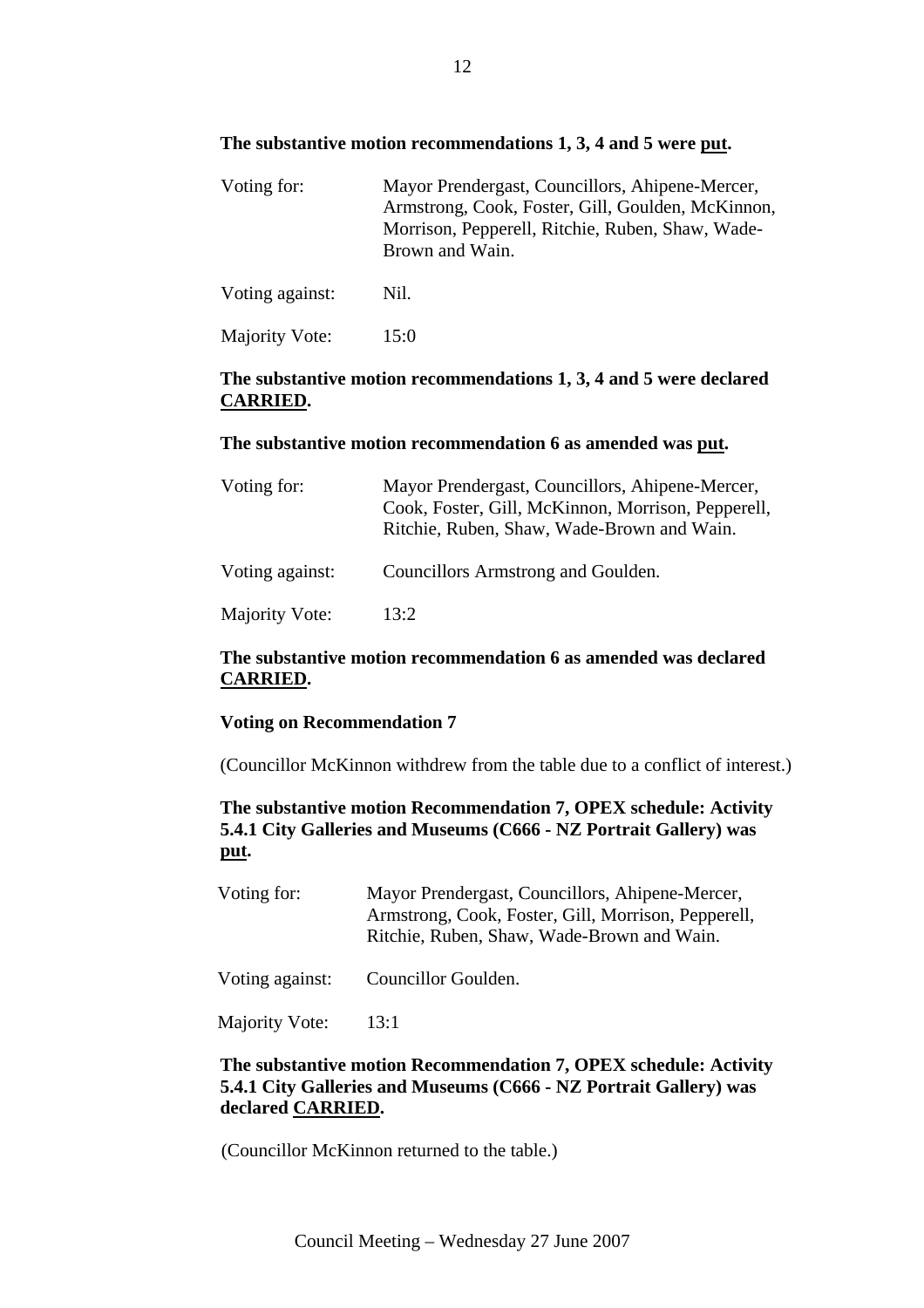(Councillor Shaw withdrew from the table due to a conflict of interest.)

# **The substantive motion recommendation 7, OPEX schedule: Activity 3.1.2 Visitor attractions (C659 - Carter Observatory) was put.**

| Voting for:     | Mayor Prendergast, Councillors, Ahipene-Mercer,<br>Armstrong, Cook, Foster, Gill, Goulden, McKinnon,<br>Morrison, Pepperell, Ritchie, Ruben, Wade-Brown<br>and Wain. |
|-----------------|----------------------------------------------------------------------------------------------------------------------------------------------------------------------|
| Voting against: | Nil.                                                                                                                                                                 |

Majority Vote: 14:0

# **The substantive motion recommendation 7, OPEX schedule: Activity 3.1.2 Visitor attractions (C659 - Carter Observatory) was declared CARRIED.**

(Councillor Shaw returned to the table.)

(Councillor McKinnon withdrew from the table due to a conflict of interest.)

# **The substantive motion recommendation 7, OPEX schedule: Activity 6.1.2 Recreation Partnerships (C642 – Spinks Café funding) was put.**

| Voting for: | Mayor Prendergast, Councillors, Ahipene-Mercer,     |
|-------------|-----------------------------------------------------|
|             | Armstrong, Cook, Foster, Gill, Morrison, Pepperell, |
|             | Ritchie, Ruben, Shaw, Wade-Brown and Wain.          |
|             |                                                     |

Voting against: Councillor Goulden.

Majority Vote: 13:1

# **The substantive motion recommendation 7, OPEX schedule: Activity 6.1.2 Recreation Partnerships (C642 – Spinks Café funding) was declared CARRIED.**

(Councillor McKinnon returned to the table.)

(Mayor Prendergast withdrew from the table due to a conflict of interest.)

(Councillor Shaw Chaired the meeting.)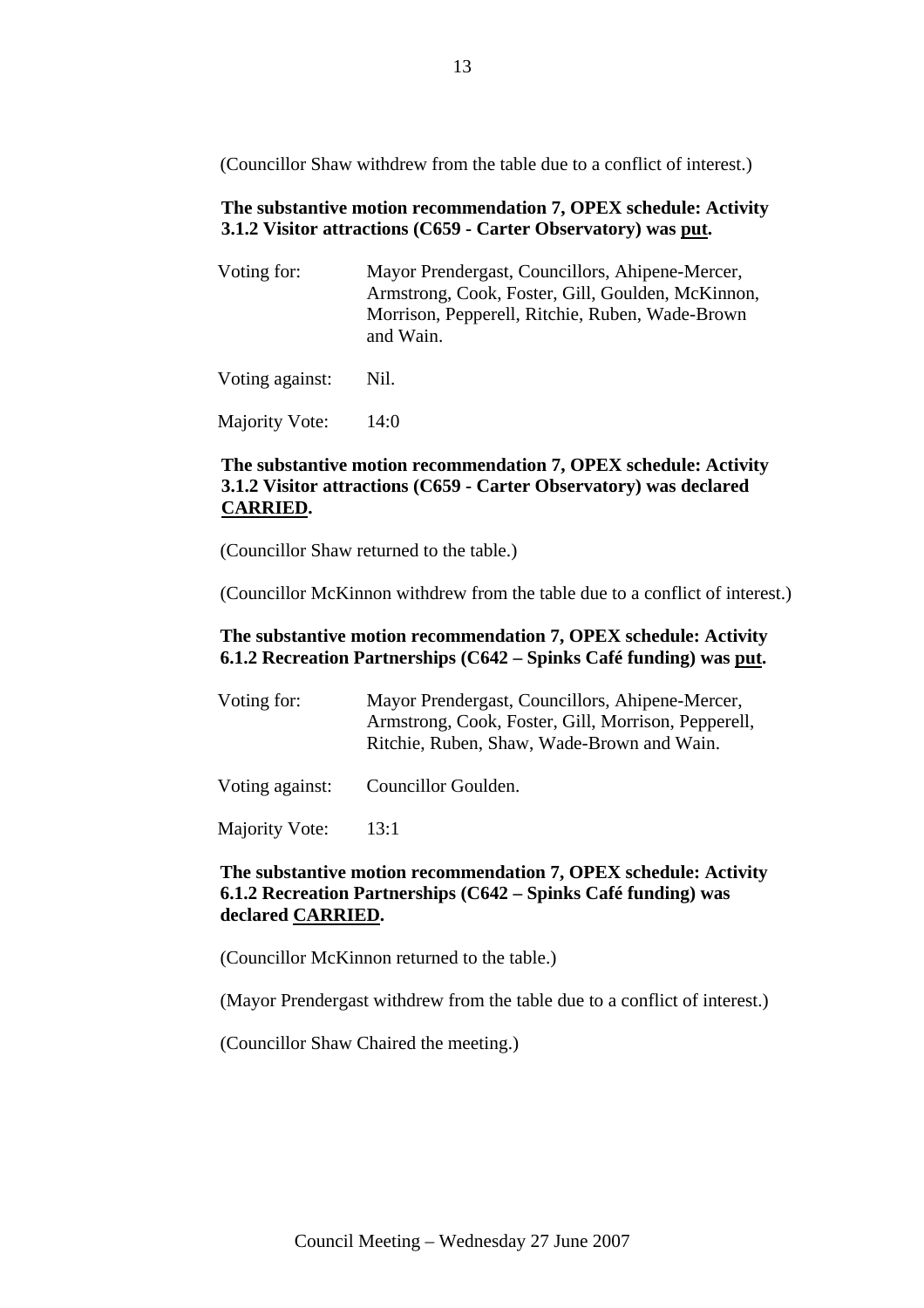# **The substantive motion recommendation 7, CAPEX schedule: Activity 1.5.2 Public Space and Centre Developments (CX409- Central City and Parks) was put.**

Voting for: Councillors Ahipene-Mercer, Armstrong, Cook, Foster, Gill, Goulden, McKinnon, Morrison, Pepperell, Ritchie, Ruben, Shaw, Wade-Brown and Wain.

Voting against: Nil.

Majority Vote: 14:0

# **The substantive motion recommendation 7, CAPEX schedule: Activity 1.5.2 Public Space and Centre Developments (CX409- Central City and Parks) was declared CARRIED.**

(Mayor Prendergast returned to the table.)

# **The substantive motion recommendation 7 OPEX Schedule, Activity 1.5.1 Waterfront Development, A312 - Wellington Waterfront Operations and OPEX Schedule, Activity 1.5.1 Waterfront Development, C378 - Wellington Waterfront Project was put.**

| Voting for:     | Mayor Prendergast, Councillors, Ahipene-Mercer,<br>Armstrong, Cook, Foster, Gill, Goulden, McKinnon,<br>Morrison, Ritchie, Shaw, Wade-Brown and Wain. |
|-----------------|-------------------------------------------------------------------------------------------------------------------------------------------------------|
| Voting against: | Councillors Pepperell and Ruben.                                                                                                                      |
| Majority Vote:  | 13:2                                                                                                                                                  |

**The substantive motion recommendation 7 OPEX Schedule, Activity 1.5.1 Waterfront Development, A312 - Wellington Waterfront Operations and OPEX Schedule, Activity 1.5.1 Waterfront Development, C378 - Wellington Waterfront Project was declared CARRIED.**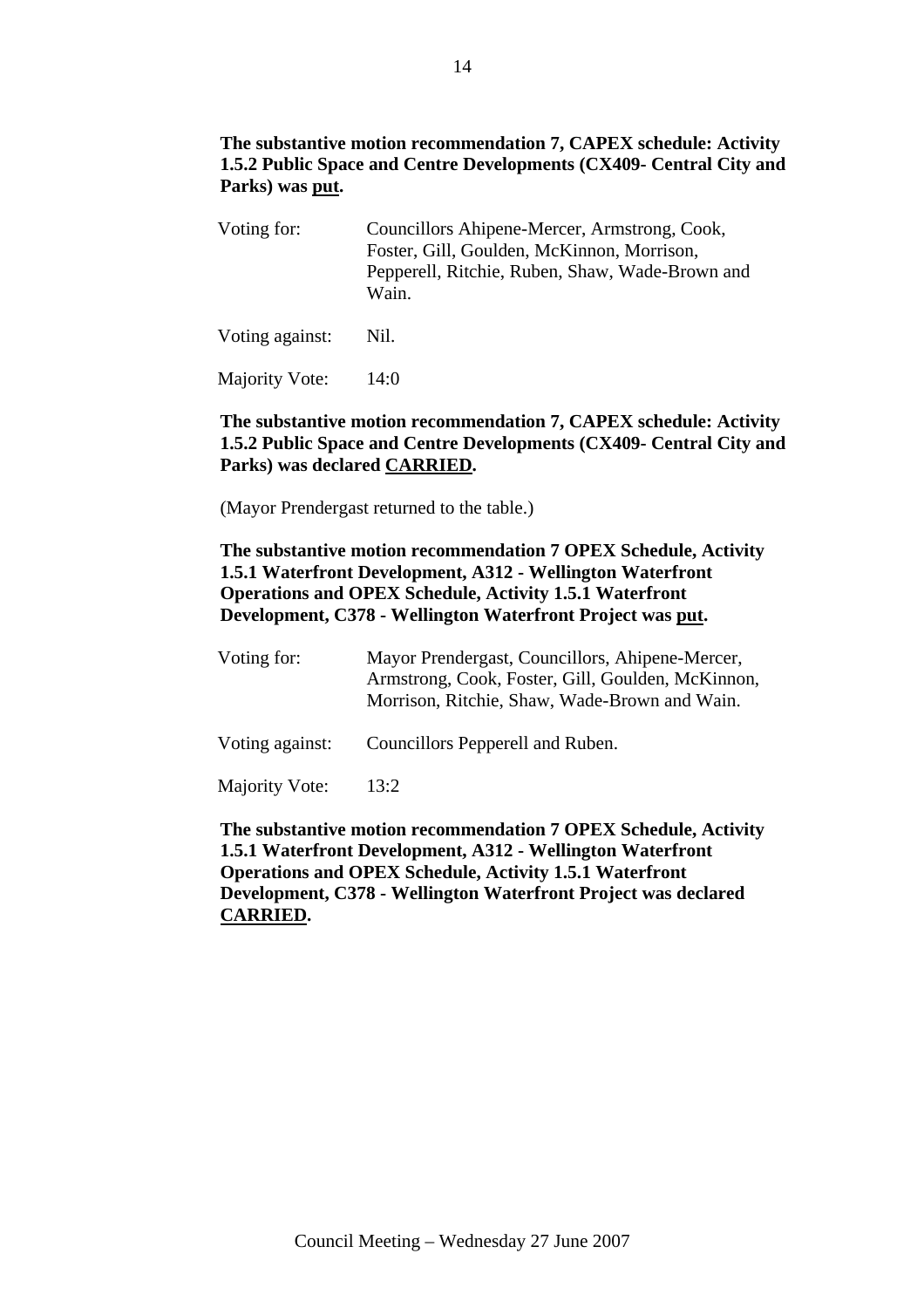**The substantive motion recommendation 7 OPEX Schedule, Activity 3.6.1 Creative Workforce, C582 – Status as a centre of creativity and innovation, OPEX Schedule, Activity 3.6.1 Creative Workforce and C616 – 'Creative Wellington – innovation Capital' vision communication were put.** 

| Voting for:     | Mayor Prendergast, Councillors, Ahipene-Mercer,<br>Armstrong, Cook, Foster, Gill, McKinnon, Morrison,<br>Ritchie, Shaw, Wade-Brown and Wain. |
|-----------------|----------------------------------------------------------------------------------------------------------------------------------------------|
| Voting against: | Councillors Goulden, Pepperell and Ruben.                                                                                                    |
| Majority Vote:  | 12:3                                                                                                                                         |

**The substantive motion recommendation 7 OPEX Schedule, Activity 3.6.1 Creative Workforce, C582 – Status as a centre of creativity and innovation, OPEX Schedule, Activity 3.6.1 Creative Workforce and C616 – 'Creative Wellington – innovation Capital' vision communication were declared CARRIED.** 

#### **The substantive motion recommendation 7 OPEX schedule, Activity 3.7.1 Regional and External relations, C145 External relations was put.**

| Voting for:     | Mayor Prendergast, Councillors, Ahipene-Mercer,<br>Armstrong, Cook, Foster, Gill, Goulden, McKinnon,<br>Morrison, Ritchie, Shaw, Wade-Brown and Wain. |
|-----------------|-------------------------------------------------------------------------------------------------------------------------------------------------------|
| Voting against: | Councillors Pepperell and Ruben.                                                                                                                      |
| Majority Vote:  | 13:2                                                                                                                                                  |

# **The substantive motion recommendation 7 OPEX schedule, Activity 3.7.1 Regional and External relations, C145 External relations was declared CARRIED.**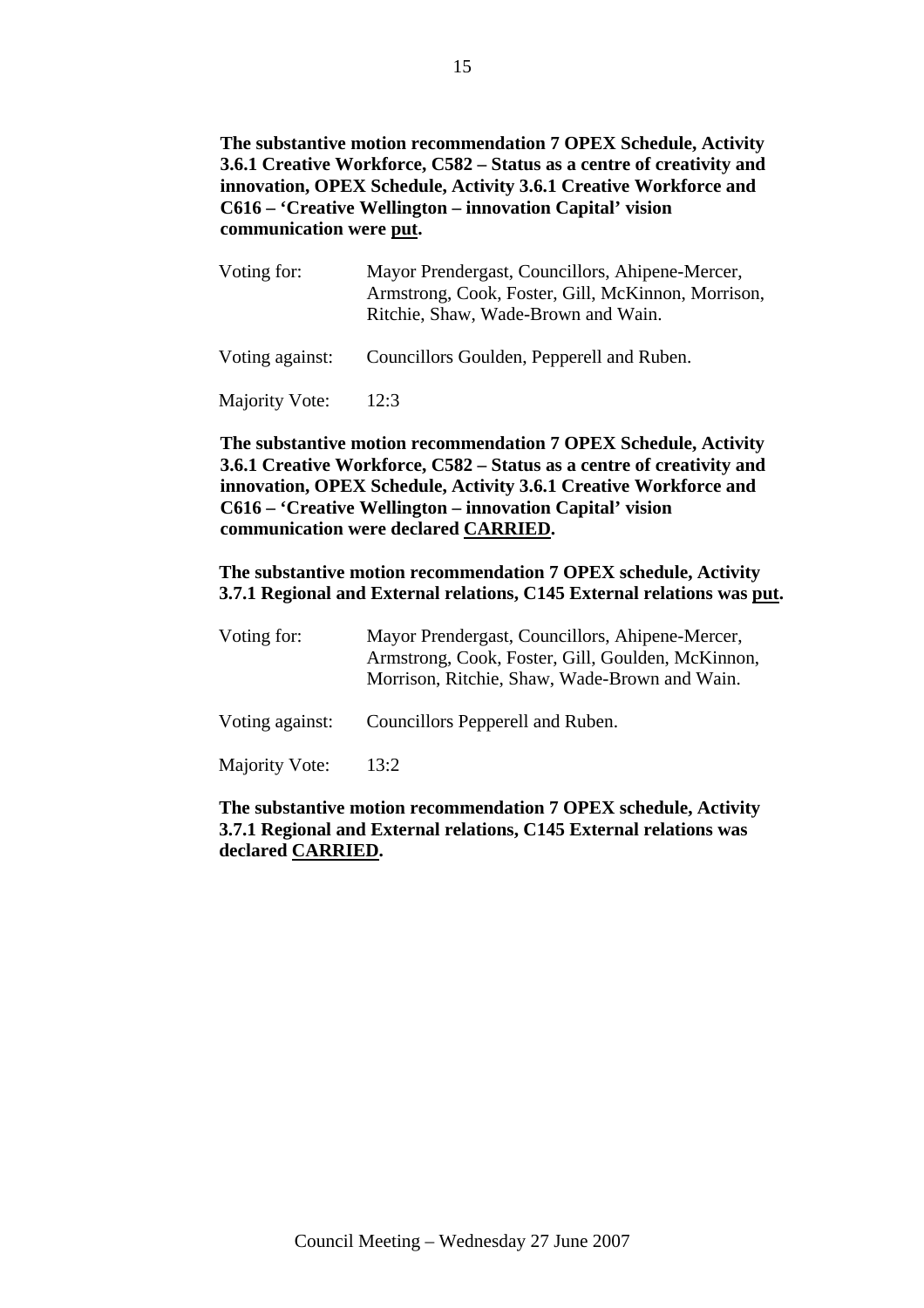# **The substantive motion recommendation 7 OPEX schedule, Activity 4.8.1 Environmental and Coastal Attractions, C426 Marine Education Centre was put.**

| Voting for:     | Mayor Prendergast, Councillors, Ahipene-Mercer,<br>Armstrong, Cook, Foster, Gill, McKinnon, Morrison,<br>Ritchie, Shaw, Wade-Brown and Wain. |
|-----------------|----------------------------------------------------------------------------------------------------------------------------------------------|
| Voting against: | Councillors Goulden, Pepperell and Ruben.                                                                                                    |
| Majority Vote:  | 12:3                                                                                                                                         |

# **The substantive motion recommendation 7 OPEX schedule, Activity 4.8.1 Environmental and Coastal Attractions, C426 Marine Education Centre was declared CARRIED.**

# **The substantive motion recommendation 7 OPEX schedule, Activity 4.8.1 Environmental and Coastal Attractions, A288 Karori Wildlife Sanctuary Trust was put.**

| Voting for:     | Mayor Prendergast, Councillors, Ahipene-Mercer,<br>Armstrong, Cook, Foster, Gill, Goulden, McKinnon,<br>Morrison, Ritchie, Ruben, Shaw, Wade-Brown and<br>Wain. |
|-----------------|-----------------------------------------------------------------------------------------------------------------------------------------------------------------|
| Voting against: | Councillor Pepperell.                                                                                                                                           |
| Majority Vote:  | 14:1                                                                                                                                                            |

# **The substantive motion recommendation 7 OPEX schedule, Activity 4.8.1 Environmental and Coastal Attractions, A288 Karori Wildlife Sanctuary Trust was declared CARRIED.**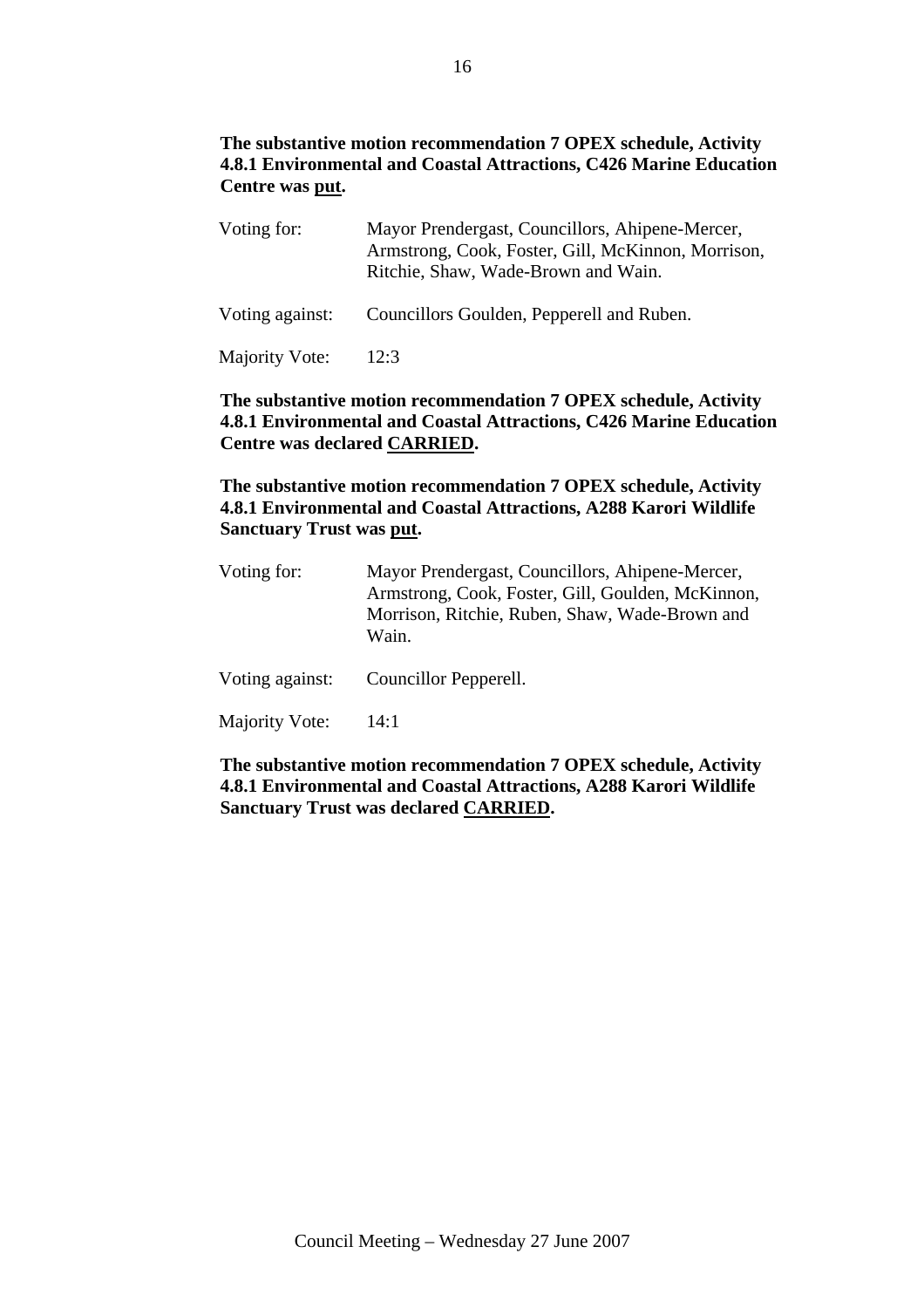# **The substantive motion recommendation 7 CAPEX schedule, Activity 6.4.3 Recreation Centres (CX499 – Indoor Community Sports Centre) and OPEX schedule, Activity 6.4.3 Recreation Centres, (C669 – Indoor Community Sports Centre) was put.**

| Voting for:     | Mayor Prendergast, Councillors, Ahipene-Mercer,<br>Armstrong, Cook, Gill, Goulden, McKinnon,<br>Morrison, Ritchie, Ruben, Shaw, Wade-Brown and<br>Wain. |
|-----------------|---------------------------------------------------------------------------------------------------------------------------------------------------------|
| Voting against: | Councillors Foster and Pepperell.                                                                                                                       |
| Majority Vote:  | 13:2                                                                                                                                                    |

# **The substantive motion recommendation 7 CAPEX schedule, Activity 6.4.3 Recreation Centres (CX499 – Indoor Community Sports Centre) and OPEX schedule, Activity 6.4.3 Recreation Centres, (C669 – Indoor Community Sports Centre) was declared CARRIED.**

# **The substantive motion of everything else not voted separately on mentioned above was put.**

| Voting for:     | Mayor Prendergast, Councillors, Ahipene-Mercer,<br>Armstrong, Cook, Foster, Gill, McKinnon, Morrison,<br>Pepperell, Ritchie, Ruben, Shaw, Wade-Brown and<br>Wain. |
|-----------------|-------------------------------------------------------------------------------------------------------------------------------------------------------------------|
| Voting against: | Councillor Goulden.                                                                                                                                               |
| Majority Vote:  | 14:1                                                                                                                                                              |

# **The substantive motion of everything else not voted separately on mentioned above was declared CARRIED.**

# **The substantive motion recommendation 8 was put.**

| Voting for:     | Mayor Prendergast, Councillors, Ahipene-Mercer,<br>Armstrong, Cook, Foster, Gill, Goulden, McKinnon,<br>Morrison, Pepperell, Ritchie, Ruben, Shaw, Wade-<br>Brown and Wain. |
|-----------------|-----------------------------------------------------------------------------------------------------------------------------------------------------------------------------|
| Voting against: | Nil.                                                                                                                                                                        |
| Majority Vote:  | 15:0                                                                                                                                                                        |

# **The substantive motion recommendation 8 was declared CARRIED.**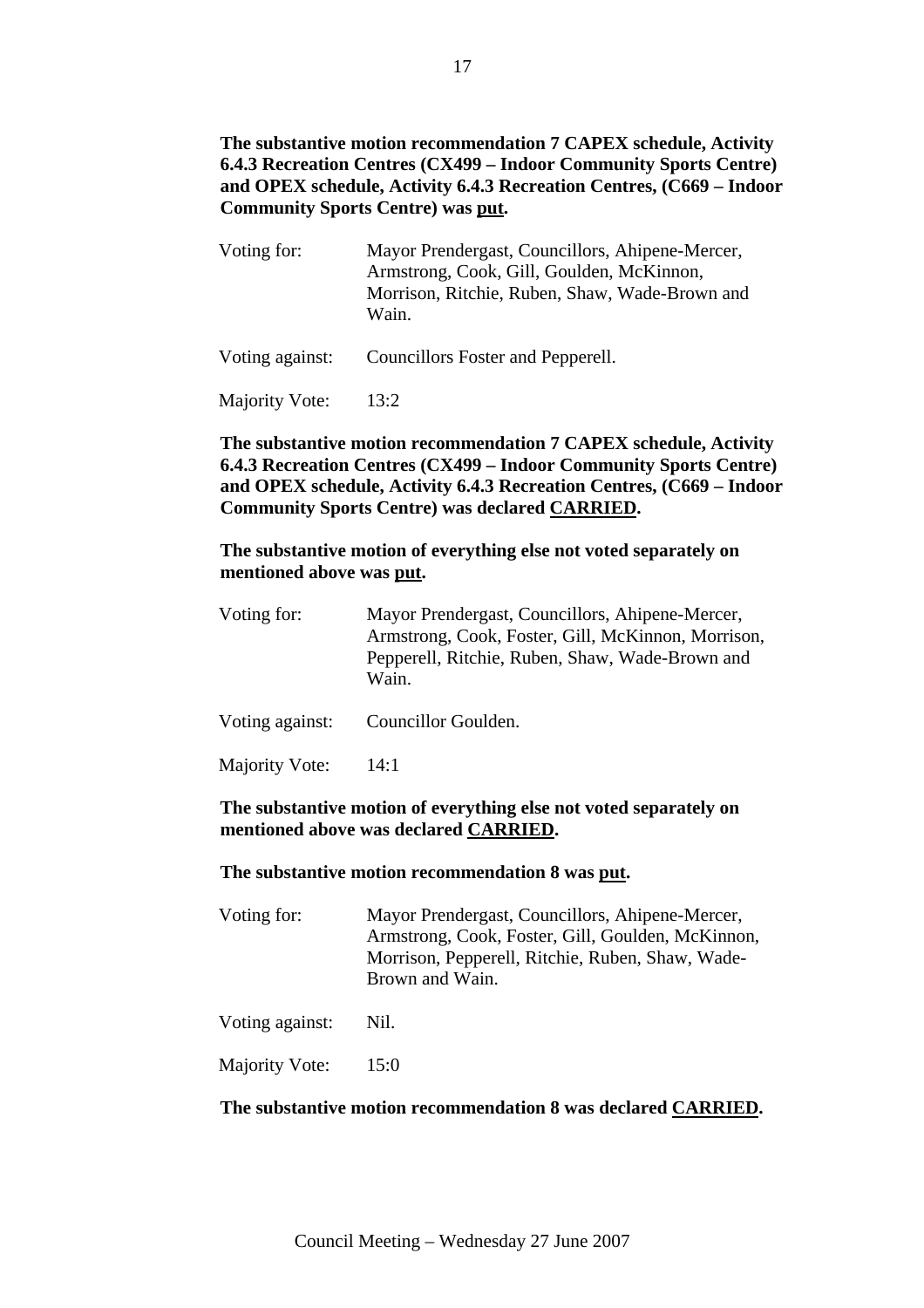# **RESOLVED:**

# *THAT Council:*

- *1. Note that the amendment to the Long Term Council Community Plan 2006/2007 – 2015/2016 consists of amendments to the Revenue and Financing Policy, the Development Contributions Policy, Crown investment in Council's rental housing and consequential changes to funding and financial statements.*
- *2. Note that the amendment to the Long Term Council Community Plan 2006/07 – 15/16 was consulted on using the special consultative procedure from Monday 16 April 2007 to Friday 18 May 2007.*
- *3. Note that oral submissions were heard by the Annual Plan Hearings Subcommittee between Monday 28 and Thursday 31 May 2007.*
- *4. Note that oral submissions on the Development Contributions Policy were heard by the Development Contributions Subcommittee on Wednesday 13 June 2007.*
- *5. Note that the Strategy and Policy Committee considered the issues raised in the submissions at its meeting of Wednesday 20 June 2007.*
- *6. Agree the recommendations in relation to Crown investment in Council housing (as outlined in appendix 1 as amended and attached to these minutes) and note that that as a consequence of decisions made in Report 9 – Strategy and Policy Committee meeting of Wednesday 27 June 2007 and 19 – Strategy and Policy Committee meeting of Wednesday 27 June 2007 (Public Excluded) (Overseas Passenger Terminal Proposal – Authorisation of a 125 year lease and Funding Requirements for the Wellington Waterfront Project) the Funding Impact and Forecast Financial Statements have been amended to reflect these decisions.*
- *7. Adopt the amendment to the Long Term Council Community Plan 2006/2007 – 2015/2016 as detailed in appendix 2 of the officers report.*
- *8. Delegate to the Chief Executive Officer the authority to make minor editorial changes as required.*
- *9. Agree that the review of rent setting as set out in the terms and conditions of the Crown offer to invest in Council housing shall include consideration of income related rents.*
- *10. Agree that while Council acknowledges that the preferred site of the Indoor Community Sports Centre is Harbour Quays, for reasons*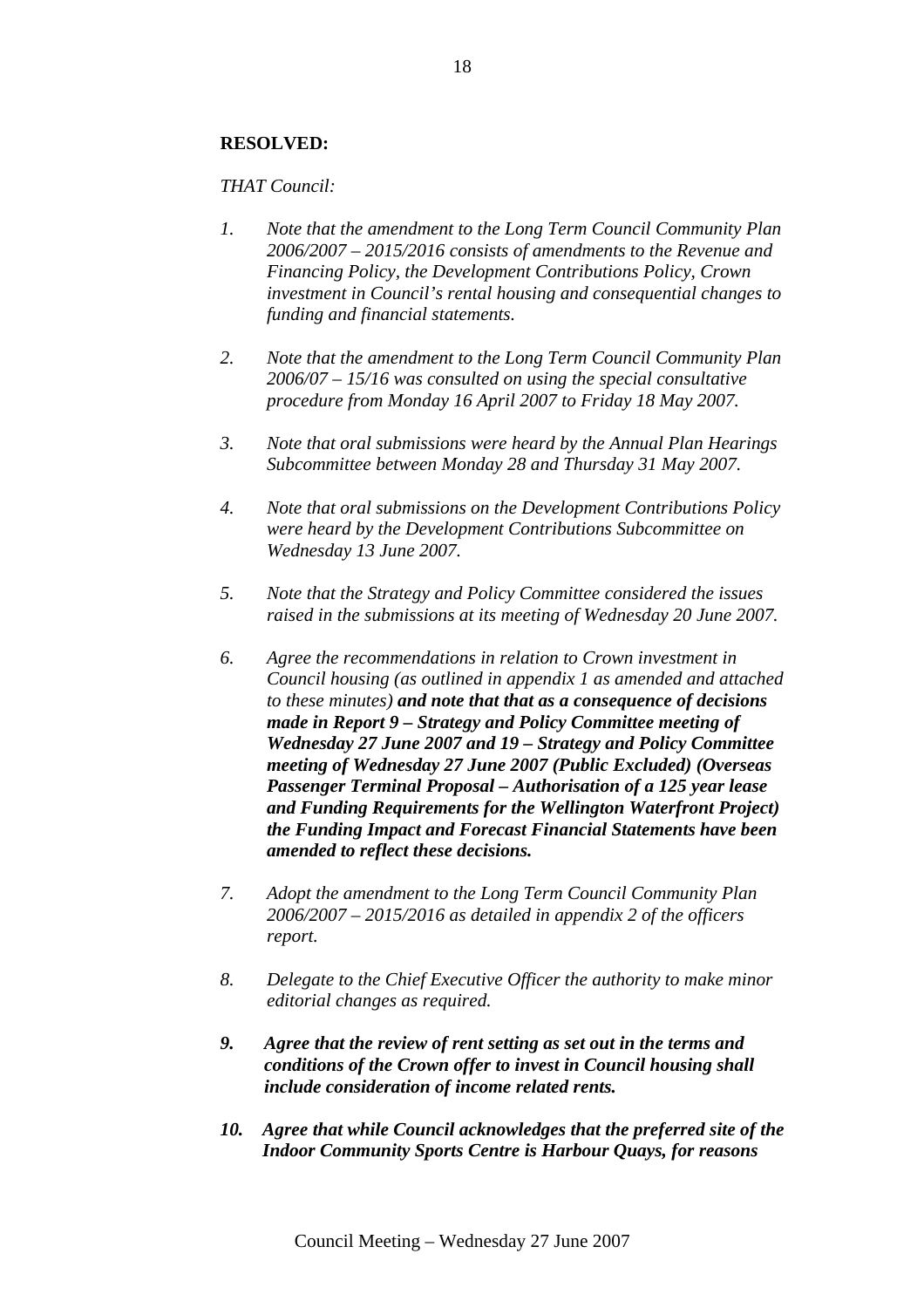*relating to greater accessibility, value, future growth potential and timely delivery the Council confirm the decision made at its meeting on Wednesday 28 June 2006 to proceed with the proposal to develop the ICSC as a 12 court facility at Cobham Drive Park.* 

*11. Agree that the Council continue discussions with Greater Wellington Regional Council and Centreport regarding the potential for a regional multi-use facility on the Harbour Quays site, and request that Centreport consider a ten year development moratorium on that part of the Harbour Quays site identified for the Indoor Community Sports Centre, to facilitate the development of such a facility.*

### **B. ADOPTION OF THE 2007/08 ANNUAL PLAN**  (1215/52/IM)

**Moved Mayor Prendergast, seconded Councillor Shaw, the substantive motion recommendations 1 – 8 as amended.** 

**The substantive motion recommendations 1 – 8 as amended were put.** 

| Voting for:     | Mayor Prendergast, Councillors,<br>Ahipene-Mercer, Armstrong, Cook,<br>Foster, Gill, McKinnon, Morrison,<br>Ritchie, Ruben, Shaw, Wade-Brown and<br>Wain. |
|-----------------|-----------------------------------------------------------------------------------------------------------------------------------------------------------|
| Voting against: | Councillors Goulden and Pepperell.                                                                                                                        |
| Majority Vote:  | 13:2                                                                                                                                                      |

# **The substantive motion recommendations 1 – 8 as amended were declared CARRIED.**

# **RESOLVED:**

*THAT Council:* 

- *1. Note that the 2007/08 Draft Annual Plan was consulted on using the special consultative procedure from Monday 16 April 2007 to Friday 18 May 2007.*
- *2. Note that oral submissions were heard by the Annual Plan Hearings Subcommittee between 28 and 31 May 2007.*
- *3. Note that the Strategy and Policy Committee considered the issues raised in the submissions at its meeting of 20 June 2007.*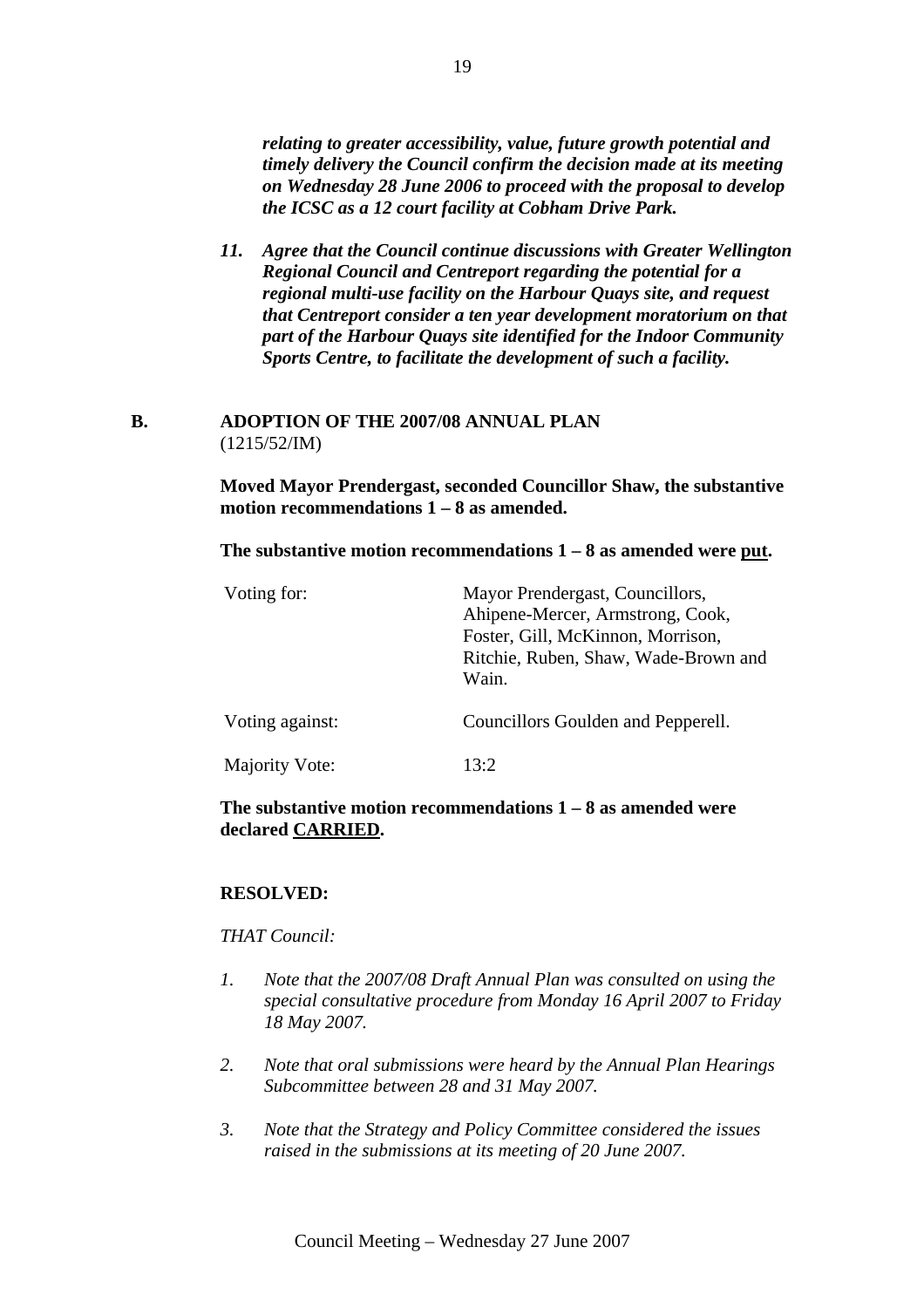- *4. Agree to the Funding Impact Statement as detailed in the attached 2007/08 Annual Plan (attached appendix 2 of these minutes).*
- *5. Agree to the Prospective Financial Statements as detailed in the attached 2007/08 Annual Plan (attached as appendix 3 of these minutes).*
- *6. Agree that for 2007/08:* 
	- *a) It is financially prudent to set rates at a level that results in an operating surplus of \$3.960 million.*
	- *b) New borrowings of up to \$57.103million be approved to fund capital expenditure and loans for the 2007/08 year.*
- *7. Adopt the 2007/08 Annual Plan (attached as appendix 1 of the report from the Committee) as per resolutions 1-6 above.*
- *8. Delegate to the Chief Executive Officer the authority to reflect these decisions in the final publication and to make minor editorial changes as required.*

(Councillor Cook left the meeting at 10.37pm.)

# 099/06C **SETTING OF RATES FOR 2007/2008**

Report of Neil Cherry – Chief Financial Officer. (1215/11/IM) (REPORT 6)

# **Moved Mayor Prendergast, seconded Councillor Ruben the substantive motion.**

#### **The substantive motion was put.**

| Voting for:           | Mayor Prendergast, Councillors, Ahipene-Mercer,<br>Armstrong, Foster, Gill, McKinnon, Morrison,<br>Ritchie, Ruben, Shaw, Wade-Brown and Wain. |
|-----------------------|-----------------------------------------------------------------------------------------------------------------------------------------------|
| Voting against:       | Councillors Goulden and Pepperell.                                                                                                            |
| <b>Majority Vote:</b> | 12:2                                                                                                                                          |

#### **The substantive motion was declared CARRIED.**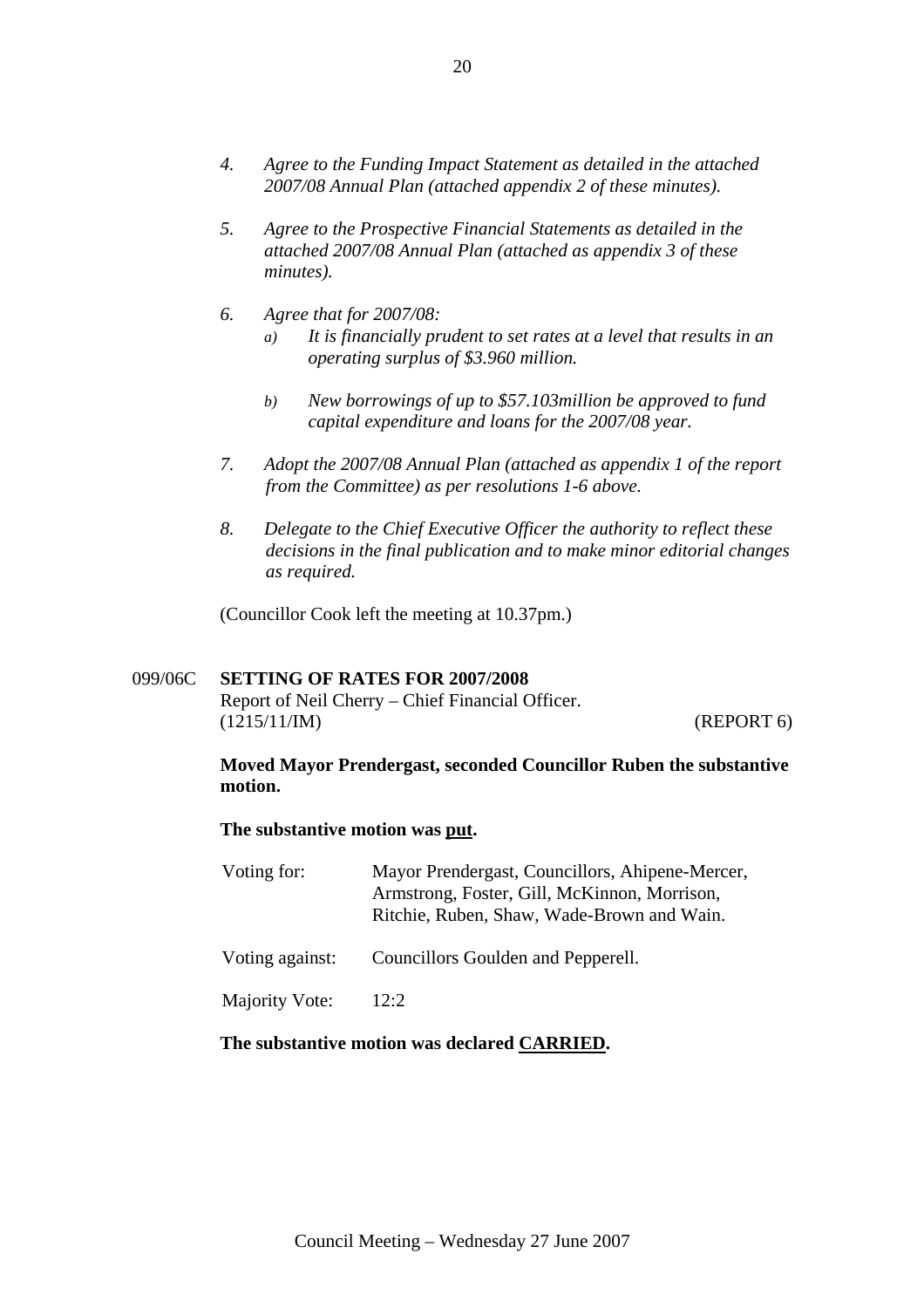#### **RESOLVED:**

#### *THAT Council:*

- *1. Receive the information.*
- *2. Having adopted the amendment to the Long Term Council Community Plan 2006/07–15/16, and 2007/08 Annual Plan and the funding impact statement, resolve under section 23 and 24 of the Local Government Rating Act to set the rates for the year commencing on 1 July 2007 and concluding on 30 June 2008, as described in section 4 of this report.*

# 100/07C **STRATEGY AND POLICY COMMITTEE Meeting of Thursday 7 June 2007**  (1215/11/IM) (REPORT 7)

1. **ITEM 118/07P MOA POINT WASTEWATER TREATMENT PLANT – RESOURCE CONSENT APPLICATION** (1215/52/IM) (REPORT 3)

> **Moved Councillor Wade-Brown, seconded Councillor Ahipene-Mercer the substantive motion.**

#### **The substantive motion was put.**

Voting for: Mayor Prendergast, Councillors, Ahipene-Mercer, Armstrong, Foster, Gill, Goulden, McKinnon, Morrison, Pepperell, Ritchie, Ruben, Shaw, Wade-Brown and Wain.

Voting against: Nil.

Majority Vote: 14:0

#### **The substantive motion was declared CARRIED.**

#### **RESOLVED:**

#### *THAT Council:*

- *1. a. Agree to implement option 2 (Inlet pump station improvements) in 2007/08 using existing funding and, if necessary, by reprioritising existing works.* 
	- *b. Instruct Council officers to investigate and develop policies for options 3 (Inflow and infiltration policy changes) and present these to the Committee for consideration in 2008.*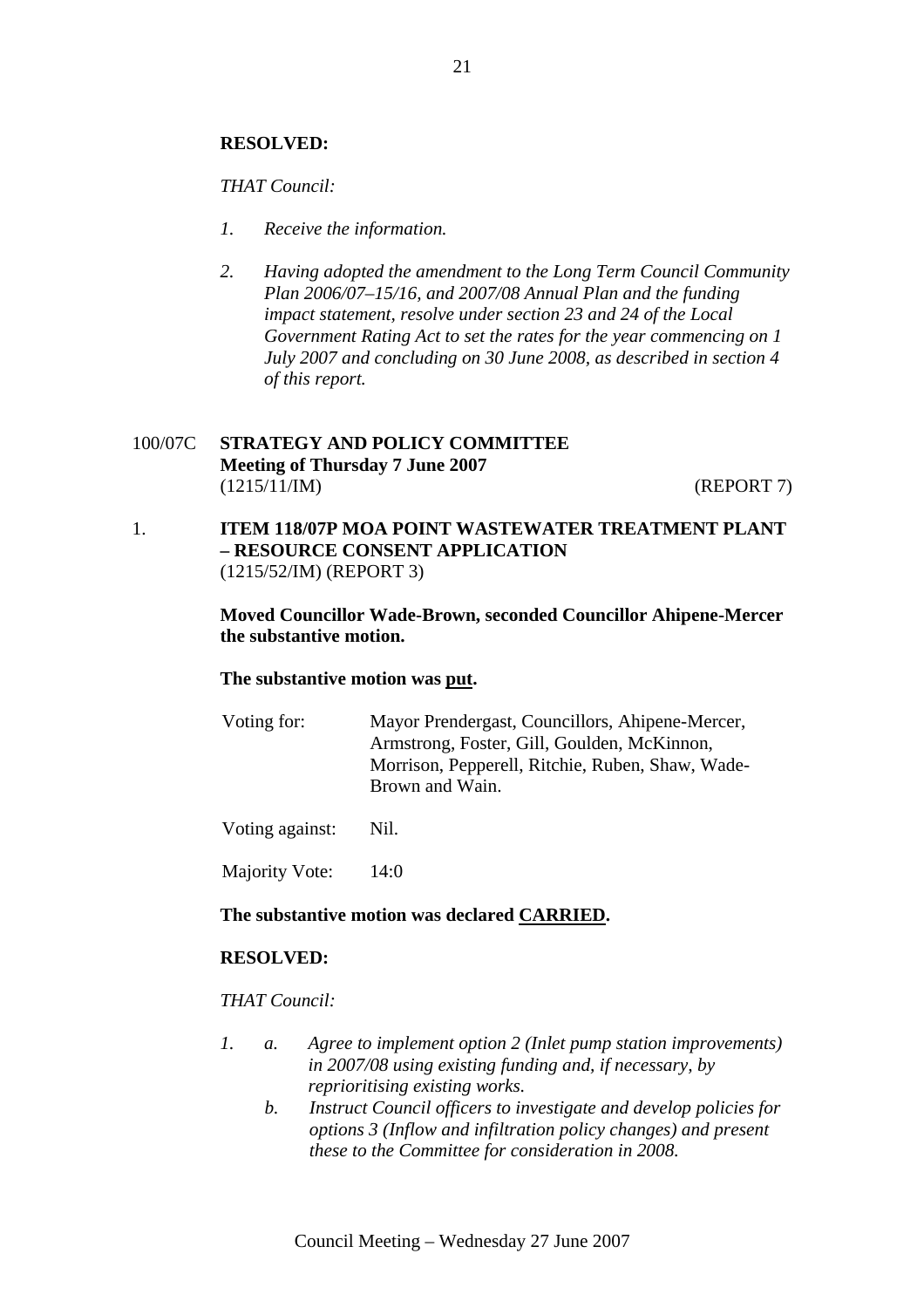- *c. Instruct Council officers to implement a pilot plant to determine the effectiveness of option 4 (UV treatment) in improving the quality of bypassed wastewater.*
- *d. Agree that option 4 (UV treatment) be implemented subject to the pilot plant verifying the proposal is effective in improving the quality of bypassed wastewater and subject to obtaining a resource consent for a satisfactory period.*
- *e. Instruct officers to explore option 5 (Storage) as a contingent alternative to option 4, and investigate securing potential sites for a storage facility.*
- *f. Agree that option 6 (Eastern suburbs inflow and infiltration reduction) will not be pursued.*
- *g. Instruct Council officers to implement necessary works to provide greater capacity in the inlet pump station (Option 7).*
- *h. Agree that funding for the above initiatives be included in the wastewater asset management plan for consideration through the 2008/09 annual plan budgeting process.*
- *i. Agree that a term of 35 years for the resource consent is included in the Assessment of Environmental Effects.*
- *j. Agree that the Assessment of Environmental Effects include the undertaking that Council will carry out a Monitoring and Technology Review every 10 years.*

# **NOTED:**

Please see 108/07C for the two other items considered by the Strategy and Policy Committee at its meeting on Thursday 7 June 2007 requiring Council approval.

(The meeting adjourned at 10.39pm, to reconvene at 9.00am on Thursday 28 June 2007.

(The meeting reconvened at 9.00am on Thursday 28 June 2007.)

#### **PRESENT:**

Mayor Prendergast Councillor Ahipene-Mercer (9.07 – 10.19am) Councillor Armstrong Councillor Cook Councillor Foster (9.49 – 10.35am) Councillor Gill Councillor Goulden (9.00 – 10.19am, 10.28 – 10.35am) Councillor McKinnon Councillor Morrison Councillor Pepperell Councillor Ritchie (9.06 – 10.35am) Councillor Ruben Councillor Wade-Brown (9.16 – 10.35am) Councillor Wain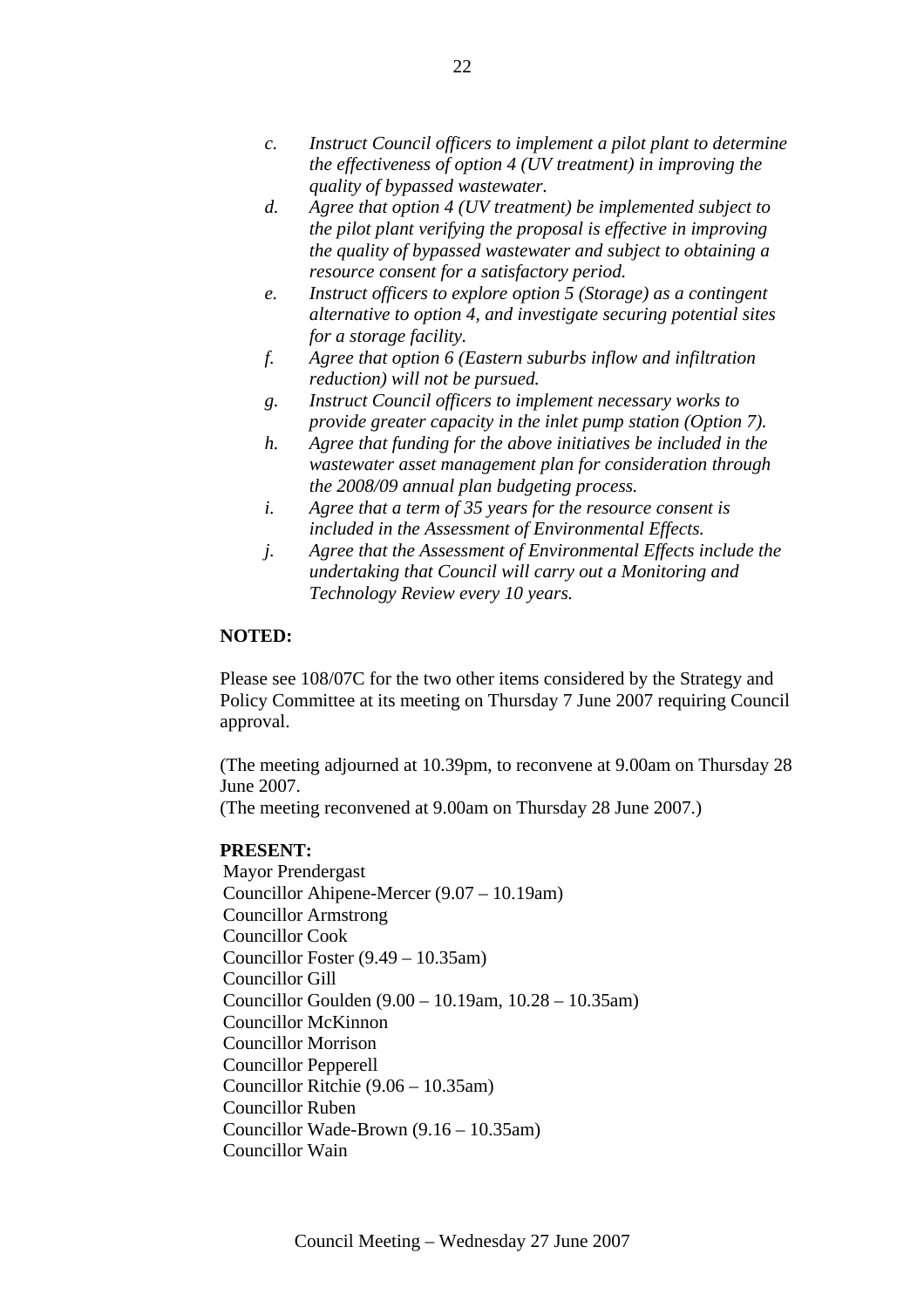# **APOLOGIES:**

Councillor Ahipene-Mercer (for lateness) Councillor Foster (for lateness) Councillor Shaw Councillor Wade-Brown (for lateness)

#### 101/07C **APOLOGIES** (1215/11/IM)

**RESOLVED:** 

# *THAT Council:*

- *1. Accept apologies for absence from Councillor Shaw.*
- *2. Accept apologies for lateness from Councillors Ahipene-Mercer, Foster and Wade-Brown.*

# **General Business**

102/06C **DECISION ON OBJECTIONS UNDER SECTION 339 OF THE LOCAL GOVERNMENT ACT 1974 IN RELATION TO APPLICATION TO ERECT BUS SHELTERS UNDER SR 153592** Report of Ian Hutchings – Officer of Council delegated to Hear Objections. (1215/11/IM) (REPORT 1)

#### **NOTED:**

The meeting noted that the Mayor had withdrawn the report from the agenda.

103/06C **TIMETABLE AND DECISIONS REQUIRED FOR 2007 LOCAL AUTHORITY ELECTIONS** Report of Ross Bly – Special Projects and Electoral Officer. (1215/11/IM) (REPORT 2)

### **Moved Councillor Armstrong, seconded Councillor Gill the substantive motion recommendations 1 and 2.**

(Councillor Ritchie joined the meeting at 9.06am.) (Councillor Ahipene-Mercer joined the meeting at 9.07am.)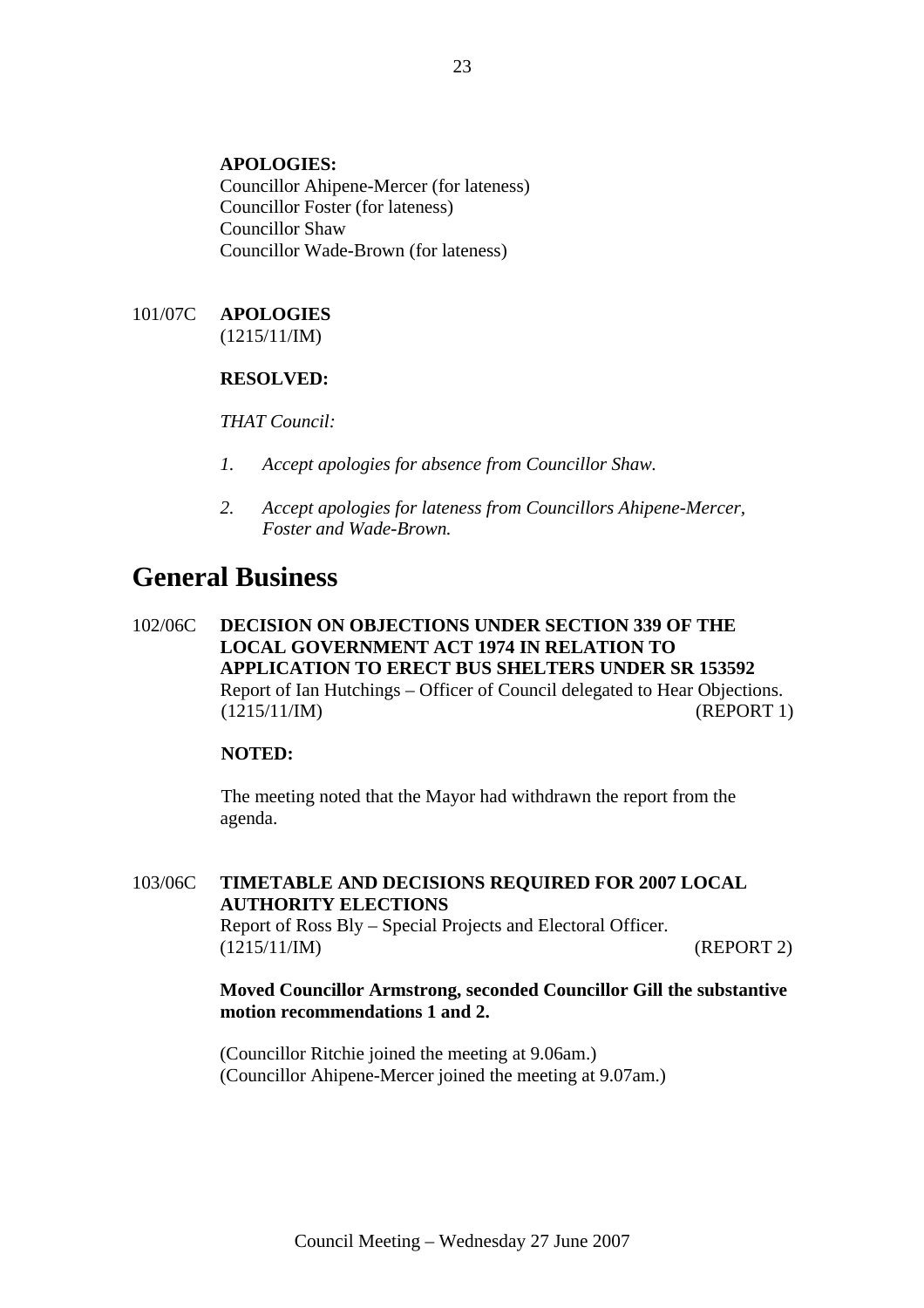# **The substantive motion recommendations 1 and 2 were put.**

| Voting for:     | Mayor Prendergast, Councillors, Ahipene-Mercer,<br>Armstrong, Cook, Gill, Goulden, McKinnon,<br>Morrison, Pepperell, Ritchie, Ruben, Wain, |
|-----------------|--------------------------------------------------------------------------------------------------------------------------------------------|
| Voting against: | Nil.                                                                                                                                       |

Majority Vote: 12:0

# **The substantive motion recommendations 1 and 2 were declared CARRIED.**

#### **The substantive motion recommendation 3 was put.**

| Voting for:     | Mayor Prendergast, Councillors, Ahipene-Mercer,<br>Armstrong, Cook, Gill, Goulden, McKinnon,<br>Morrison, Pepperell, Ritchie, Ruben, Wain, |
|-----------------|--------------------------------------------------------------------------------------------------------------------------------------------|
| Voting against: | Nil.                                                                                                                                       |
| Majority Vote:  | 12:0                                                                                                                                       |

# **The substantive motion recommendation 3 was declared CARRIED.**

# **The substantive motion recommendation 4 was put.**

| Voting for:           | Mayor Prendergast, Councillors, Ahipene-Mercer,<br>Cook, Gill, Goulden, McKinnon, Morrison,<br>Pepperell, Ritchie, Ruben, Wain, |  |
|-----------------------|---------------------------------------------------------------------------------------------------------------------------------|--|
| Voting against:       | Councillor Armstrong.                                                                                                           |  |
| <b>Majority Vote:</b> | 11:1                                                                                                                            |  |

#### **The substantive motion recommendation 4 was declared CARRIED.**

# **RESOLVED:**

# *THAT Council:*

- *1. Receive the information.*
- *2. Agree that the 2007 local authority elections be conducted by postal vote.*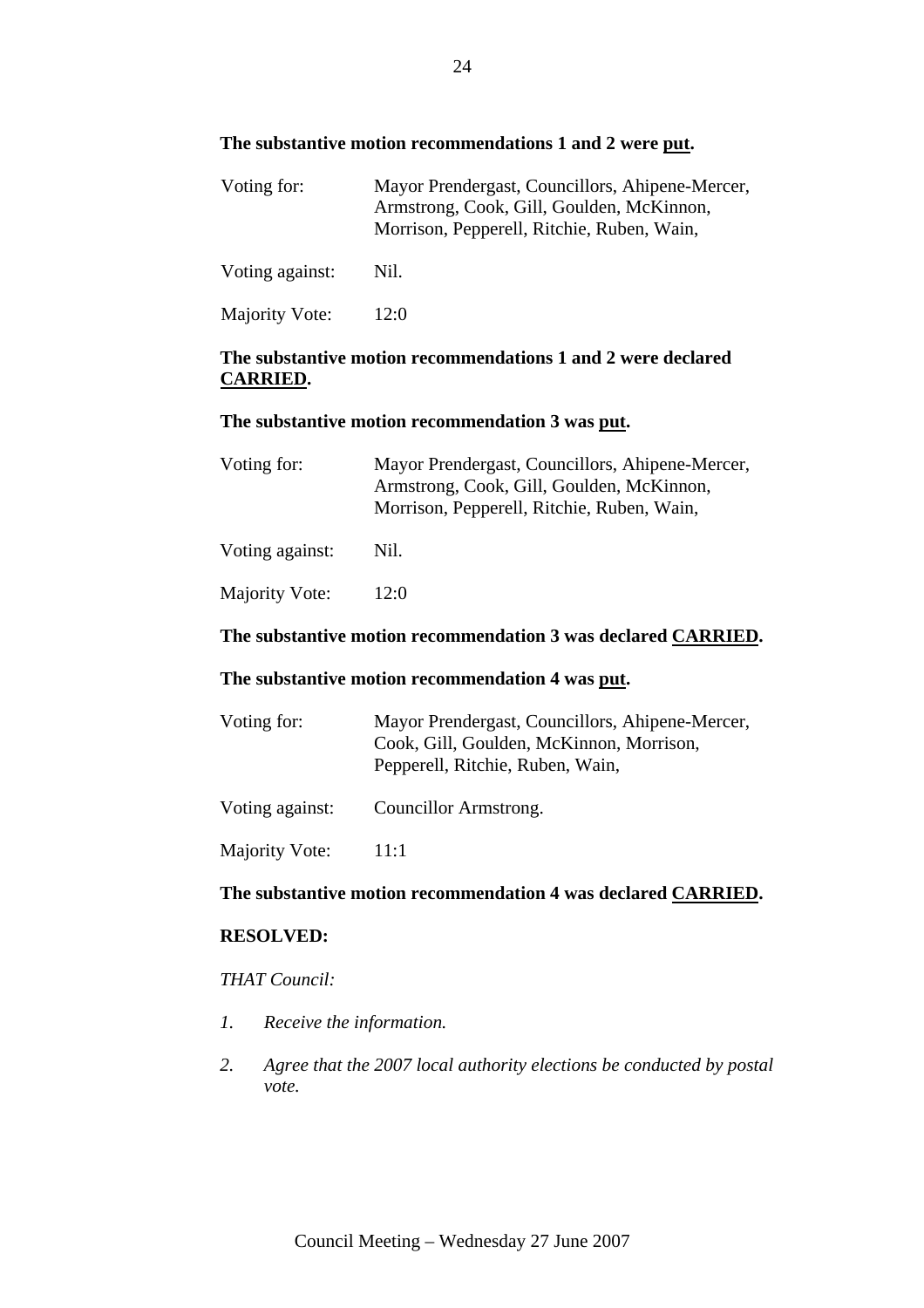- *3. Agree that the returned voting documents for the 2007 local authority elections may be processed during the three week voting period prior to 12 noon on election day (Saturday 13 October 2007).*
- *4. Agree that the names of the candidates standing for the Council and its community boards at the 2007 local authority elections be arranged on the voting document in random order.*

# 104/06C **DECISION ON PROPOSED DISTRICT PLAN CHANGE 50 - ARO VALLEY BOUNDARY ADJUSTMENTS AND PRE-1930'S DEMOLITION RULE**

Report of Councillor Shaw – Chair, District Plan Hearings Committee, Plan Change 50 - Aro Valley Boundary Adjustments and Pre-1930's Demolition Rule.

(1215/11/IM) (REPORT 3)

(Councillor McKinnon withdrew from the table due to a conflict of interest.) (Councillor Ritchie withdrew from the table due to a conflict of interest.)

# **Moved Councillor Wain, seconded Councillor Cook the substantive motion.**

(Councillor Wade-Brown returned to the meeting at 9.16am.)

# **The substantive motion was put.**

| Voting for: | Mayor Prendergast, Councillors, Ahipene-Mercer,      |  |  |  |
|-------------|------------------------------------------------------|--|--|--|
|             | Armstrong, Cook, Gill, Goulden, Morrison, Pepperell, |  |  |  |
|             | Ruben, Wade-Brown and Wain.                          |  |  |  |
|             |                                                      |  |  |  |

Voting against: Nil.

Majority Vote: 11:0

# **The substantive motion was declared CARRIED.**

# **RESOLVED:**

*THAT Council:* 

- *1. Receive the information*
- *2. Approve the recommendations of the District Plan Hearing Committee in respect of District Plan Change 50 – Aro Valley Boundary Adjustments and pre-1930's Building Demolition Rule as set out in Appendix 2 of the report of the District Plan Hearings Committee, Plan Change 50 - Aro Valley Boundary Adjustments and Pre-1930's Demolition Rule.*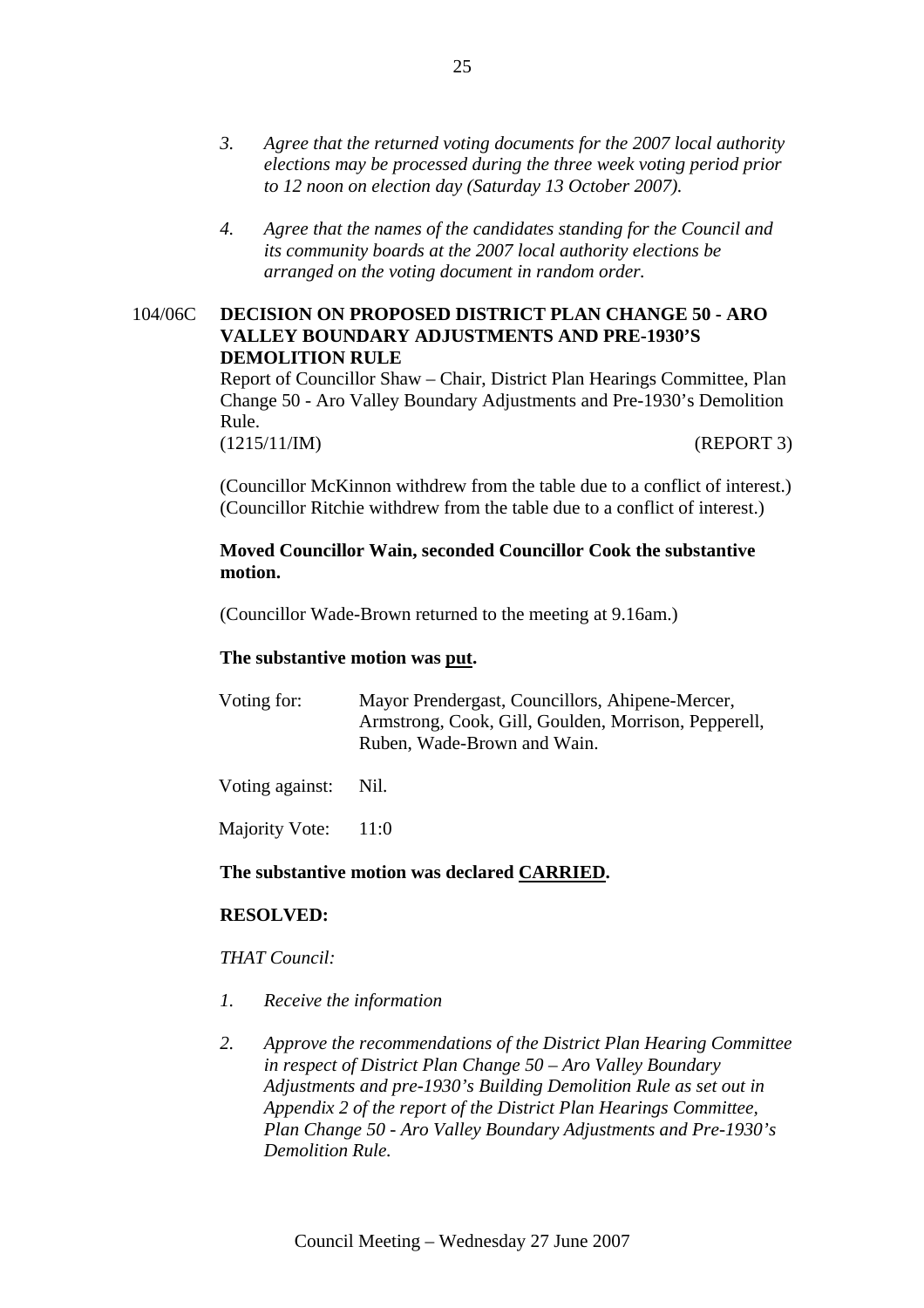(Councillor McKinnon returned to the meeting.) (Councillor Ritchie returned to the meeting.)

# 105/07C **TOWARDS CARBON NEUTRALITY – A CLIMATE CHANGE VISION FOR WELLINGTON – TERMS OF REFERENCE FOR WORKING PARTY**

Report of Zach Rissell - Project Manager - Climate Change. (1215/11/IM) (REPORT 4)

# **Moved Mayor Prendergast, seconded Councillor Goulden the substantive motion recommendations 1 – 3 with an amendment to the Terms of Reference as follows:**

• *ensuring the report assesses incorporates ways to fast track the resource consent processes for renewable energy projects*

# **The substantive motion with the amendment to the Terms of Reference was put.**

| Voting for:     | Mayor Prendergast, Councillors, Ahipene-Mercer,<br>Cook, Gill, Goulden, McKinnon, Morrison, Pepperell,<br>Ritchie, Ruben, Wade-Brown and Wain. |
|-----------------|------------------------------------------------------------------------------------------------------------------------------------------------|
| Voting against: | Councillor Armstrong.                                                                                                                          |
| Majority Vote:  | 12:1                                                                                                                                           |

# **The substantive motion with the amendment to the Terms of Reference was declared CARRIED.**

Expressions of interest were called for members of the Working Party. Councillors Ahipene-Mercer, Foster, Goulden, Ritchie, Shaw and Wade-Brown indicated that they were interested in being members of the Working Party. As there were six nominations for five places a French Presidential Vote was going to be required. Councillor Ritchie withdrew her nomination.

Nominations were also called for the Chair and Deputy Chair of the Climate Change Working Party.

Councillor Wade-Brown and Councillor Shaw were both nominated to be the Chair.

The meeting agreed that there would be a French Presidential vote to establish the Chair and then whoever came second would be the Deputy Chair.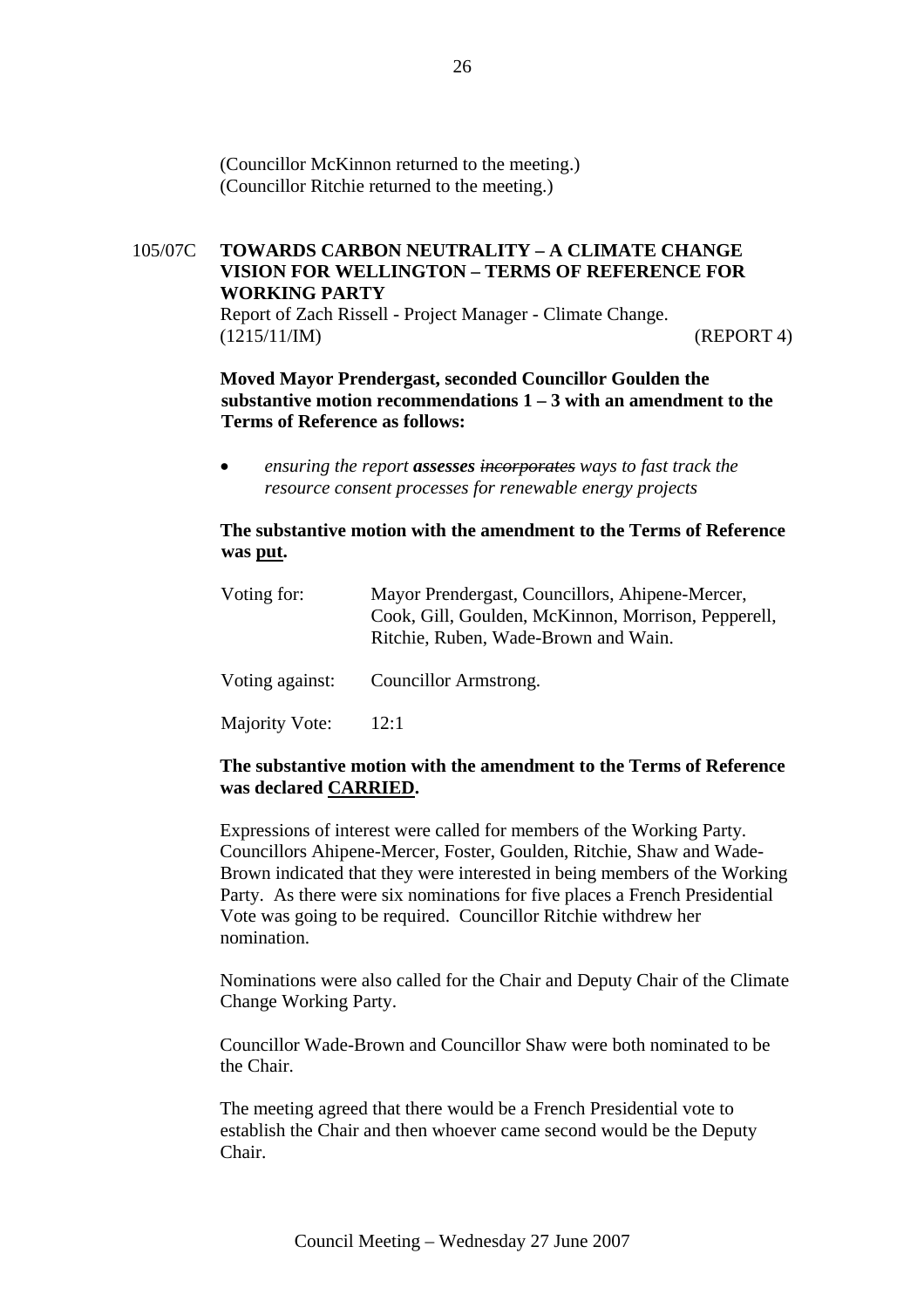| Voting for Councillor Shaw:       | Mayor Prendergast, Councillors<br>Armstrong and Morrison.                                                                    |
|-----------------------------------|------------------------------------------------------------------------------------------------------------------------------|
| Number of votes received:         | 3                                                                                                                            |
| Voting for Councillor Wade-Brown: | Councillors Ahipene-Mercer, Cook,<br>Foster, Gill, Goulden, McKinnon,<br>Pepperell, Ritchie, Ruben, Wade-<br>Brown and Wain. |
| Number of votes received:         | 10                                                                                                                           |

**Councillor Wade-Brown is to be the Chair and Councillor Shaw the Deputy Chair.** 

**Moved Mayor Prendergast, seconded Councillor Goulden the motion that Councillors Ahipene-Mercer, Foster, Goulden, Shaw and Wade-Brown be the members of the Climate Change Working Party and that Councillor Wade-Brown be the Chair and Councillor Shaw be the Deputy Chair of the Climate Change Working Party.** 

#### **The motion was put.**

| Voting for:     | Mayor Prendergast, Councillors, Ahipene-Mercer,<br>Armstrong, Cook, Gill, Goulden, McKinnon,<br>Morrison, Pepperell, Ritchie, Ruben, Wade-Brown and<br>Wain. |
|-----------------|--------------------------------------------------------------------------------------------------------------------------------------------------------------|
| Voting against: | Nil.                                                                                                                                                         |

Majority vote: 13:0

#### **The motion was declared CARRIED.**

#### **RESOLVED:**

*THAT Council:* 

- *1. Receive the information.*
- *2. Agree to the Terms of Reference for the Climate Change Working Party as follows:*

# *CLIMATE CHANGE WORKING PARTY TERMS OF REFERENCE (JUNE 2007)*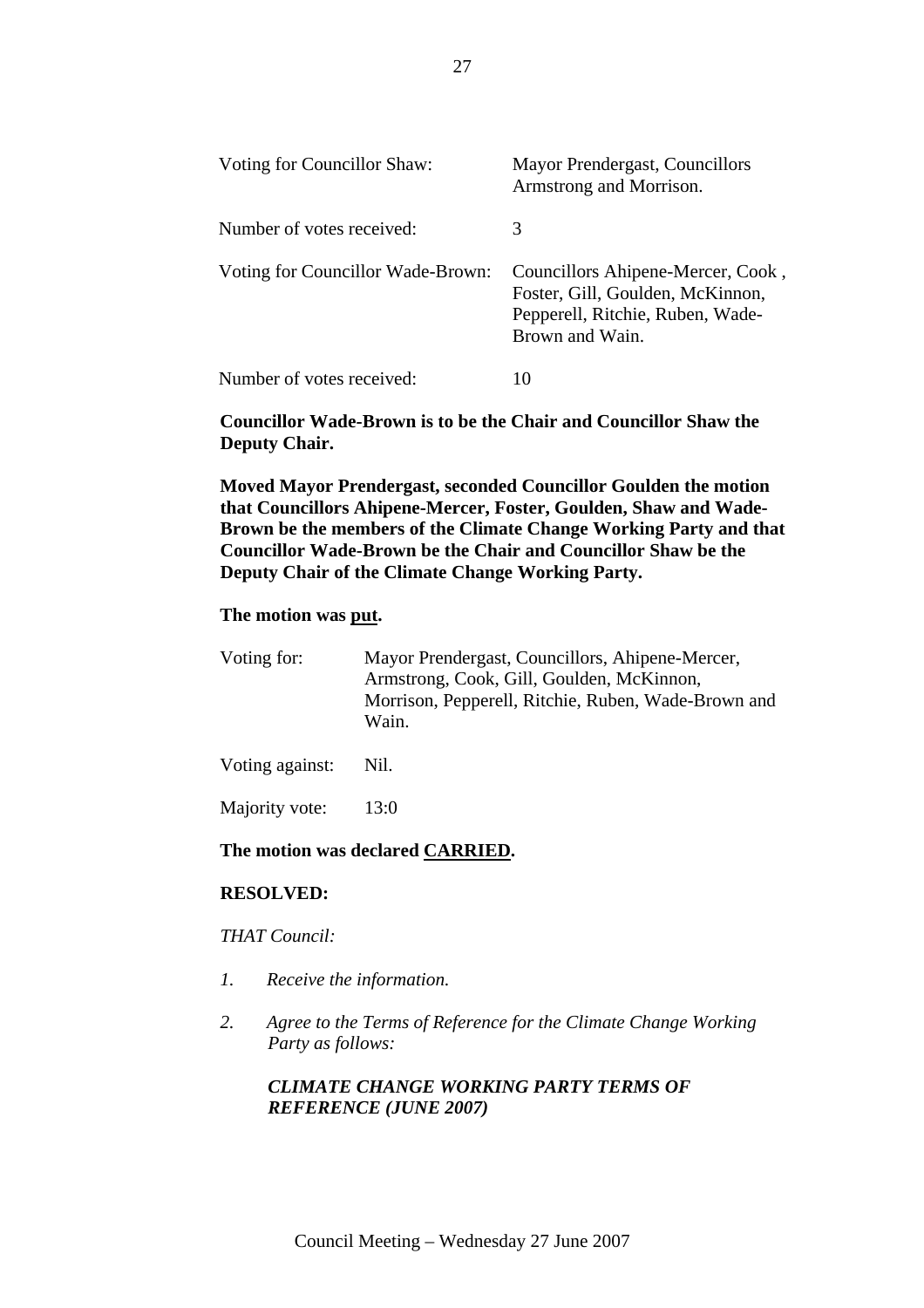### *Purpose of the Working Party*

*The purpose of the Elected Members Climate Change Working Party ('the Working Party') is to provide input and guidance to officers on the development of the draft climate change targets and proposed work programme.* 

#### *Membership*

*The Working Party will comprise up to five elected members being Councillors Ahipene-Mercer, Foster, Goulden, Shaw and Wade-Brown. All other elected members are welcome to attend and speak at the Working Party meetings.* 

#### *Portfolio Leaders*

*Portfolio Leaders not in the Working Party will be invited to engage in discussions with the Working Party on actions or proposals which pertain to their area of responsibility.* 

#### *Chair*

*The chair is Councillor Wade-Brown and deputy chair is Councillor Shaw (as appointed by Council).* 

#### *Terms of Reference*

*The Working Party will provide input and guidance to officers on* 

- *the development of corporate and community emissions reduction targets*
- *a climate change work programme*
- *ensuring the report assesses ways to fast track the resource consent processes for renewable energy projects*
- *undertaking an indicative cost-benefit analysis of Council's proposed actions, including direct cost to Council as well as potential positive and negative economic impacts of Council measures on residents and businesses.*

#### *Delegation*

*The Working Party has the authority to carry out its activities in line with its terms of reference.* 

#### *Frequency of Meetings*

*A schedule of meetings will be agreed by the Working Party with the chair having the discretion to call additional meetings as required.* 

#### *Duration/Sunset*

*The Working Party will cease at the end of the triennium.* 

*3. Agree to appoint Councillors Ahipene-Mercer, Foster, Goulden, Shaw and Wade-Brown as members of the Climate Change Working Party at this Council meeting.*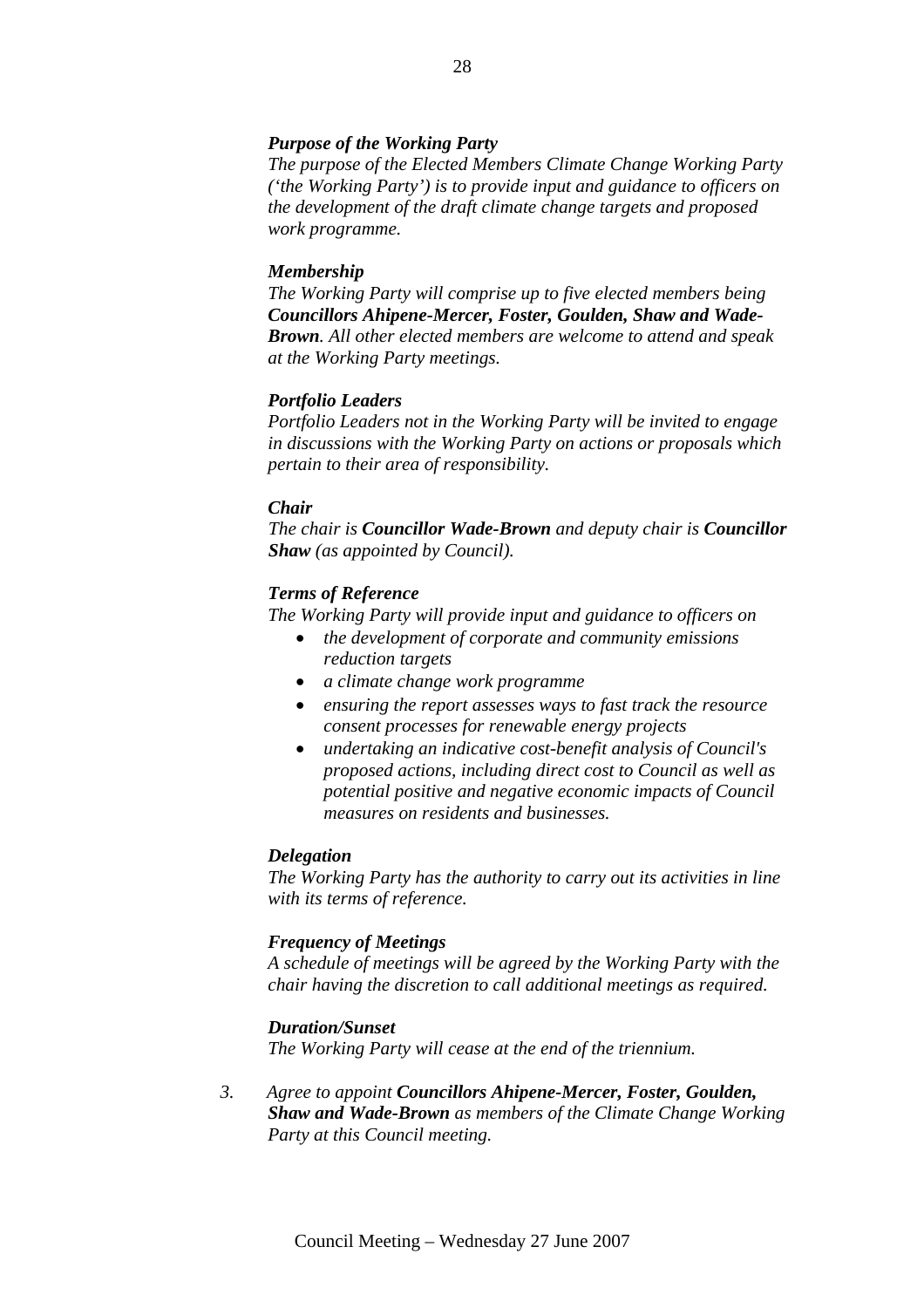# **Reports from Committees – Part A – Committee Decisions requiring Council approval.**

- 108/07C **STRATEGY AND POLICY COMMITTEE (CONTINUED) Meeting of Thursday 7 June 2007.**  (1215/11/IM) (REPORT 7)
- 1. **ITEM 117/07P TOWARDS CARBON NEUTRALITY A CLIMATE CHANGE VISION FOR WELLINGTON**  (1215/52/IM) (REPORT 2)

**Moved Mayor Prendergast, seconded Councillor Wade-Brown the substantive motion.** 

(Councillor Foster joined the meeting at 9.49pm.)

#### **The substantive motion was put.**

| Voting for:     | Mayor Prendergast, Councillors, Ahipene-Mercer,<br>Cook, Foster, Gill, Goulden, McKinnon, Morrison,<br>Pepperell, Ritchie, Ruben, Wade-Brown and Wain. |
|-----------------|--------------------------------------------------------------------------------------------------------------------------------------------------------|
| Voting against: | Councillor Armstrong.                                                                                                                                  |
| Majority Vote:  | 13:1                                                                                                                                                   |

#### **The substantive motion was declared CARRIED.**

#### **RESOLVED:**

*THAT Council:* 

*1. Agree to the aspirational vision of carbon neutrality for Wellington City Council and the city as a whole.* 

# 2. **ITEM 123/07P ADVISORY GROUPS REVIEW: STAGE 1** (1215/52/IM) (REPORT 8)

**Moved Councillor Armstrong, seconded Councillor Cook the substantive motion.**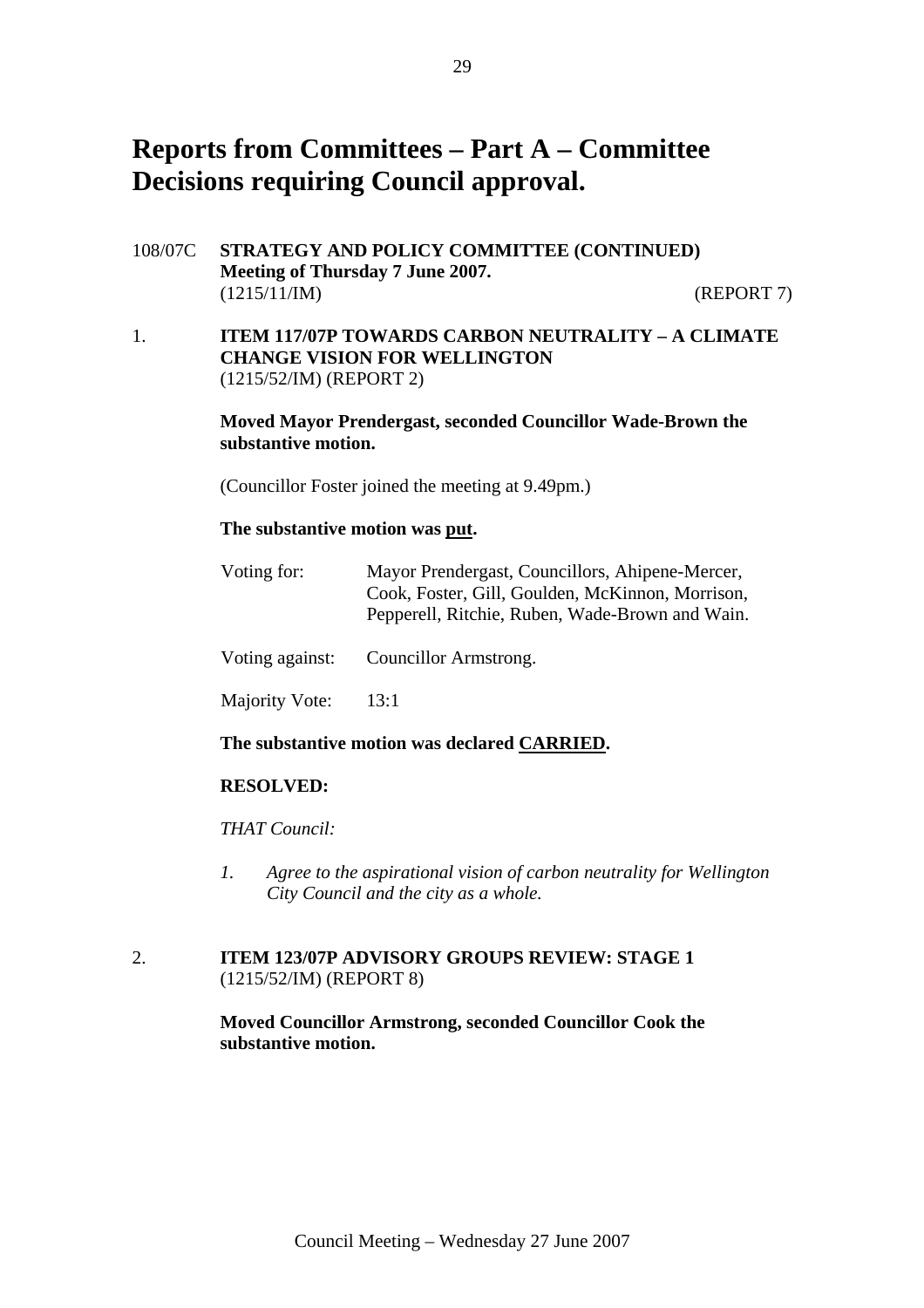# **The substantive motion was put.**

| Voting for: | Mayor Prendergast, Councillors, Ahipene-Mercer,   |
|-------------|---------------------------------------------------|
|             | Armstrong, Cook, Foster, Gill, Goulden, McKinnon, |
|             | Morrison, Pepperell, Ritchie, Ruben, Wade-Brown   |
|             | and Wain.                                         |

Voting against: Nil.

Majority Vote: 14:0

# **The substantive motion was declared CARRIED.**

# **RESOLVED:**

# *THAT Council:*

- *1. Agree to:* 
	- *a) retain the Pacific Advisory Group as one mechanism for engaging with Pacific nation groups*
	- *b) adopt the new Terms of Reference for the Pacific Advisory Group (Appendix 4 of these minutes).*
- *2. Adopt the new Terms of Reference for the Youth Council (Appendix 5 of these minutes).*
- *3. Agree to the minor amendments to the Disability Reference Group's Terms of Reference (Appendix 6 of these minutes).*

# 109/07C **STRATEGY AND POLICY COMMITTEE Meeting of Thursday 14 June 2007**  (1215/11/IM) (REPORT 8)

1. **ITEM 130/07P CONSULTATION PROCESS AND ADOPTION OF THE AMENDMENT TO THE LIQUOR CONTROL BYLAW** (1215/52/IM) (REPORT 2)

> **Moved Councillor Cook, seconded Councillor McKinnon, the substantive motion.**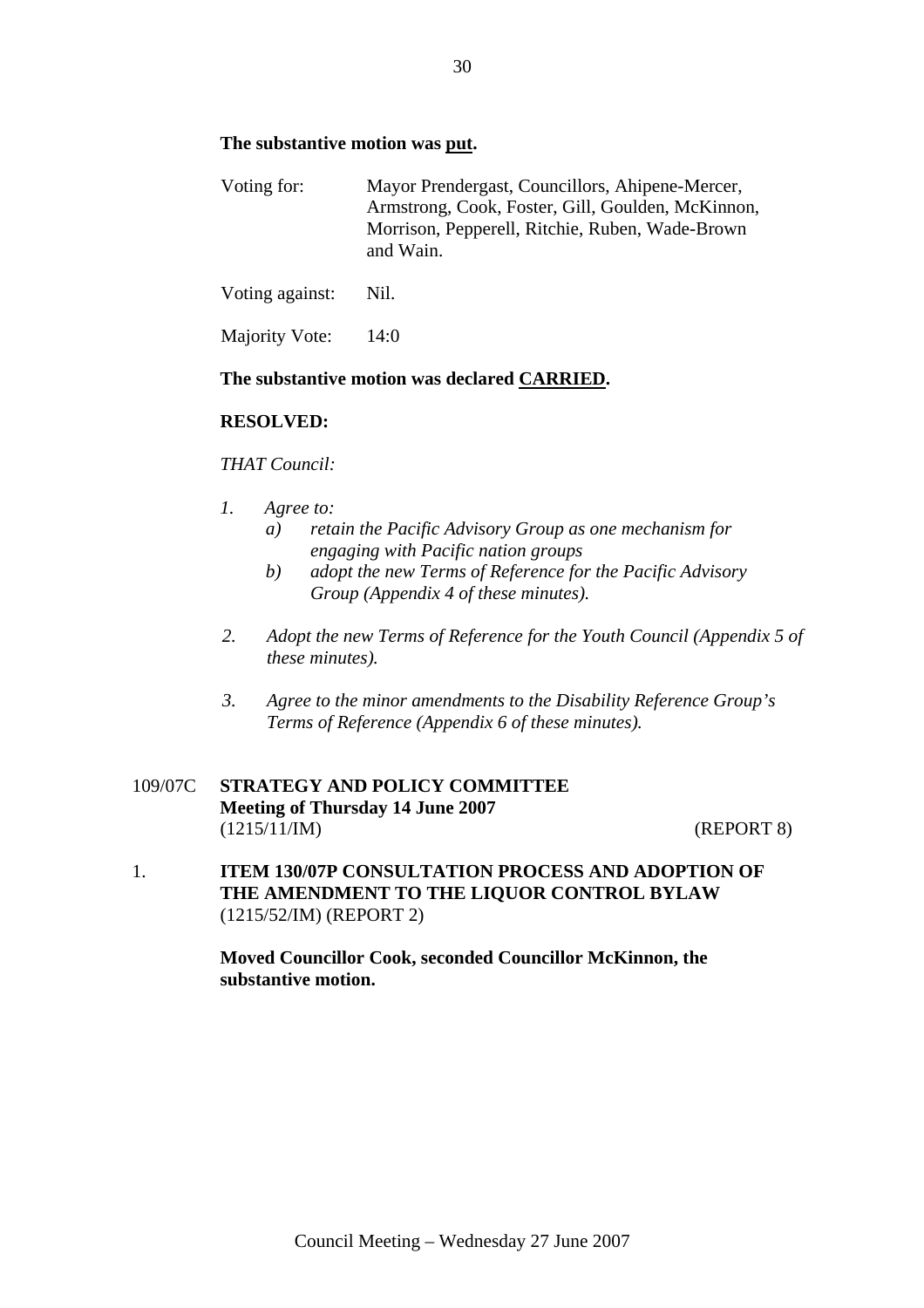### **The substantive motion was put.**

| Voting for: | Mayor Prendergast, Councillors, Ahipene-Mercer,     |  |  |  |
|-------------|-----------------------------------------------------|--|--|--|
|             | Armstrong, Cook, Foster, Gill, Goulden, McKinnon,   |  |  |  |
|             | Morrison, Pepperell, Ritchie, Ruben, Wade-Brown and |  |  |  |
|             | Wain.                                               |  |  |  |

Voting against: Nil.

Majority Vote: 14:0

#### **The substantive motion was declared CARRIED.**

#### **RESOLVED:**

#### *THAT Council:*

- *1. (a) Note that the Strategy and Policy Committee considered the draft bylaw and submissions, attached as Appendices 1 and 2 of the officers report at the 14 June 2007 meeting.* 
	- *(b) Adopt the Liquor Control Bylaw attached as Appendix 7 of these minutes, pursuant to sections 83, 86, 147 and 156 of the Local Government Act 2002.*
	- *(c) Resolve that the commencement date for the bylaw is 5pm 19 July 2007 allowing for at least fourteen days public notice, following the 27 June 2007 Council meeting.*
	- *(d) Resolve that the draft bylaw (attached as Appendix 7 of these minutes) is part of the Wellington Consolidated Bylaw 1991.*
	- *(e) Resolve to amend the Wellington Consolidated Bylaw 1991 by revoking Part 23 (Liquor Control) and replacing it with Part 23 (Liquor Control) attached as Appendix 7 of these minutes, to come into effect at 5pm 19 July 2007.*

# 110/07C **REGULATORY PROCESSES COMMITTEE Meeting of Tuesday 22 May 2007**  (1215/11/IM) (REPORT 10)

1. **ITEM 031/07RP PROPERTY FOR DISPOSAL UNDER THE PUBLIC WORKS ACT 1981 AND THE LOCAL GOVERNMENT ACT 1974: LEGAL ROAD ADJOINING 10 RICHMOND AVE, KARORI**  (1215/53/IM)(REPORT 1)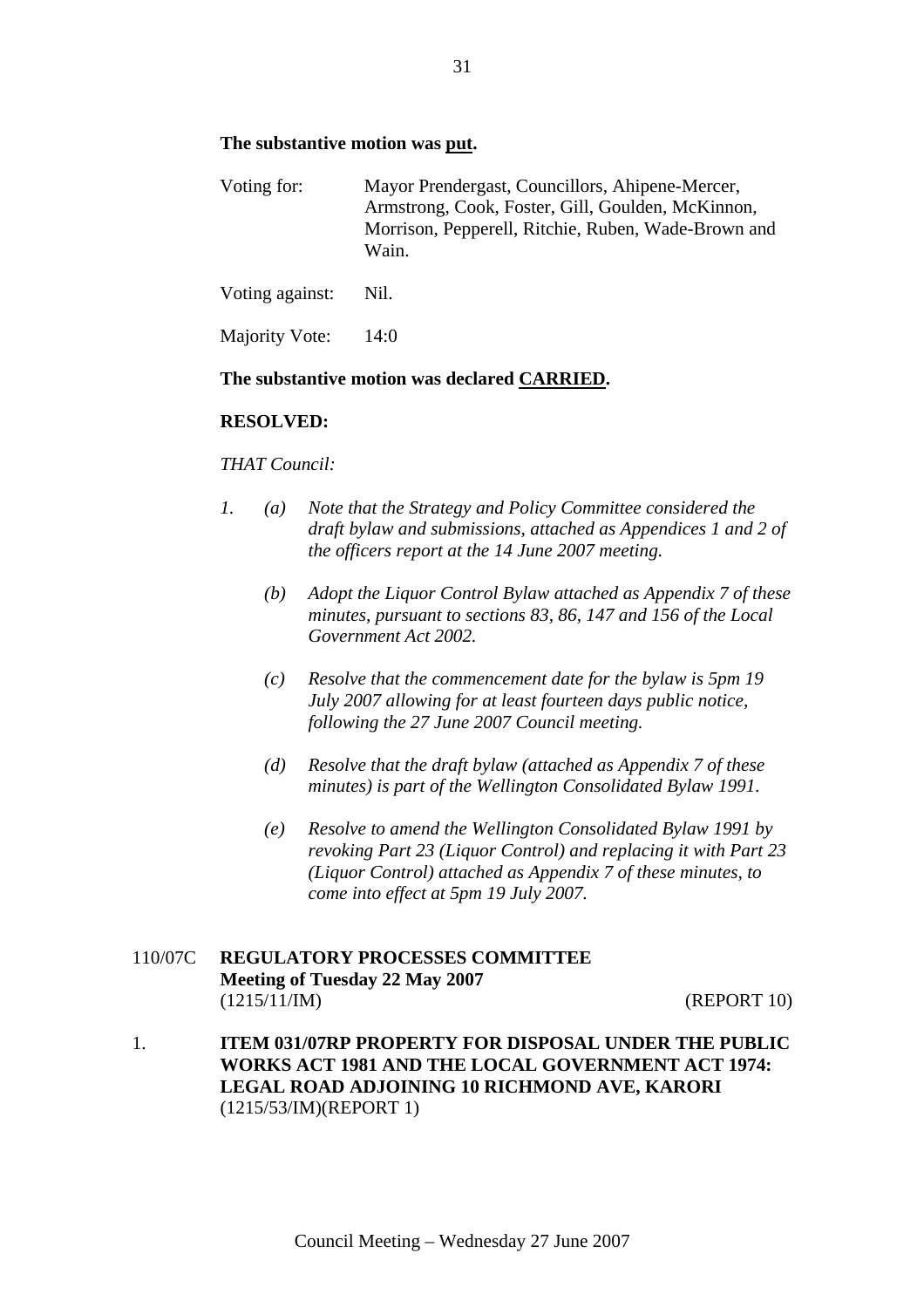# **Moved Councillor Gill, seconded Councillor McKinnon the substantive motion.**

#### **The substantive motion was put.**

| Voting for: | Mayor Prendergast, Councillors, Ahipene-Mercer,   |
|-------------|---------------------------------------------------|
|             | Armstrong, Cook, Foster, Gill, Goulden, McKinnon, |
|             | Morrison, Pepperell, Ritchie, Ruben, Wade-Brown   |
|             | and Wain.                                         |

Voting against: Nil.

Majority Vote: 14:0

# **The substantive motion was declared CARRIED.**

#### **RESOLVED:**

#### *THAT Council:*

- *1. Pursuant to section 40 of the Public Works Act 1981 (PWA) and section 342 and section 345 and the Tenth Schedule of the Local Government Act 1974:* 
	- *a) Agree that the area 200m² of unformed legal road adjoining 10 Richmond Avenue, Karori is not required for a Public Work (refer Appendix 8 of these minutes).*

*Note: 10 Richmond Avenue, Karori is described as Lot 4 DP 8599, being Computer Freehold Register WN 455/183.* 

- *b) Authorise Council officers to commission a section 40 report from suitably qualified consultants to identify whether the land must be offered back to its former owner or their successor, or whether an exemption from offer back applies.*
- *2. Note that once the section 40 report has been received, a report will be presented to the Chief Executive Officer for approval under delegated authority to either offer the land back to its former owner or their successor, or to approve the exemption from offer back.*
- *3. Approve in principle the proposed road stopping provided:* 
	- *a) all statutory and Council requirements are met, and*
	- *b) no objections to the stopping are received.*
- *4. Note that if objections are received and the proponent wishes to continue with the road stopping, a further report will be presented to Committee for consideration.*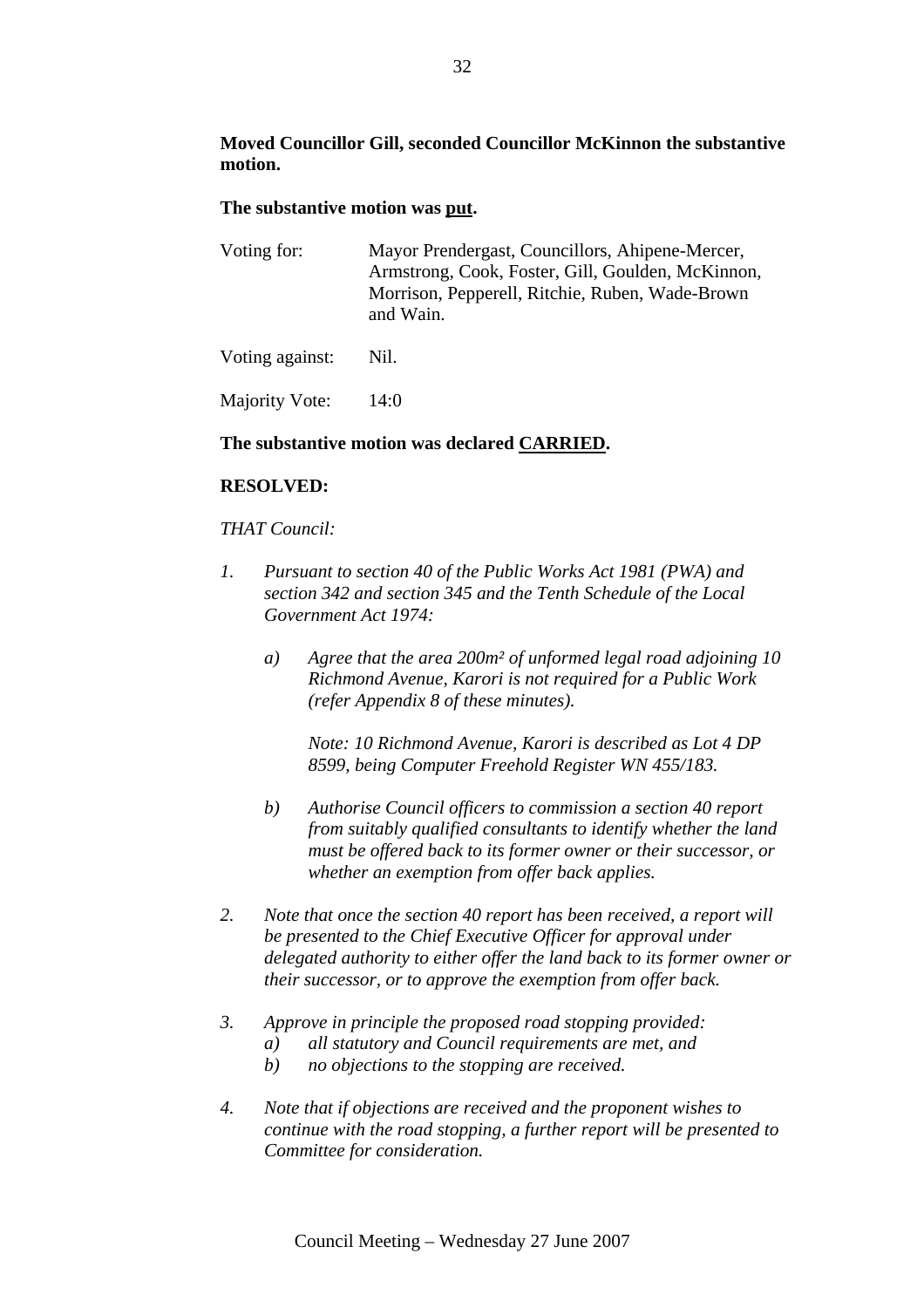*5. Authorise the Chief Executive Officer to negotiate and complete terms of sale.* 

# 111/07C **REGULATORY PROCESSES AND STRATEGY AND POLICY COMMITTEES Joint Meeting of Thursday 14 June 2007.**  (1215/11/IM) (REPORT 11)

1. **ITEM 149/07P & 050/07RP PROPOSED ROAD STOPPING/LAND EXCHANGE KARAKA BAY ROAD** (1215/52/IM) (1215/53/IM) (REPORT 1)

#### **Moved Councillor Gill, seconded Councillor Ahipene-Mercer the substantive motion.**

# **The substantive motion was put.**

| Voting for:         | Mayor Prendergast, Councillors, Ahipene-Mercer,<br>Armstrong, Cook, Foster, Gill, McKinnon, Morrison,<br>Ritchie, Wade-Brown and Wain. |
|---------------------|----------------------------------------------------------------------------------------------------------------------------------------|
|                     | Voting against: Councillors Goulden, Pepperell and Ruben.                                                                              |
| Majority Vote: 11:3 |                                                                                                                                        |

#### **The substantive motion was declared CARRIED.**

# **RESOLVED:**

#### *THAT Council:*

- *1. Agree pursuant to Sections 116 and 117 of the Public Works Act 1981 to declare surplus and stop the section of unformed road adjoining 395A Karaka Bay Road being Section 1 on Plan 395A of 134.49 square metres more or less:* 
	- *a) Note the areas of stopped road will be amalgamated with adjoining land being Part Lot 4 on Deposited Plan 1008 held in Computer Freehold Register WN254/131.*
	- *b) Note this stopping is exempt from the Section 40 requirements as it is a stopping and exchange of land for road under the Public Works Act 1981.*
	- *c) Note this stopping does not require public notification as it is being carried out under the Public Works Act 1981 and all*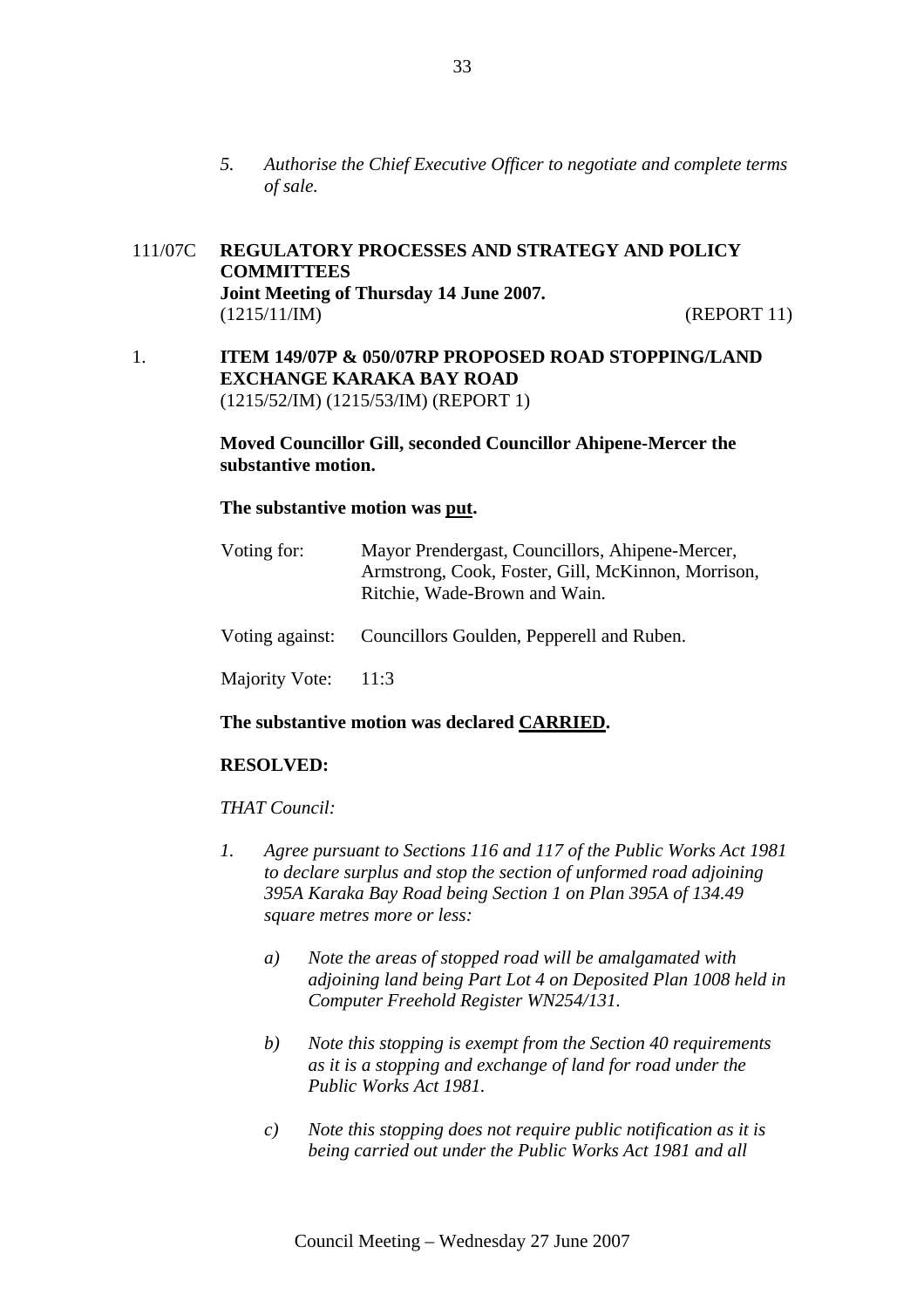*necessary consultation has been carried out and necessary consents obtained.* 

- *d) Note that the area to be stopped is to be part of an exchange for a section of land being Section 2 on Plan 395A of 3.28 square metres more or less for roading purposes with any difference in value between the areas of land being assessed by a registered valuer and agreed on by both parties.*
- *2. Agrees pursuant to Section 17 of the Public Works Act 1981 to acquire Section 2 on Plan 395A of 3.28 square metres more or less for roading purposes.* 
	- *a) Note that the costs associated with carrying out the road stopping and land acquisition will be met on a quarter share basis by Council and a three quarter share by the proponents'. These include all survey, valuation and legal costs of this land exchange.*
	- *b) Note that Council's cost will be offset against the monies obtained from the Road to be stopped.*
- *3. Agree to authorise the Chief Executive Officer to negotiate and complete all further terms of the land exchange.*

# **Reports from Committee Part B – Committee decisions for Council to note**

# 112/07P **RECEIPT OF INFORMATION FOR NOTING FROM COMMITTEES**  (1215/11/IM)

**Moved Mayor Prendergast, seconded Councillor Cook the substantive motion that Council receive the information for noting from the Regulatory Processes Committee meetings of Tuesday 22 May 2007 and Wednesday 13 June 2007 and the Strategy and Policy Committee meetings of Thursday 7 June 2007 and Thursday 14 June 2007.**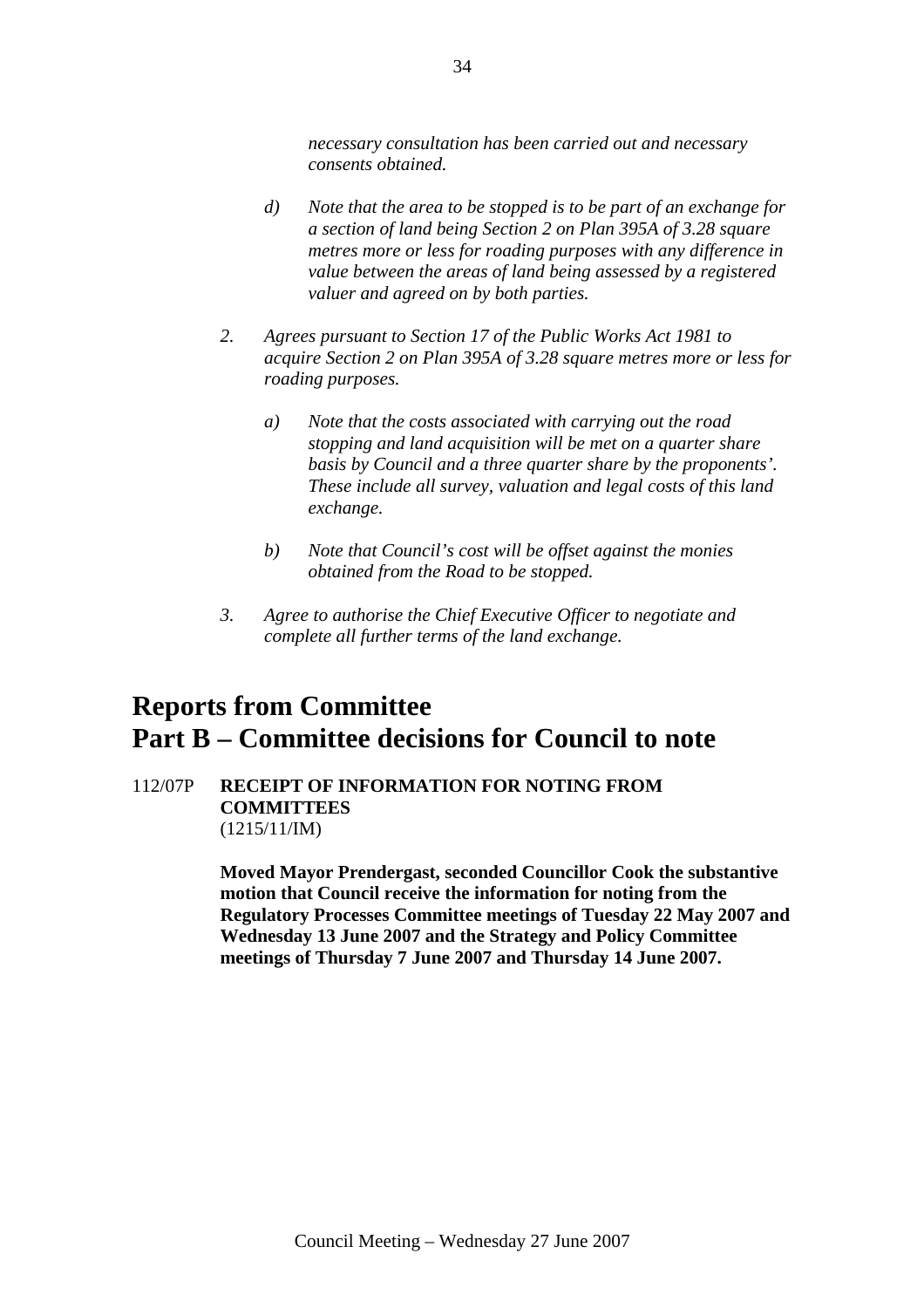# **The substantive motion was put.**

Voting for: Mayor Prendergast, Councillors, Ahipene-Mercer, Armstrong, Cook, Foster, Gill, Goulden, McKinnon, Morrison, Pepperell, Ritchie, Ruben, Wade-Brown and Wain.

Voting against: Nil.

Majority Vote: 14:0

# **The substantive motion was declared CARRIED.**

# **RESOLVED:**

# *THAT Council:*

*1. Receive the information for noting from the Regulatory Processes Committee meetings of Tuesday 22 May 2007 and Wednesday 13 June 2007 and the Strategy and Policy Committee meetings of Thursday 7 June 2007 and Thursday 14 June 2007.*

*REGULATORY PROCESSES COMMITTEE Meeting of Tuesday 22 May 2007 (1215/11/IM) (REPORT 12)*

*1. ITEM 032/07RP GRANTING OF A TEMPORARY LEASE TO GREATER WELLINGTON REGIONAL COUNCIL OCCUPYING COUNCIL RECREATION RESERVE (1215/53/IM)(REPORT 2)*

*THAT the Regulatory Processes Committee:* 

- *1. Receive the information.*
- *2. Approve subject to the conditions noted below, the granting of a temporary lease to the Greater Wellington Regional Council under the Reserves Act 1977:*

*Note that any approval to grant fresh leases will be conditional on:* 

- *(a) consultation with appropriate Iwi being completed;*
- *(b) the proposed lease being publicly notified in accordance with sections 119 and 120 of the Reserves Act 1977;*
- *(c) the applicant Lessee reimbursing Council for any legal and advertising costs incurred;*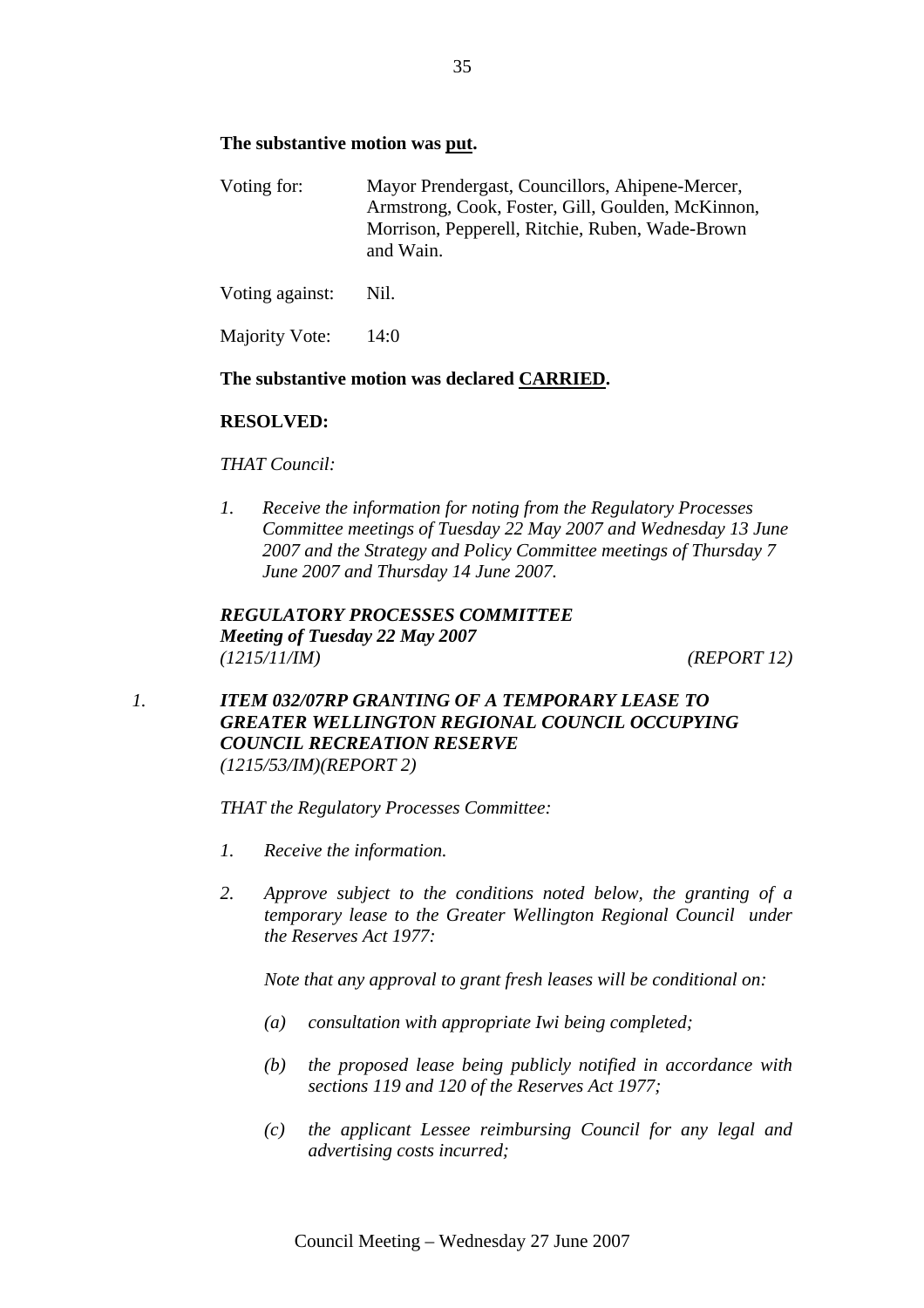*(d) there being no objections or sustained objections resulting from the required consultation or notification..* 

*2. ITEM 033/07RP GRANTING OF LEASES TO SIX GROUPS OCCUPYING COUNCIL RECREATION RESERVE AND WELLINGTON TOWN BELT (1215/53/IM)(REPORT 3)*

#### *THAT the Regulatory Processes Committee:*

- *1. Receive the information.*
- *2. Approve subject to the conditions noted below, the granting of fresh leases to the following groups under the Reserves Act 1977:*

| Group                                                                   | Type of<br>Lease | <b>Location</b>                                                  | <b>Term</b><br>(years) | <b>Annual Rent</b><br>$(GST$ exclusive)      |
|-------------------------------------------------------------------------|------------------|------------------------------------------------------------------|------------------------|----------------------------------------------|
| Wellington<br><b>British</b><br>Railway<br><b>Modellers</b><br>Club     | Premises         | Grenada North<br>Park                                            | $10 + 10$              | \$214<br>Maintenance fee<br>Compliance fee   |
| Tawa Junior<br>Soccer Club                                              | Premises         | Grenada North<br>Park                                            | $10 + 10$              | \$155<br>Maintenance fee<br>Compliance fee   |
| Scout<br><b>Association</b><br>of New<br>Zealand<br>(Brooklyn<br>Group) | Ground           | Harrison St                                                      | 5                      | \$71                                         |
| Central<br><b>Allbreeds</b><br>Dog<br>Training<br><b>School</b>         | Ground           | <b>Polhill Gully</b><br>Recreation<br>Reserve and<br>(Town Belt) | 10                     | \$552                                        |
| Wellington<br><b>Chinese</b><br>Sports and<br>Cultural<br>Centre Inc.   | Ground           | Mt Albert Park<br>(Town Belt)                                    | 10                     | \$962                                        |
| <b>New</b><br>Zealand<br>Squash                                         | Ground           | Salamanca Rd<br>(Town Belt)                                      | 10                     | \$45,337.50<br>(reflecting the<br>commercial |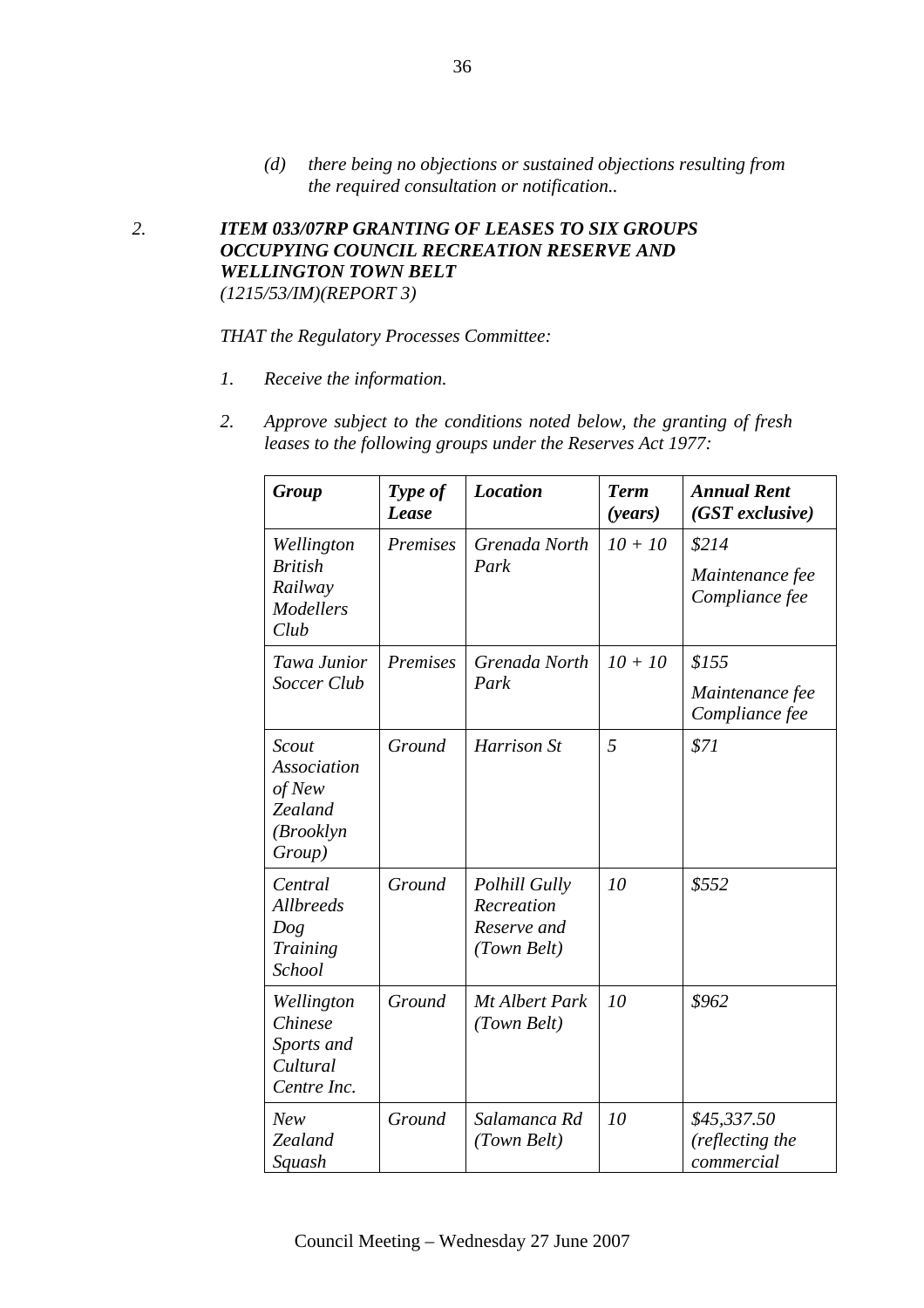| <i>Incorporated</i><br>(Club<br>Kelburn) | nature of the<br>$club$ ). |
|------------------------------------------|----------------------------|
|                                          |                            |

*Note that any approval to grant fresh leases will be conditional on:* 

- *(a) appropriate consultation with Iwi being completed;*
- *(b) each proposed lease being publicly notified in accordance with sections 119 and 120 of the Reserves Act 1977 together with any conditions set out in any approved Management Plans (e.g. Town Belt Management Plan);*
- *(c) each Group reimbursing Council for any costs incurred in advertising;*
- *(d) there being no objections or sustained objections resulting from the required consultation or notification.*

# *REGULATORY PROCESSES COMMITTEE Meeting of Tuesday 22 May 2007 (1215/11/IM) (REPORT 13)*

# *1. ITEM 038/07RP GRANTING OF LEASES TO FIVE GROUPS OCCUPYING COUNCIL RECREATION RESERVE AND WELLINGTON TOWN BELT (1215/53/IM) (REPORT 1)*

*THAT the Regulatory Processes Committee:* 

- *1. Receive the information.*
- *2. Approve, subject to the conditions noted below, the granting of fresh leases to the following groups under the Reserves Act 1977 and the Public Bodies Leases Act 1969:*

| Group                                                                                 | Type of<br>Lease                             | <b>Location</b>    | <b>Term</b><br>( <i>years</i> ) | <b>Annual Rent</b><br>$(GST$ exclusive)   |
|---------------------------------------------------------------------------------------|----------------------------------------------|--------------------|---------------------------------|-------------------------------------------|
| Kelburn<br><b>Park Sports</b><br>Association<br><i>Incorporated</i>                   | Premises                                     | Kelburn Park       | 10                              | \$98<br>Maintenance fee<br>Compliance fee |
| Wellington<br><b>Region Free</b><br>Kindergarten<br>Association<br>(Tawa)<br>Central) | Ground                                       | Coronation<br>Park | $10 + 10$                       | \$450                                     |
| Wellington<br><b>Region Free</b><br>Kindergarten<br>Association                       | Ground<br>(Lease for<br>car park<br>and play | Kipling St         | $10 + 10$                       | \$90                                      |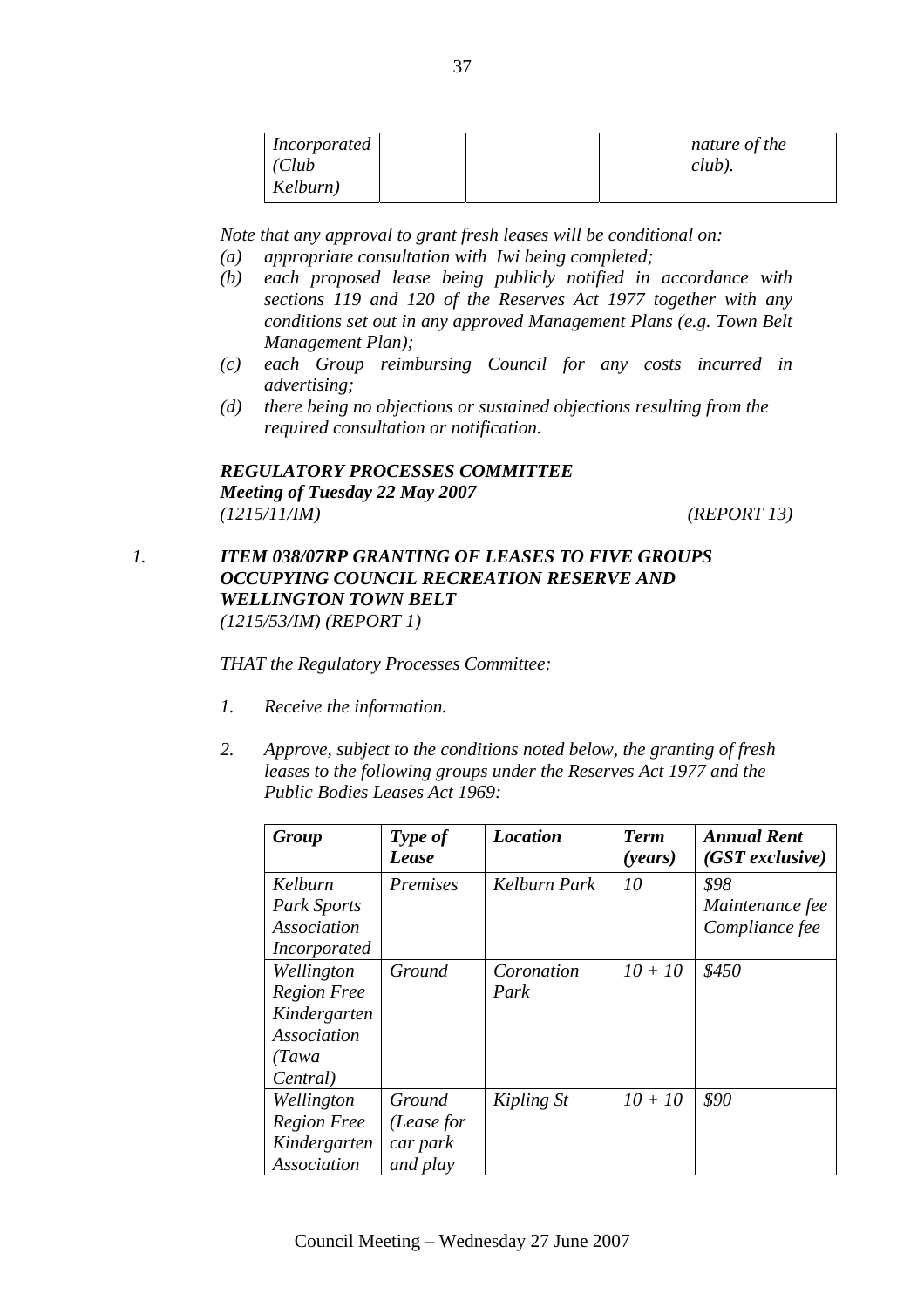| ( <i>Johnsonville</i> | area)  |              |           |       |
|-----------------------|--------|--------------|-----------|-------|
| West)                 |        |              |           |       |
| Wellington            | Ground | Miramar Park | $10 + 10$ | \$472 |
| <b>Region Free</b>    |        |              |           |       |
| Kindergarten          |        |              |           |       |
| Association           |        |              |           |       |
| (Miramar              |        |              |           |       |
| North)                |        |              |           |       |
| Wellington            | Ground | Tui Park,    | $10 + 10$ | \$428 |
| <b>Region Free</b>    |        | Linden       |           |       |
| Kindergarten          |        |              |           |       |
| Association           |        |              |           |       |
| (Tui Park,            |        |              |           |       |
| Linden)               |        |              |           |       |

*Note that any approval to grant fresh leases will be conditional on:* 

- *(e) appropriate consultation with Iwi being completed;*
- *(f) The proposed lease on Recreation Reserve being publicly notified in accordance with sections 119 and 120 of the Reserves Act 1977 together with any conditions set out in any approved Management Plans (e.g. Town Belt Management Plan);*
- *(g) each Group reimbursing Council for any costs incurred in advertising;*
- *(h) there being no objections or sustained objections resulting from the required consultation or notification.*

# *STRATEGY AND POLICY COMMITTEE Meeting of Thursday 7 June 2007 (1215/11/IM) (REPORT 14)*

# *1. ITEM 119/07P EVENTS CENTRE (TSB BANK ARENA) REDEVELOPMENT (1215/52/IM) (REPORT 4)*

- *1. Receive the information.*
- *2. Approve the Stage 2b redevelopment plan for the TSB Bank Arena up to \$2.1million.*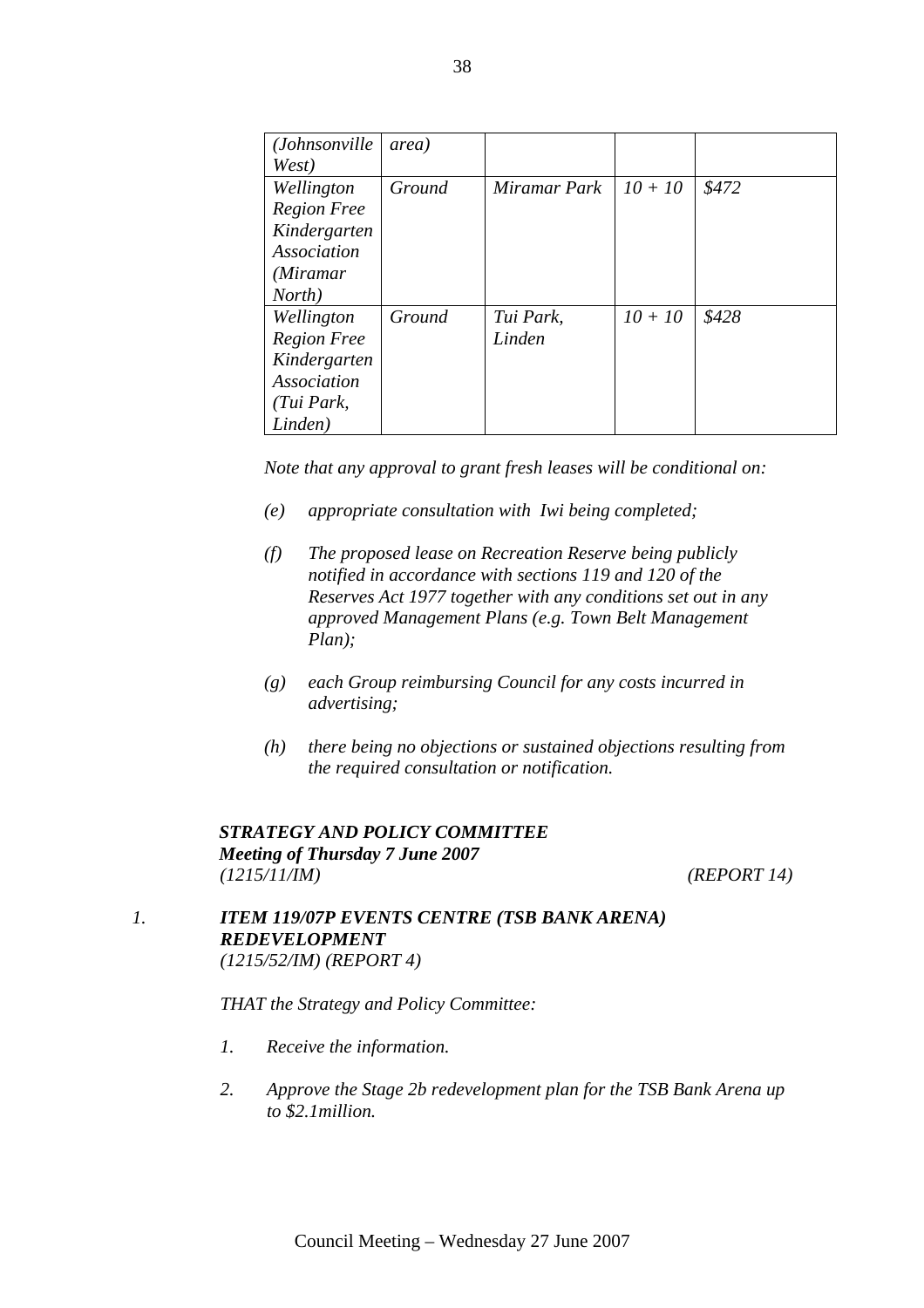- *3. Note that this work is budgeted in 2007/8 within CAPEX Project CX481.*
- *2. ITEM 120/07P EVENTS AND PARADES (1215/52/IM) (REPORT 5)*

*THAT the Strategy and Policy Committee:* 

*1. Receive the information.*

# *3. ITEM 121/07P HOUSING AFFORDABILITY – SUBMISSION TO SELECT COMMITTEE (1215/52/IM) (REPORT 6)*

*THAT the Strategy and Policy Committee:* 

- *1. Note that officers are continuing to monitor and research options in relation to housing affordability in Wellington.*
- *2. Agree to the submission as amended attached in appendix one to these minutes.*
- *3. Agree to delegate to the Mayor and Chief Executive the authority to make any drafting changes before forwarding the submission.*

# *4. ITEM 122/07P HERITAGE GRANTS (1215/52/IM) (REPORT 7)*

- *1. Receive the information.*
- *2. Agree to the allocation of grants to applicants in the March 2007 round of the Built Heritage Incentive Fund, as assessed by Council officers as follows:*

| Project                                       | <b>Amount Granted</b> |
|-----------------------------------------------|-----------------------|
| Erskine College, 25-31 Avon St, Island Bay:   | \$3,426               |
| Save Erskine College Trust Inc.               |                       |
| 41 Palmer Street, Aro Valley Wellington:      | \$2,450               |
| Hamish Dahya                                  |                       |
| Mount Street Cemetery Wellington: Roman       | \$8,248.75            |
| Catholic Archbishop of the Archdiocese of     |                       |
| Wellington                                    |                       |
| 19 Simla Crescent: Amanda Rider               | \$1,000               |
| 288 Cuba Street: Keith Powell                 | \$27,915.19           |
| 26 Stoke St, Newtown: Simon Bachler           | \$20,000              |
| Sai Centre, 8 Daniell St, Newtown: Sathya Sai | \$10,000              |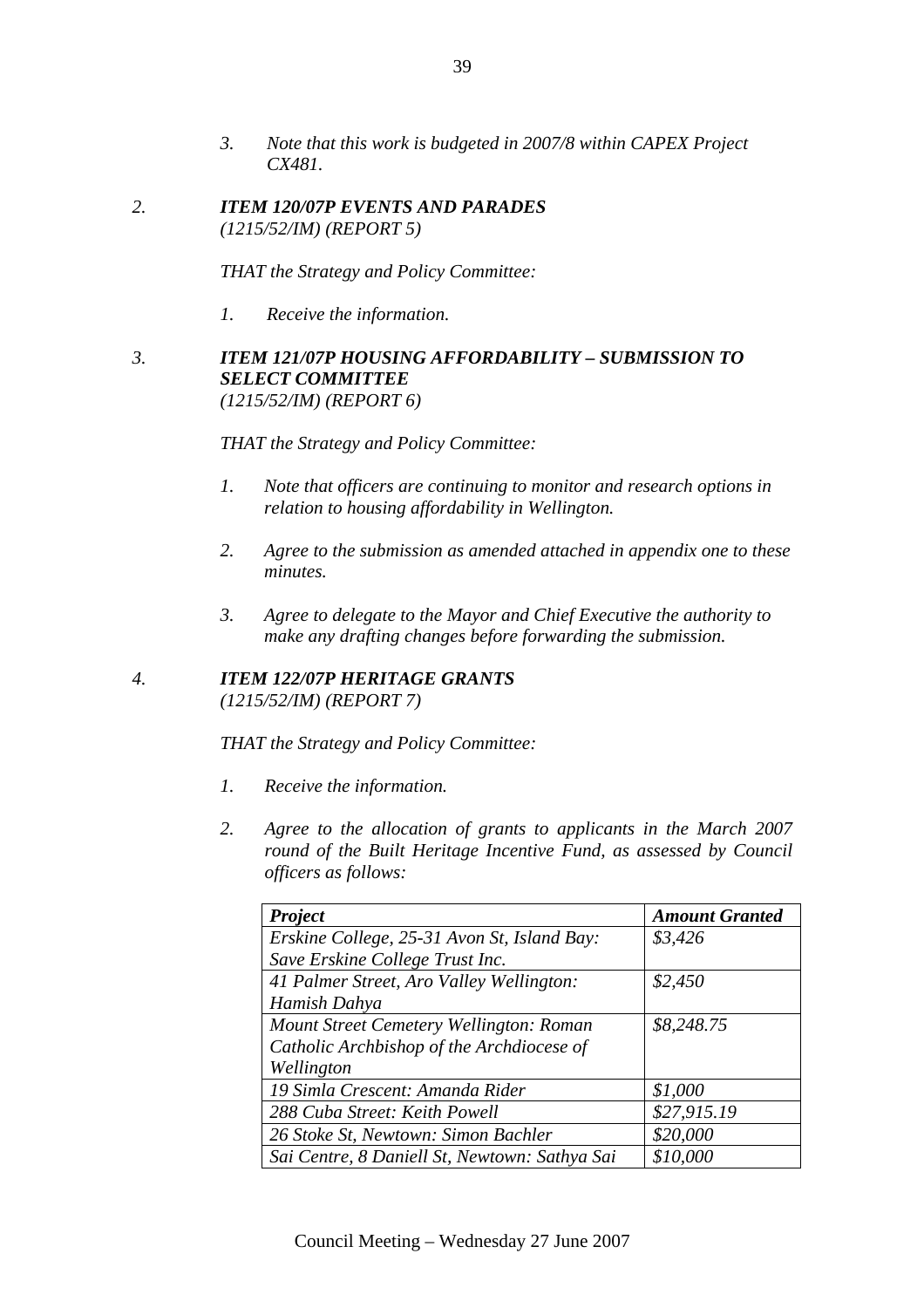| Service Organisation of Wellington |            |
|------------------------------------|------------|
| Total                              | \$73039.94 |

*5. ITEM 124/07P QUARTERLY REPORT (JANUARY TO MARCH 2007) (1215/52/IM) (REPORT 9)*

*THAT the Strategy and Policy Committee:* 

*1. Receive the information.*

# *STRATEGY AND POLICY COMMITTEE Meeting of Thursday 14 June 2007 (1215/11/IM) (REPORT 15)*

*1. ITEM 131/07P NEW FIRE LEGISLATION (1215/52/IM) (REPORT 3)*

*THAT the Strategy and Policy Committee:* 

- *1. Receive the information.*
- *2. Approve the submission to the Department of Internal Affairs on the New Fire Legislation, as circulated.*
- *3. Authorise the Chief Executive Officer and the Social Portfolio Leader to make amendments to the submission.*
- *2. ITEM 132/07P PROPOSED DISTRICT PLAN CHANGE 57 TO PROVIDE FOR NON-AIRPORT ACTIVITIES WITHIN THE AIRPORT AND GOLF COURSE RECREATION PRECINCT (1215/52/IM) (REPORT 4)*

- *1. Receive the information.*
- *2. Agree to notify Proposed District Plan Change 57 (attached as Appendix 1of the officers report to this report) in accordance with the First Schedule of the Resource Management Act 1991 as amended.*
- *3. Agree to adopt the Section 32 Report for Proposed District Plan Change 57 (attached as Appendix 2 to the officer's report).*
- *4. Agree to withdraw District Plan Change 42 at the same time as Proposed Plan Change 52 is notified.*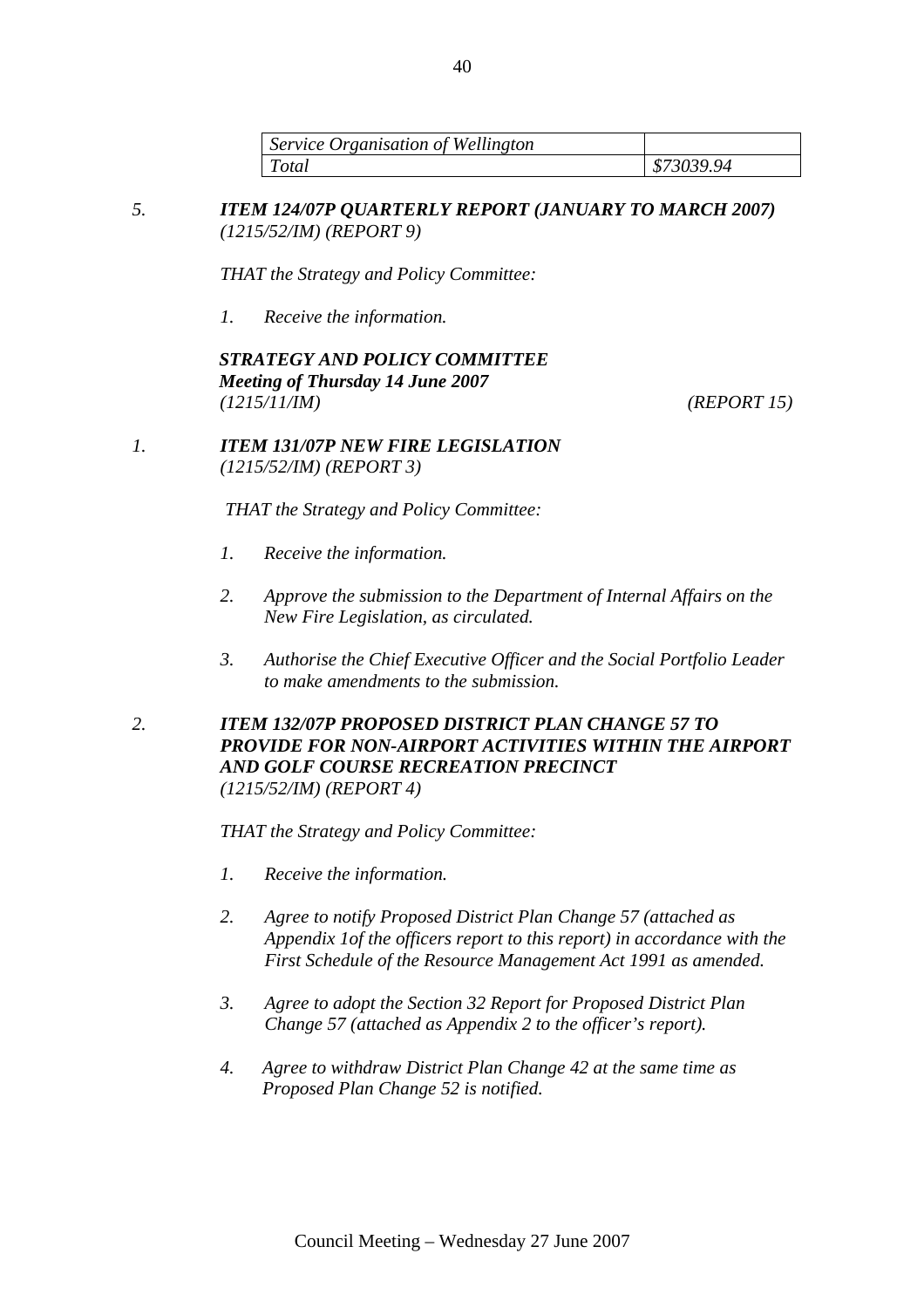*5. Delegates to the Portfolio Leader for Urban Development the authority to approve minor editorial changes to the proposed Plan Change prior to notification.* 

#### *3. ITEM 133/07P DRAFT BIODIVERSITY ACTION PLAN (1215/52/IM) (REPORT 5)*

*THAT the Strategy and Policy Committee:* 

- *1. Receive the information.*
- *2. Approve the Draft Biodiversity Action Plan for consultation.*
- *3. Note that officers will meet with Treaty partners and key stakeholder organisations as part of the consultation process.*
- *4. Note that the results of written submissions will be reported back to the Committee and that during that same meeting submitters will have the opportunity to be heard.*
- *5. Note that a final plan will be presented to the Committee in September 2007 for consideration and approval after due consideration of submissions and subsequent amendments.*

# *4. ITEM 134/07P TRANSPORT – THE NEXT 50 YEARS CONFERENCE, CHRISTCHURCH, 27-25 JULY 2007 (1215/52/IM) (REPORT 6)*

- *1. Receive the information.*
- *2. Approve the attendance Councillor Wade-Brown and one other Councillor at the 'Transport – the Next 50 Years' Conference to be held in Christchurch, 25 – 27 July 2007 and agree that the costs associated with attending the conference are met from the Elected Members Budget (GVEM01).*
- *3. Note that there is a Wellington Waterfront Limited Board meeting scheduled on Monday 25 July 2007 and a Positively Wellington Tourism Board meeting scheduled on Wednesday 27 July 2007.*
- *4. Note that a report back on the meeting will be presented to the Strategy and Policy Committee meeting in accordance with Council policy.*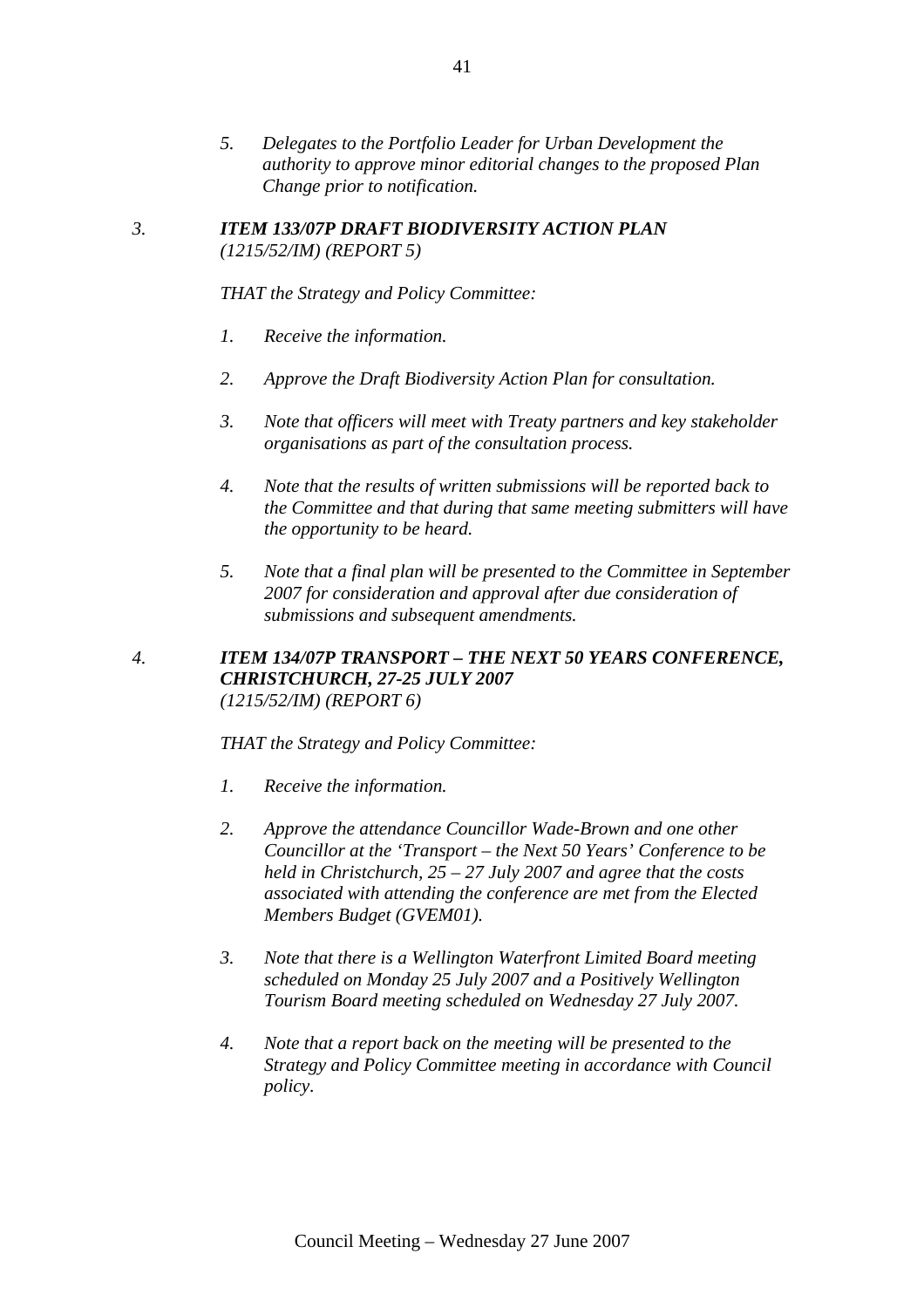# *5. ITEM 135/07P SUBMISSION ON THE DRAFT NEW ZEALAND TOURISM STRATEGY (1215/52/IM) (REPORT 7)*

*THAT the Strategy and Policy Committee:* 

- *1. Receive the information.*
- *2. Note that the deadline for submissions to be received by the Ministry of Tourism is midday on 27 June 2007.*
- *3. Note that Positively Wellington Tourism is making a separate detailed submission.*
- *4. Approve the attached submission on the Draft New Zealand Tourism Strategy 2015 as amended.*
- *5. Delegate to the Chief Executive Officer and Economic Portfolio leader the authority to include any amendments required before the submission is released.*
- *6. ITEM 137/07P REPORT OF THE COUNCIL CONTROLLED ORGANISATIONS PERFORMANCE SUBCOMMITTEE Meeting of Tuesday 6 June 2007. (1215/52/IM) (REPORT 9)*

*THAT the Strategy and Policy Committee:* 

*1. Receive the information for noting from the Council Controlled Organisations Subcommittee meeting of Tuesday 6 June 2007* 

# *ITEM 030/07FM FINAL STATEMENTS OF INTENT FOR COUNCIL CONTROLLED ORGANISATIONS FOR THE YEAR 2007/08*

*(1215/52/02IM) (REPORT 3)*

- *1. Approve the following Statements of Intent subject to amendment as outlined below:* 
	- *a) Wellington Zoo Trust*
	- *b) Positively Wellington Tourism*
	- *c) Wellington Museum Trust*
	- *d) Wellington Water Management Limited*
	- *e) Basin Reserve Trust*
	- *f) St James Theatre Trust amended to include three year financial forecasts as requested*
	- *g) Wellington Cable Car Company Ltd amended to include three year financial forecasts as requested.*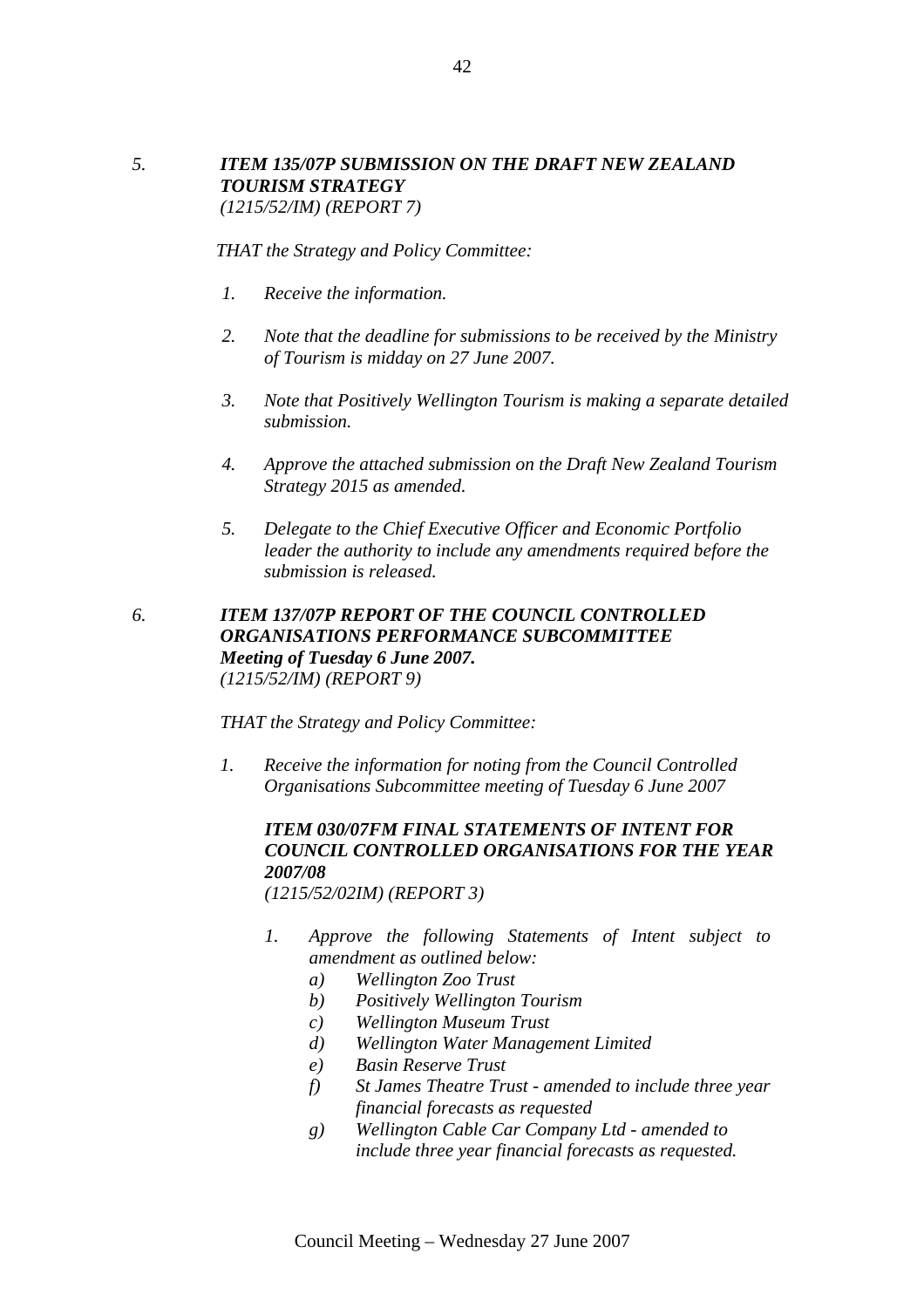#### 113/07C **QUESTIONS** (1215/11/IM)

#### **NOTED:**

There were no questions.

# 114/07C **RESOLUTION TO EXCLUDE THE PUBLIC**  (1215/11/IM)

# **Moved Mayor Prendergast, seconded Councillor Morrison, the motion to exclude the public.**

#### **The substantive motion was put.**

| Voting for:     | Mayor Prendergast, Councillors, Ahipene-Mercer,<br>Armstrong, Cook, Foster, Gill, Goulden, McKinnon,<br>Morrison, Pepperell, Ritchie, Ruben, Wade-Brown<br>and Wain. |
|-----------------|----------------------------------------------------------------------------------------------------------------------------------------------------------------------|
| Voting against: | Nil.                                                                                                                                                                 |

Majority Vote: 14:0

#### **The substantive motion was declared CARRIED.**

# **RESOLVED:**

#### *THAT Council:*

*1. Pursuant to the provisions of the Local Government Official Information and Meetings Act 1987, exclude the public from the following part of the proceedings of this meeting namely:* 

*Report 16 - Appointments to Council Controlled Organisations* 

|          | Grounds: Section $48(1)(a)$ | that public conduct of this item would<br>be likely to result in the disclosure of<br>information for which good reason for<br>withholding would exist under Section |
|----------|-----------------------------|----------------------------------------------------------------------------------------------------------------------------------------------------------------------|
| Reasons: | Section $7(2)(a)$           | to protect the privacy of natural<br>persons                                                                                                                         |

*Report 17 - Granting of a New Lease for the Begonia House Café*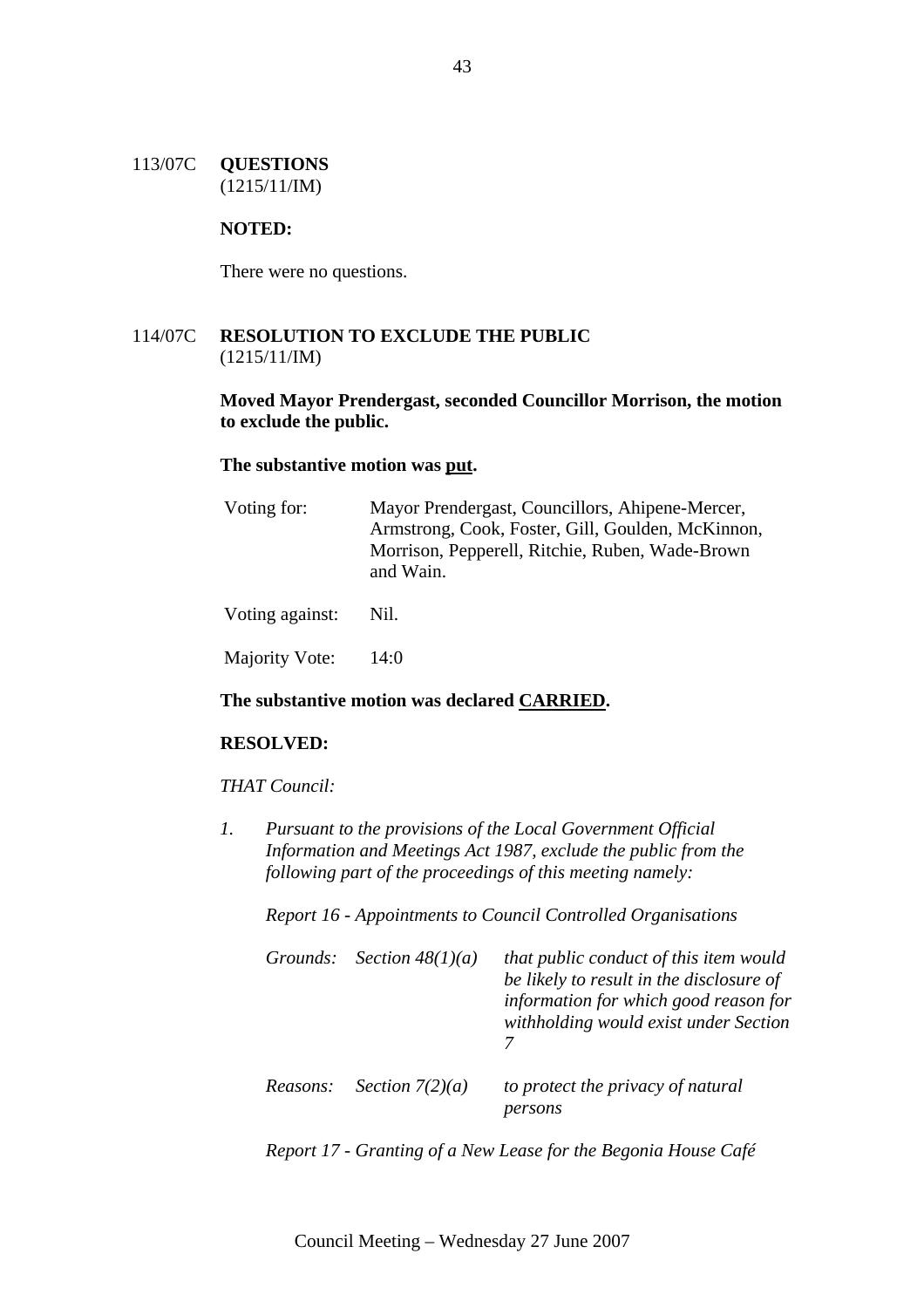|         |                     | Grounds: Section $48(1)(a)$ - That the public conduct of this item<br>would be likely to result in the<br>disclosure of information for which<br>good reason for withholding would<br>exist under Section 7. |
|---------|---------------------|--------------------------------------------------------------------------------------------------------------------------------------------------------------------------------------------------------------|
| Reason: | Section $7(2)(i)$ - | To enable the Council to carry out,                                                                                                                                                                          |

*Report 18 - Strategy and Policy Committee - Meeting of Thursday 14 June 2007* 

*without prejudice or disadvantage, negotiations of a commercial nature.* 

| Grounds: Section $48(1)(a)$ | that public conduct of this item would<br>be likely to result in the disclosure of<br>information for which good reasons<br>for withholding would exist under |
|-----------------------------|---------------------------------------------------------------------------------------------------------------------------------------------------------------|
|                             | Section 7.                                                                                                                                                    |

*Reason: Section 7.2(b) (ii) to protect information where the making available of the information would be likely to unreasonably prejudice the commercial position of the person who supplied or who is the subject of the information.* 

*Report 20 - Regulatory Processes and Strategy and Policy Committees - Joint Meeting of Thursday 14 June 2007* 

- *Grounds : Section 48(1) (a) That public conduct of this item would be likely to result in the disclosure of information for which good reasons for withholding would exist under Section 7.*
- *Reason: Section 7.2(b) (ii) To protect information where the making available of the information would be likely to unreasonably prejudice the commercial position of the person who supplied or who is the subject of the information.*

*Report 21 - Regulatory Processes Committee, Meeting of Wednesday 13 June 2007* 

| Grounds: Section $48(1)(a)$ | that public conduct of the whole or     |
|-----------------------------|-----------------------------------------|
|                             | the relevant part of the proceedings of |